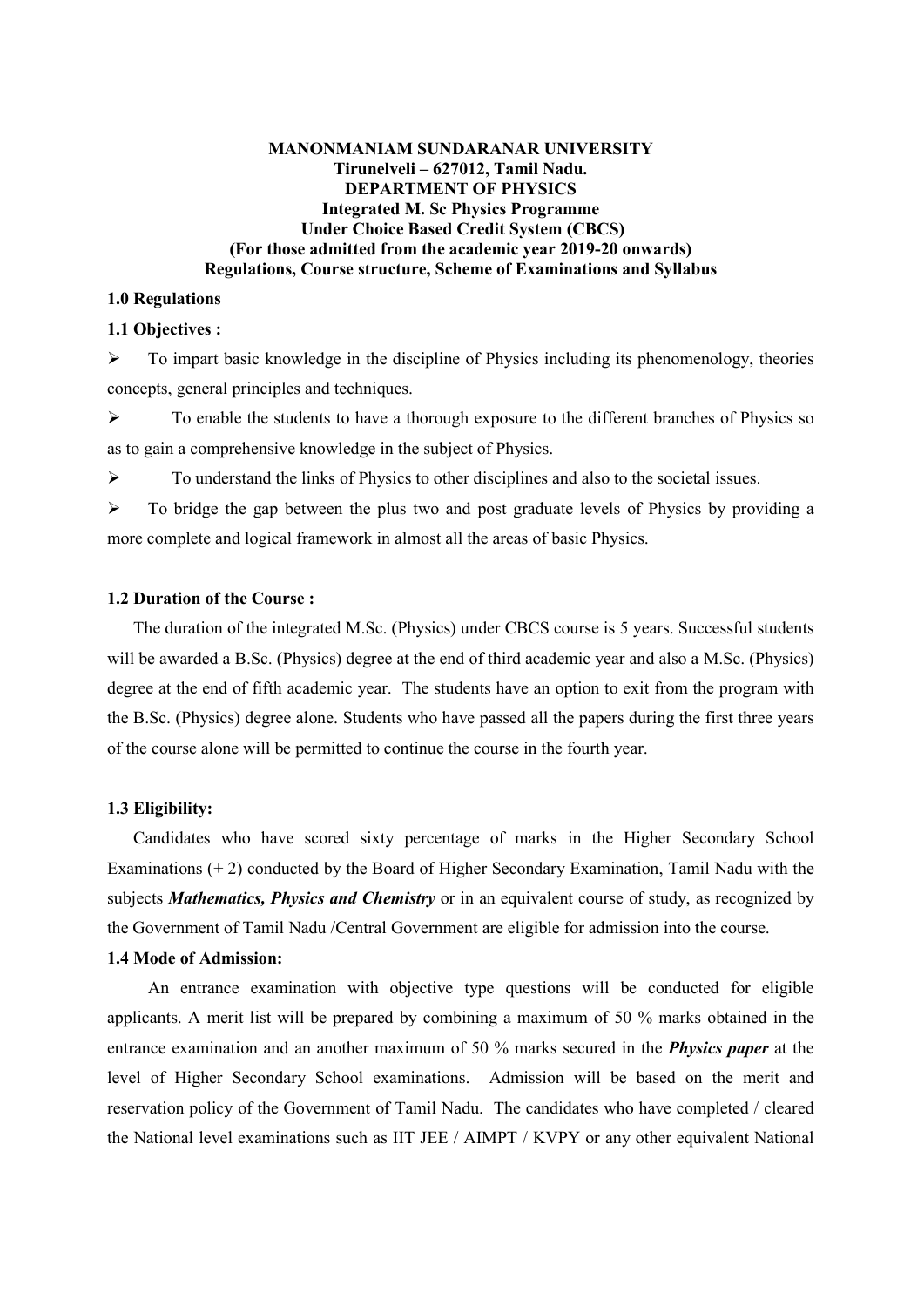level examinations will be exempted from appearing the above entrance examination and will be awarded a maximum of 50 % marks for the same.

|              | S.No<br>Part<br>Subject |                  |                                                                 |                 | Contact        | Marks           |     |
|--------------|-------------------------|------------------|-----------------------------------------------------------------|-----------------|----------------|-----------------|-----|
| Sem.         |                         |                  | Credits                                                         | Hours /<br>Week | Max.           | Passing<br>Min. |     |
|              | $\mathbf I$             | 1.               | Tamil / Other language                                          | $\overline{4}$  | $\overline{4}$ | 100             | 50  |
|              | $\mathbf{I}$            | $\overline{2}$ . | English                                                         | $\overline{4}$  | $\overline{4}$ | 100             | 50  |
|              |                         | 3 <sub>1</sub>   | C1: Properties of Matter and Sound                              | $\overline{4}$  | $\overline{4}$ | 100             | 50  |
|              |                         | 4.               | C <sub>2</sub> : Mechanics                                      | $\overline{4}$  | 4              | 100             | 50  |
| Ι            | III                     | 5.               | <b>Practical I: General</b>                                     | $\overline{2}$  | $\overline{4}$ | 100             | 50  |
|              |                         | 6.               | Allied Mathematics - I                                          | 3               | 3              | 100             | 50  |
|              |                         | 7.               | Allied Mathematics Practical - I                                | $\overline{2}$  | $\overline{4}$ | 100             | 50  |
|              | IV                      | 8.               | <b>Common 1: Environmental Studies</b>                          | $\overline{2}$  | $\overline{2}$ | 100             | 50  |
|              |                         |                  | <b>Subtotal</b>                                                 | 25              | 29             | 800             | 400 |
|              | I                       | 9.               | Tamil / Other language                                          | $\overline{4}$  | $\overline{4}$ | 100             | 50  |
|              | $\mathbf{I}$            | 10.              | English                                                         | $\overline{4}$  | $\overline{4}$ | 100             | 50  |
|              | III                     | 11.              | C3 : Heat and thermodynamics                                    | $\overline{4}$  | $\overline{4}$ | 100             | 50  |
|              |                         | 12.              | C4 : Optics and spectroscopy                                    | $\overline{4}$  | $\overline{4}$ | 100             | 50  |
| $\mathbf{I}$ |                         | 13.              | <b>Practical II: Optics</b>                                     | $\overline{2}$  | $\overline{4}$ | 100             | 50  |
|              |                         | 14.              | Allied Mathematics - II                                         | 3               | 3              | 100             | 50  |
|              |                         | 15.              | Allied Mathematics Practical - II                               | $\overline{2}$  | $\overline{4}$ | 100             | 50  |
|              | IV                      | 16.              | <b>Common 2: Value Based Education</b><br>Social Harmony        | $\overline{2}$  | $\overline{2}$ | 100             | 50  |
|              |                         |                  | <b>Subtotal</b>                                                 | 25              | 29             | 800             | 400 |
|              | I                       | 17.              | Tamil / Other language                                          | $\overline{4}$  | $\overline{4}$ | 100             | 50  |
|              | $\mathbf{I}$            | 18.              | English                                                         | $\overline{4}$  | $\overline{4}$ | 100             | 50  |
| III          |                         | 19.              | C5 : Electricity and<br>Electromagnetism                        | $\overline{4}$  | 4              | 100             | 50  |
|              | $\mathop{\rm III}$      | 20.              | <b>Practical III : Heat and Electricity</b>                     | $\overline{2}$  | $\overline{4}$ | 100             | 50  |
|              |                         | 21.              | Allied Chemistry - I                                            | 3               | 3              | 100             | 50  |
|              |                         | 22.              | Allied Chemistry Practicals - I                                 | $\overline{2}$  | $\overline{4}$ | 100             | 50  |
|              | IV                      | 23.              | $NME - I: Conventional and Non-$<br>Conventional Energy sources | $\overline{3}$  | 3              | 100             | 50  |
|              |                         | 24.              | Mandatory: Yoga                                                 | $\overline{2}$  | $\overline{2}$ | 100             | 50  |
|              |                         |                  | Subtotal                                                        | 24              | 28             | 800             | 400 |

**2.0 Details of various core, elective and supportive course papers along with credits, marks and teaching hours for the students admitted from the academic year 2019 – 2020 and onwards:**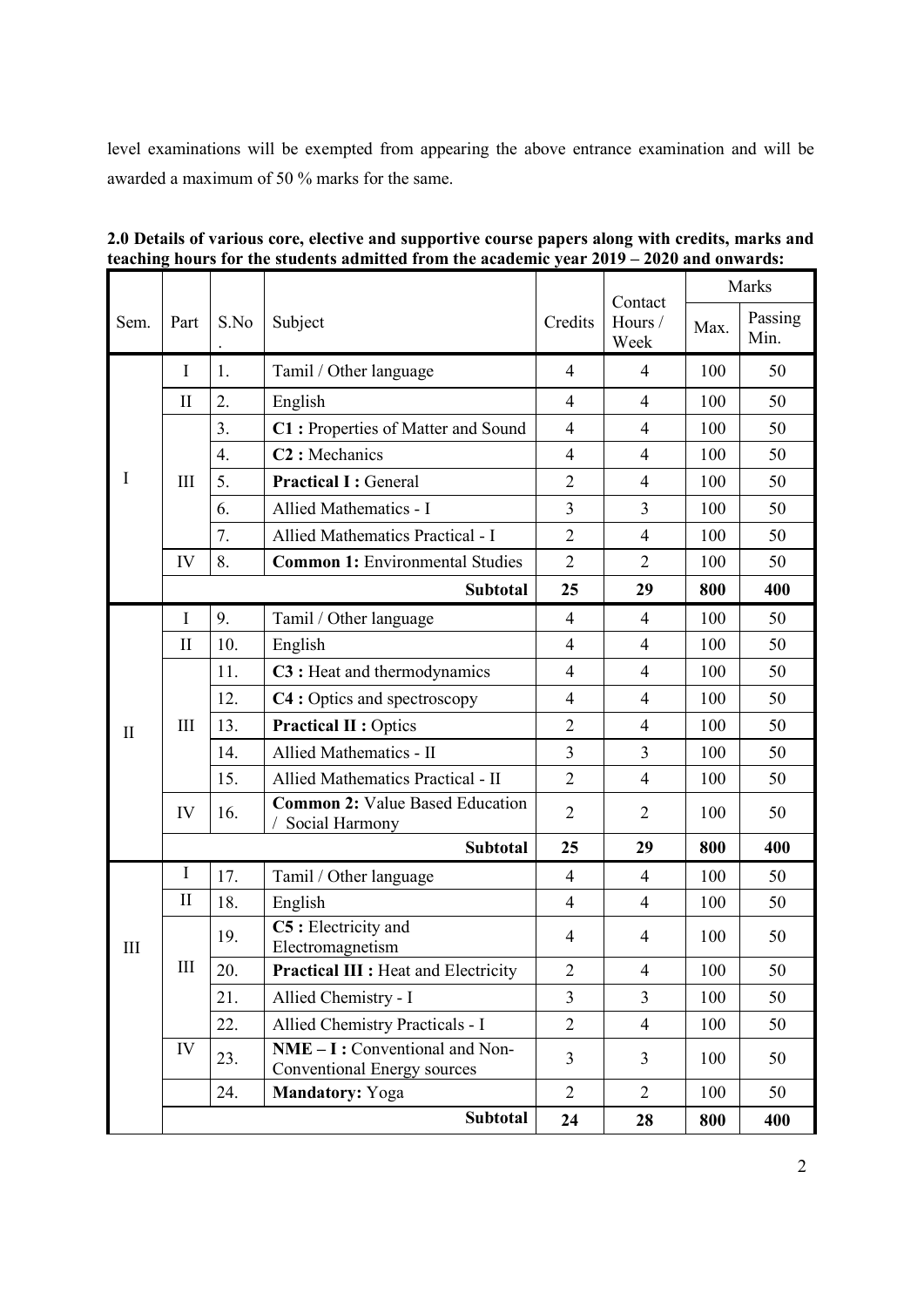|              | $\rm I$         | 25. | Tamil / Other language                                                                                | $\overline{4}$ | $\overline{4}$ | 100  | 50  |
|--------------|-----------------|-----|-------------------------------------------------------------------------------------------------------|----------------|----------------|------|-----|
|              | $\mathbf{I}$    | 26. | English                                                                                               | $\overline{4}$ | $\overline{4}$ | 100  | 50  |
|              |                 | 27. | C6 : Analog electronics                                                                               | $\overline{4}$ | $\overline{4}$ | 100  | 50  |
|              |                 | 28. | <b>Practical IV: Electronics</b>                                                                      | $\overline{2}$ | $\overline{4}$ | 100  | 50  |
|              | III             | 29. | Allied Chemistry - II                                                                                 | $\overline{3}$ | 3              | 100  | 50  |
| IV           |                 | 30. | Allied Chemistry Practical - II                                                                       | $\overline{2}$ | $\overline{4}$ | 100  | 50  |
|              | IV              | 31. | <b>NME-II:</b> Biomedical<br>Instrumentation                                                          | 3              | 3              | 100  | 50  |
|              |                 | 32. | <b>Mandatory: Computers for Digital</b><br>Era                                                        | $\overline{2}$ | $\overline{2}$ | 100  | 50  |
|              | V               | 33. | EA: (NCC, NSS, YRC, YWF)                                                                              | $\mathbf{1}$   |                |      |     |
|              |                 |     | <b>Subtotal</b>                                                                                       | 25             | 28             | 800  | 400 |
|              |                 | 34. | C7: Atomic physics                                                                                    | $\overline{4}$ | $\overline{4}$ | 100  | 50  |
|              |                 | 35. | C8 : Classical and statistical<br>mechanics                                                           | $\overline{4}$ | $\overline{4}$ | 100  | 50  |
|              |                 | 36. | C9 : Relativity and Quantum<br>mechanics                                                              | $\overline{4}$ | $\overline{4}$ | 100  | 50  |
|              | III             | 37. | C10 : Basics of data communication<br>and programming in C                                            | $\overline{4}$ | 4              | 100  | 50  |
| $\mathbf V$  |                 | 38. | <b>Practical V: Digital Electronics</b><br>and Computer programming                                   | $\overline{2}$ | $\overline{4}$ | 100  | 50  |
|              |                 | 39. | <b>Elective I:</b>                                                                                    | $\overline{3}$ | 3              | 100  | 50  |
|              | IV              | 40. | <b>Skill Based Common: Personality</b><br>Development / Effective<br>Communication / Youth Leadership | $\overline{2}$ | $\overline{2}$ | 100  | 50  |
|              |                 |     | <b>Subtotal</b>                                                                                       | 23             | 25             | 700  | 350 |
|              |                 | 41. | C11 : Nuclear physics                                                                                 | $\overline{4}$ | $\overline{4}$ | 100  | 50  |
|              |                 | 42. | C12 : Solid state physics                                                                             | $\overline{4}$ | $\overline{4}$ | 100  | 50  |
|              | III             | 43. | C13 : Digital and Communication<br>Electronics                                                        | $\overline{4}$ | $\overline{4}$ | 100  | 50  |
| VI           |                 | 44. | C14: Mathematical Methods                                                                             | $\overline{4}$ | $\overline{4}$ | 100  | 50  |
|              |                 | 45. | <b>Elective II:</b>                                                                                   | $\overline{3}$ | 3              | 100  | 50  |
|              |                 | 46. | <b>Skill Based Common:</b>                                                                            | $\overline{2}$ | $\overline{2}$ |      |     |
|              |                 | 47. | Mini Project (Group)                                                                                  | 9              | 9              | 100  | 50  |
|              | <b>Subtotal</b> |     |                                                                                                       |                | 30             | 500  | 250 |
| <b>Total</b> |                 |     | 152                                                                                                   | 169            | 4400           | 2200 |     |

**C :** Core **EA :** Extension Activity **NME:** Non Major Elective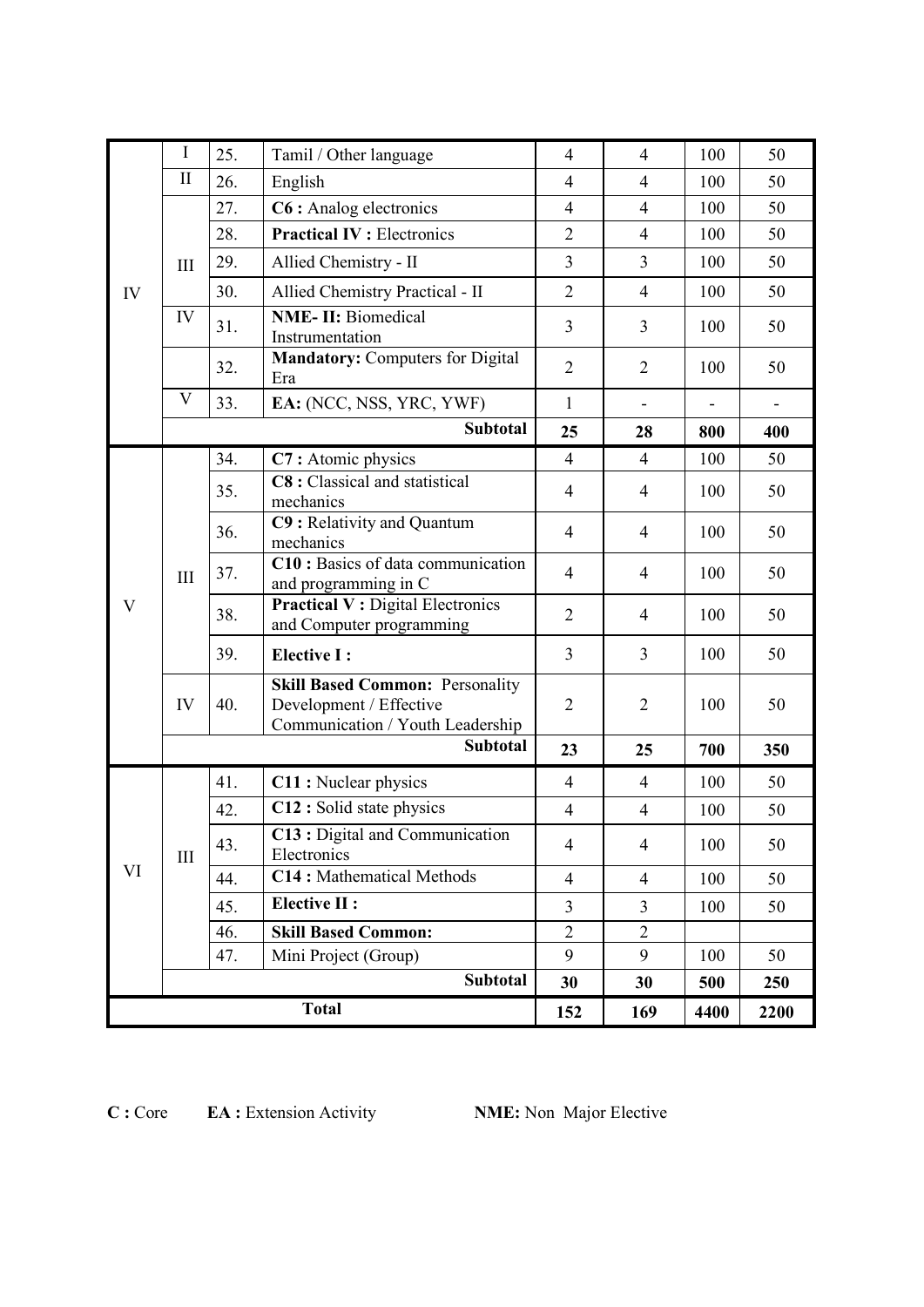|         | $\mu$ miya ana i wili Coursys offerva to the stauding of other filtegrated FO I rogrammes) |                |                            |      |                 |                                       |
|---------|--------------------------------------------------------------------------------------------|----------------|----------------------------|------|-----------------|---------------------------------------|
|         |                                                                                            |                |                            |      | Marks           |                                       |
| Sem.    | Subject                                                                                    | Credit<br>S    | Contact<br>Hours /<br>Week | Max. | Passing<br>Min. | For the students of                   |
| I/III   | Allied Physics - I                                                                         | 3              | 3                          | 100  | 50              | anyother Integrated                   |
|         | Allied<br>Physics<br>Practical - I                                                         | $\overline{2}$ | $\overline{4}$             | 100  | 50              | PG Programmes of<br>University<br>the |
| II / IV | Allied Physics - II                                                                        | 3              | 3                          | 100  | 50              | Departments                           |
|         | <b>Allied Physics</b>                                                                      | $\overline{2}$ | $\overline{4}$             | 100  | 50              |                                       |
|         | Practical - II                                                                             |                |                            |      |                 |                                       |
| III     | Non Major Elective $-$ For the students of any other Integrated PG Programmes of           |                |                            |      |                 |                                       |
|         |                                                                                            |                | the University Departments |      |                 |                                       |
|         | (Conventional and Non-                                                                     |                |                            |      |                 |                                       |
|         | Conventional<br>Energy                                                                     |                |                            |      |                 |                                       |
|         | sources)                                                                                   |                |                            |      |                 |                                       |
| IV      | Non Major Elective-                                                                        |                |                            |      |                 |                                       |
|         | H                                                                                          |                |                            |      |                 |                                       |
|         | (Biomedical                                                                                |                |                            |      |                 |                                       |
|         | Instrumentation)                                                                           |                |                            |      |                 |                                       |

**(Allied and NME Courses offered to the students of other Integrated PG Programmes)** 

# **3.0 Scheme of Evaluation :**

For evaluation of theory papers (core, allied, elective) the Continuous Internal Assessment (CIA) will be of 25 marks and External Examination for 75 marks. Core Practicals and Allied Practicals carry a maximum of 100 marks with 50 % internal and 50 % external. Mini project carry a maximum of 100 marks with 25 % internal and 75 % external.

# **3.1 Core, Allied and Elective papers :**

(a) Continuous Internal Assessment :

 $\triangleright$  There will be three internal tests, each for a maximum of 25 marks and for a limited portion of the syllabus for all the theory papers. Each test will be held for duration of 1 hour. The question paper pattern for the internal test is given below:

| Section | <b>Type of Questions</b>             | Max. Marks    |
|---------|--------------------------------------|---------------|
| Part A  | Objective Type -5 Questions          | $5 X 1 = 05$  |
| Part B  | 2 out of 3 problems Questions        | $2 X 5 = 10$  |
| Part C  | 1 out of 2 Descriptive or Analytical | $1 X 10 = 10$ |
|         | Questions                            |               |
|         | <b>Total Marks</b>                   | 25            |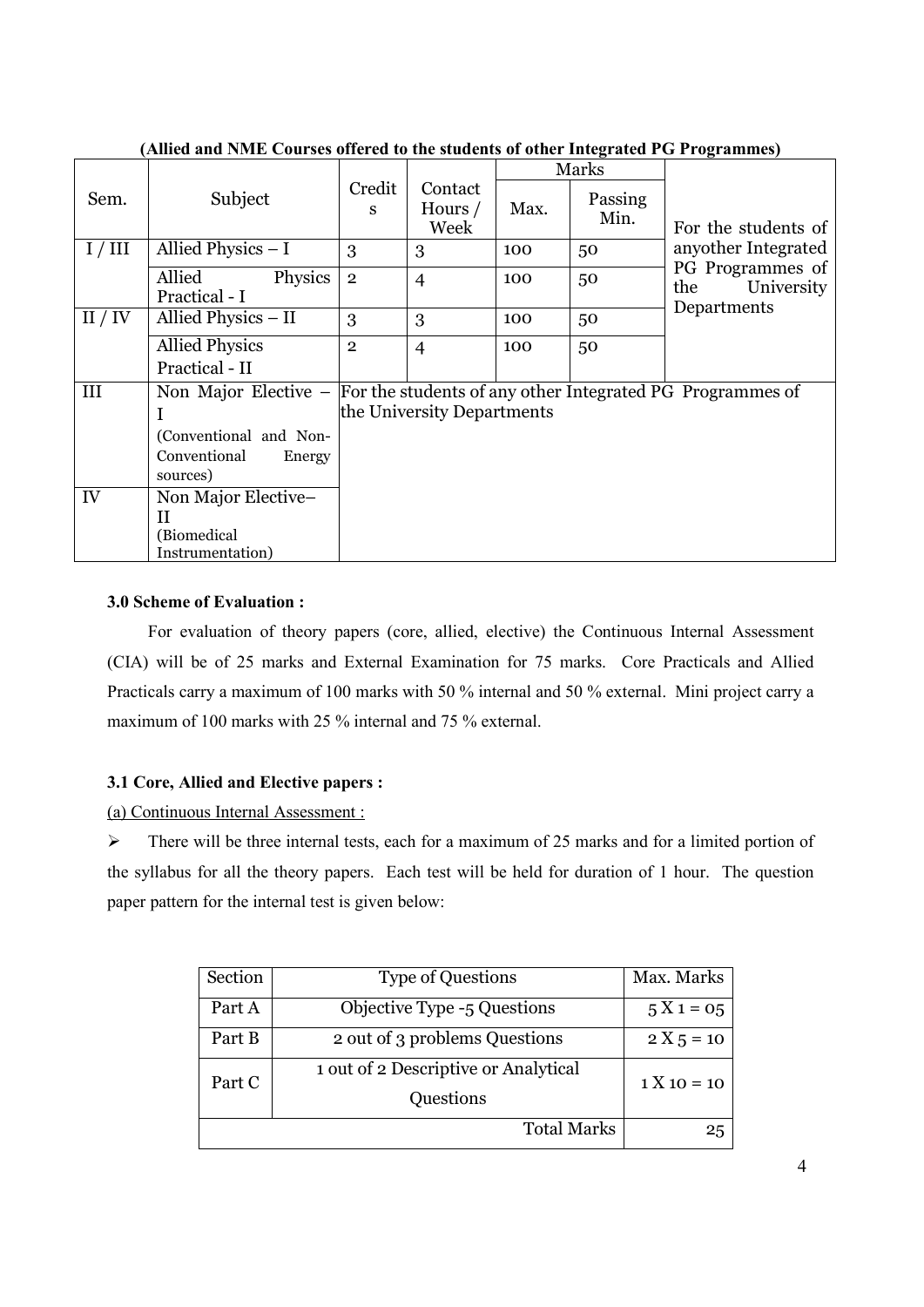For the first 6 semesters, the Continuous Internal Assessment **25 marks** are divided as **20 marks** for the internal written test (average of the marks from the best two tests out of three tests) and **5 marks** for the assignment activities.

 $\triangleright$  For the 4<sup>th</sup> and 5<sup>th</sup> years the CIA component is divided into three components viz., 15 marks for the internal test, **5 marks** for seminar and **5 marks** for the assignment activities.

 $\triangleright$  There is no passing minimum in the internal test marks for each paper.

(b) External Examinations :

 $\triangleright$  The duration of the University examination for each theory course is 3 hours. The question paper pattern for the end-semester examination of each theory paper is given below:

| Section | <b>Type of Questions</b>                                                           | Max. Marks    |
|---------|------------------------------------------------------------------------------------|---------------|
| Part A  | <b>Objective Type -10 Questions</b><br>(2 from each units)                         | $10 X 1 = 10$ |
| Part B  | Unit-wise choice $-$ Either (a) or (b)<br>$type-5$ Questions Problems              | $5 X 5 = 25$  |
| Part C  | Unit-wise choice-Either (a) or (b)<br>$type-5$ Descriptive or analytical Questions | $5 X 8 = 40$  |
|         | <b>Total Marks</b>                                                                 | 75            |

 $\triangleright$  There is a passing minimum of 50% in the University examinations in each theory course and there is a passing minimum of 50% in the overall component, i.e. out of the total marks in the CIA component and the University examination for each theory course.

 $\triangleright$  There will be a special supplementary examination for those candidates who have failed in only one subject in the entire programme.

# **3.2 Practical :**

The CIA and the University Examination marks will be awarded as per the table given below:

| <b>Phase of</b>     | <b>Marks</b>                 | <b>Methodology</b>               |
|---------------------|------------------------------|----------------------------------|
| <b>Examinations</b> |                              |                                  |
| Phase I -           |                              | "N" number of practicals be      |
| Continuous          | <b>Continuous</b>            | conducted based on<br>the        |
| Assessment          | <b>Assessment</b> : 25 marks | practicals prescribed in<br>the  |
|                     |                              | syllabus and the marks should be |
|                     |                              | distributed equally for each     |
|                     |                              | practicals.                      |
|                     |                              | There is no passing minimum in   |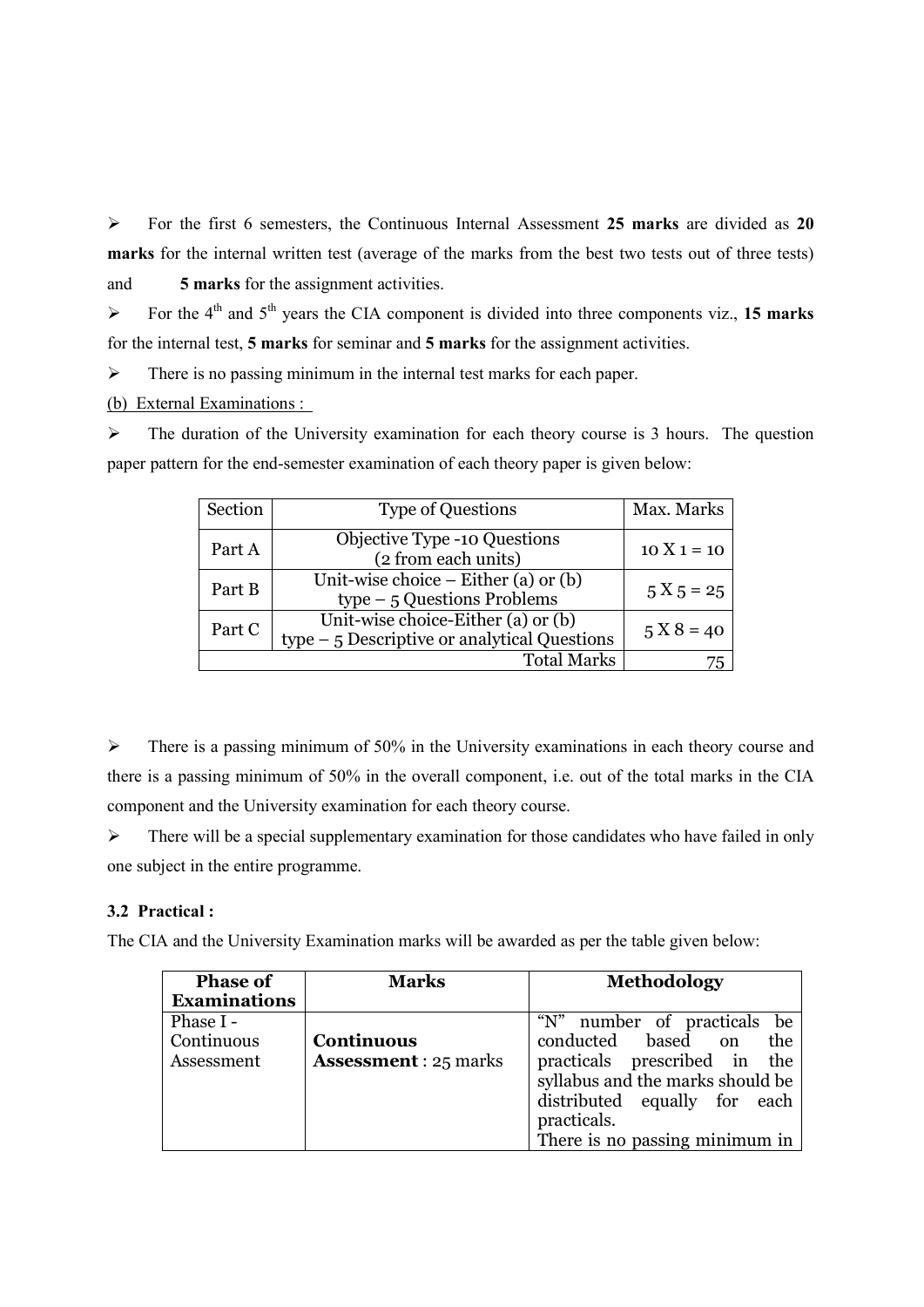|                |                                    | Continuous<br>the<br>Internal      |
|----------------|------------------------------------|------------------------------------|
|                |                                    | Assessment.                        |
|                | <b>Test</b>                        | Two tests should be conducted      |
|                | 25 marks                           | and average of tests will be taken |
|                |                                    |                                    |
|                |                                    |                                    |
|                | <b>Total</b><br>$\bullet$          | <b>Calculation of marks:</b>       |
|                | 50 marks                           | Sum of marks awarded<br>- to       |
|                |                                    | number of practicals (25 marks)    |
|                |                                    | + the Average                      |
|                |                                    | Marks of two tests (25 marks).     |
| Phase II - End |                                    | Only one practical examination     |
| semester       | <b>Course teacher</b>              | be conducted at the end of         |
| assessment     | 25 marks                           | semester for the students on lot   |
| Practical      |                                    | basis by appointing<br><b>TWO</b>  |
| Examinations   | <b>Examiner</b><br><b>External</b> | from the<br>examiners<br>same      |
|                | $: 25$ marks                       | Department / one from the other    |
|                |                                    | institution.                       |
|                | <b>Total</b>                       | 1. Course Teacher                  |
|                | 50 marks                           | 2. External Examiner               |
|                |                                    | (From Other Institution /          |
|                |                                    | the<br>from<br>same                |
|                |                                    | Department)                        |
|                |                                    | Passing minimum: 50%<br>(25)       |
|                |                                    | marks) in the External             |
|                |                                    |                                    |

# **3.3 Mini Project work:**

A mini project is to be carried out by a group of a maximum of three students. The mini project work shall be based on any research oriented topics, both in the fields of theoretical and experimental physics under the guidance of a faculty member of the Department as a Project Supervisor. After completion of the project work at the end of semester VI, each student should submit two copies of the project report / thesis to the Department on or before a date as notified for the same. The project viva-voce examination for the students will be conducted individually.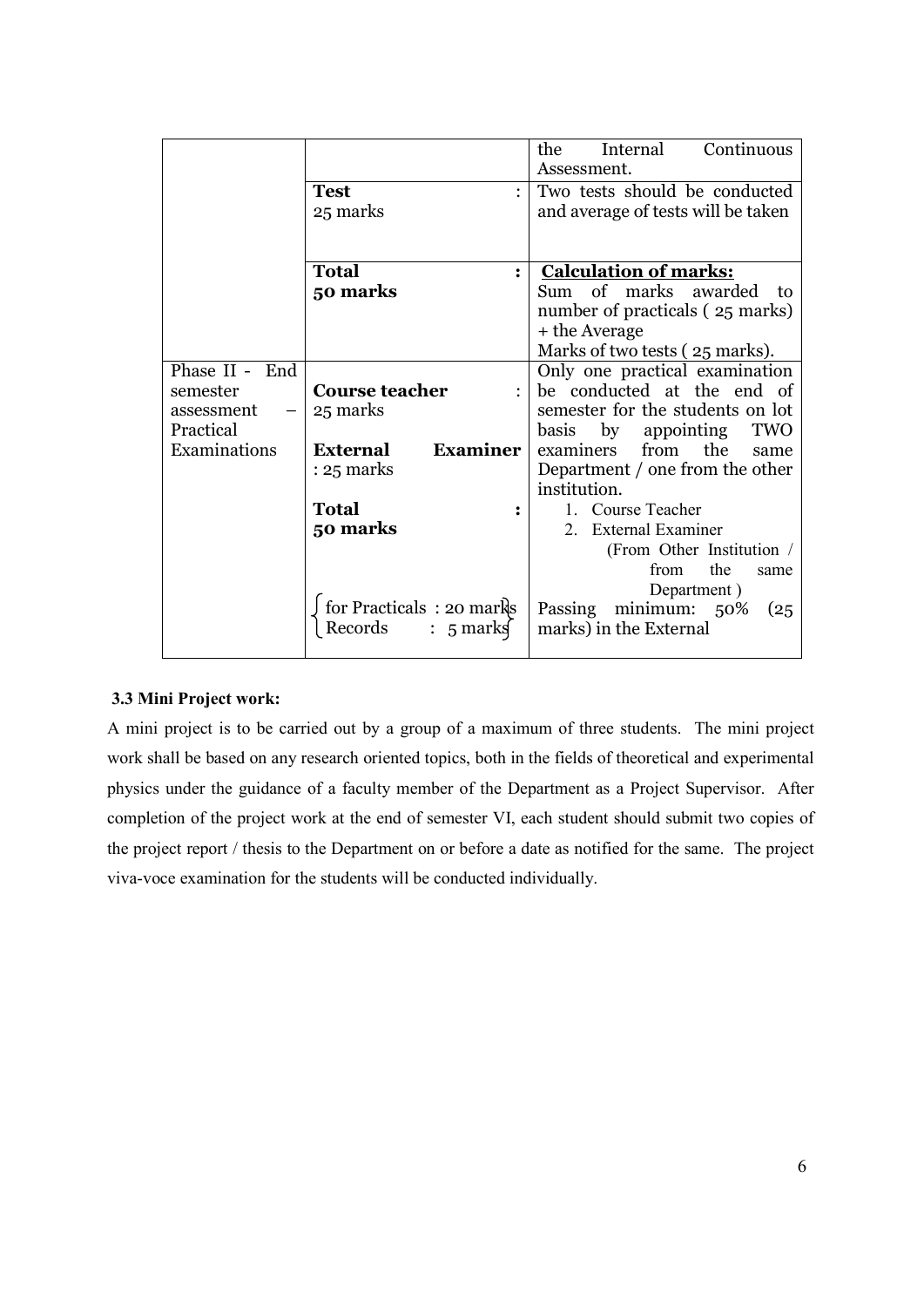| <b>CIA</b><br>(Max.: 25 marks)                                                                               |             |              | End – Semester Examination<br>(Max.: 75 marks)            |                                     |                                                                                                                  |                                |                                                            |    |
|--------------------------------------------------------------------------------------------------------------|-------------|--------------|-----------------------------------------------------------|-------------------------------------|------------------------------------------------------------------------------------------------------------------|--------------------------------|------------------------------------------------------------|----|
| <b>Marks for Reviews</b><br>(Average of the best two of the three<br>compulsory Reviews)<br>(Max.: 25 marks) |             |              | <b>Marks for Thesis</b><br>Evaluation<br>(Max.: 25 marks) |                                     | <b>Marks for Viva-Voce</b><br>Exam<br>(with the Dept. Faculty)<br>Member/Course<br>Students)<br>(Max.: 50 marks) |                                | Total<br>(Max.)                                            |    |
| Review                                                                                                       | Review<br>H | Review<br>HІ | Average<br>of the best<br>two<br>(Max.)                   | Project<br>Supervi<br>sor<br>(Max.) | External<br>(from<br>outside the<br>Institution)<br>(Max.)                                                       | Project<br>Superviso<br>(Max.) | External<br>(from<br>outside the<br>Institution)<br>(Max.) |    |
| 25                                                                                                           | 25          | 25           | 25                                                        | 12.5                                | 12.5                                                                                                             | 25                             | 25                                                         | 75 |

There is no passing minimum for the CIA components and for the CIA in total. There is passing minimum of 50% in the University examinations in Project course and there is a passing minimum of 50% in the overall component, i.e. out of the total marks in the CIA component and the University examination for each Project course.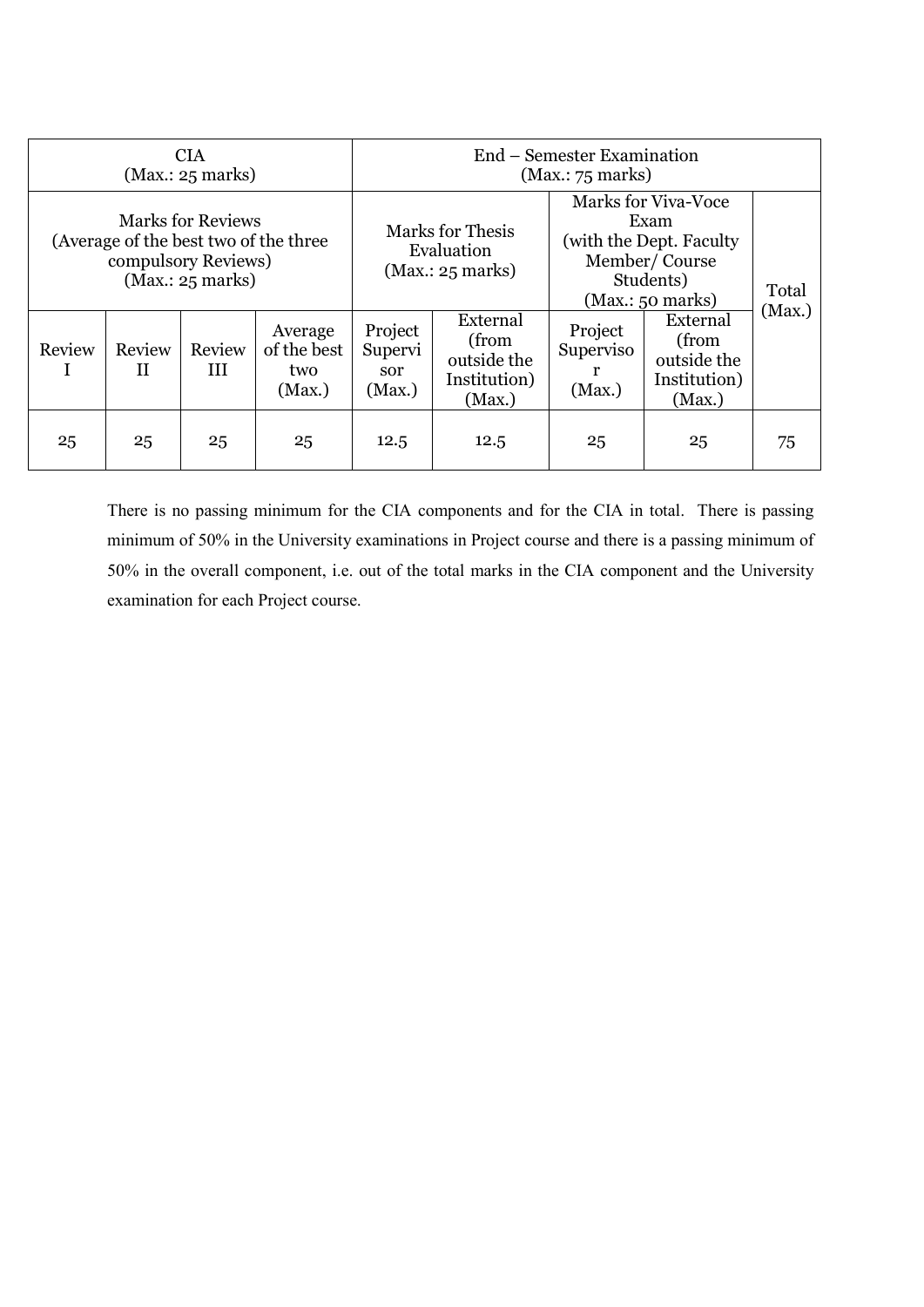#### **SYLLABUS SEMESTER – I Core paper 1: PROPERTIES OF MATTER AND SOUND**

#### **Objective:**

 $\triangleright$  To expose students to the fundamentals of properties of matter and sound.

#### **Unit I: Elasticity**

Elasticity –Hooke's law – Elastic moduli – Poisson's ratio – Beams – bending of beams – Expression for bending moment –Cantilever- Theory of uniform and non – uniform bending - Determination of young's modulus -Koenig's method – Torsion of a body – Expression for couple per unit twist – Work done in twisting a wire – Torsional oscillations of a body - Rigidity modulus by dynamic torsion method (Torsional pendulum) and static torsion method. **(9 hrs)**

#### **Unit II: Surface Tension**

Surface tension – definition – Molecular forces – Explanation of surface tension on kinetic theory – Surface energy – work done in increasing the area of a surface – Excess pressure inside a curved liquid surface – Excess pressure inside a spherical and cylindrical drops and bubbles-drop weight method- - angle of contact- Quincke's method-variation of surface tension with temperature-experimental determination-Jaegar's method. **(12 hrs)**

#### **Unit III: Viscosity**

Viscosity – Co efficient of viscosity – Streamlined and turbulent motion – critical velocity – Rate of flow of liquid in a capillary tube – Poiseuille's formula –viscosity of highly viscous liquid-terminal velocity-stoke's method-Ostwald Viscometer-viscosity of gas-Mayer's formula-Rankine 's method. **(12 hrs)**

#### **Unit IV: Sound**

Simple Harmonic Motion –Composition of two S.H.M in a straight line-at right angles-Lissajous's figures- Free, Damped, Forced vibrations - Resonance - Fourier theoremapplication. Laws of transverse vibration of strings - Sonometer-Determination of AC frequency using sonometer - Determination of frequency using Melde's apparatus-Decibels - Intensity levels - decibel-noise pollution. **(12 hrs)**

#### **Unit V: Ultrasonics and Acoustics**

Ultrasonics –Production – Piezoelectric crystal method – Magnetostriction method – Properties and Applications Acoustics of building – Reverberation- Sabine's Reverberation formula (No derivation) - Factors affecting acoustics of building- Sound distribution in an auditorium-Requisites for good acoustics. **(13 hrs)**

#### **Learning outcome:**

On completion of the course, the student will be able to

- Identify the materials suitable for construction of buildings, based on the moduli of elasticity.
- Have knowledge on properties of liquids and its determination.
- Understand the physics of sound and its applications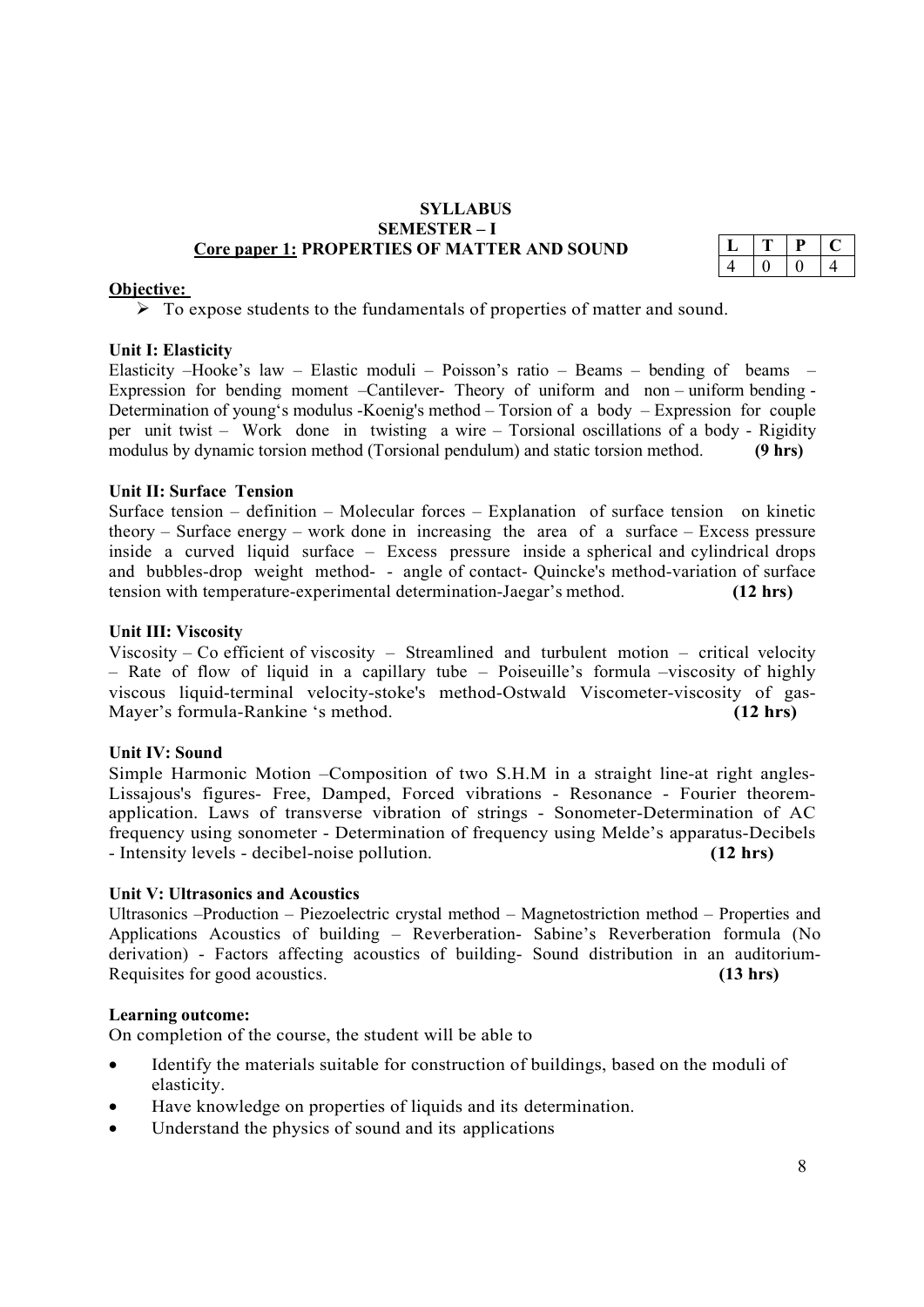- To know the different methods of producing ultrasonic waves and its applications
- The concepts of acoustic comfort and better understanding of the theories used in building acoustics

#### **Book Study:**

- 1. Elements of properties of matter D.S. Mathur S. Chand & Co., 2004.
- 2. Properties of matter R. Murugesan S. Chand & Co., 2004.
- 3. Properties of matter Brijlal and Subramanian S. Chand & Co., 2006.
- 4. D.R.Khanna and R.S. Bedi, Textbook of Sound, Atmaram and sons (1969)
- 5. N.Subrahmanyam and BrijLal, A Text Book of Sound,Vikas Publishing House Second revised edition(1995)

#### **Books for reference:**

- 1. Fundamentals of General Properties of Matter by H.R.Gulati, S. Chand & Co., NewDelhi (1982).
- 2. Fundamental of Physics, D. Hallidary , Resnick and J Walker, 6th Edition, Wiley, New York 2001.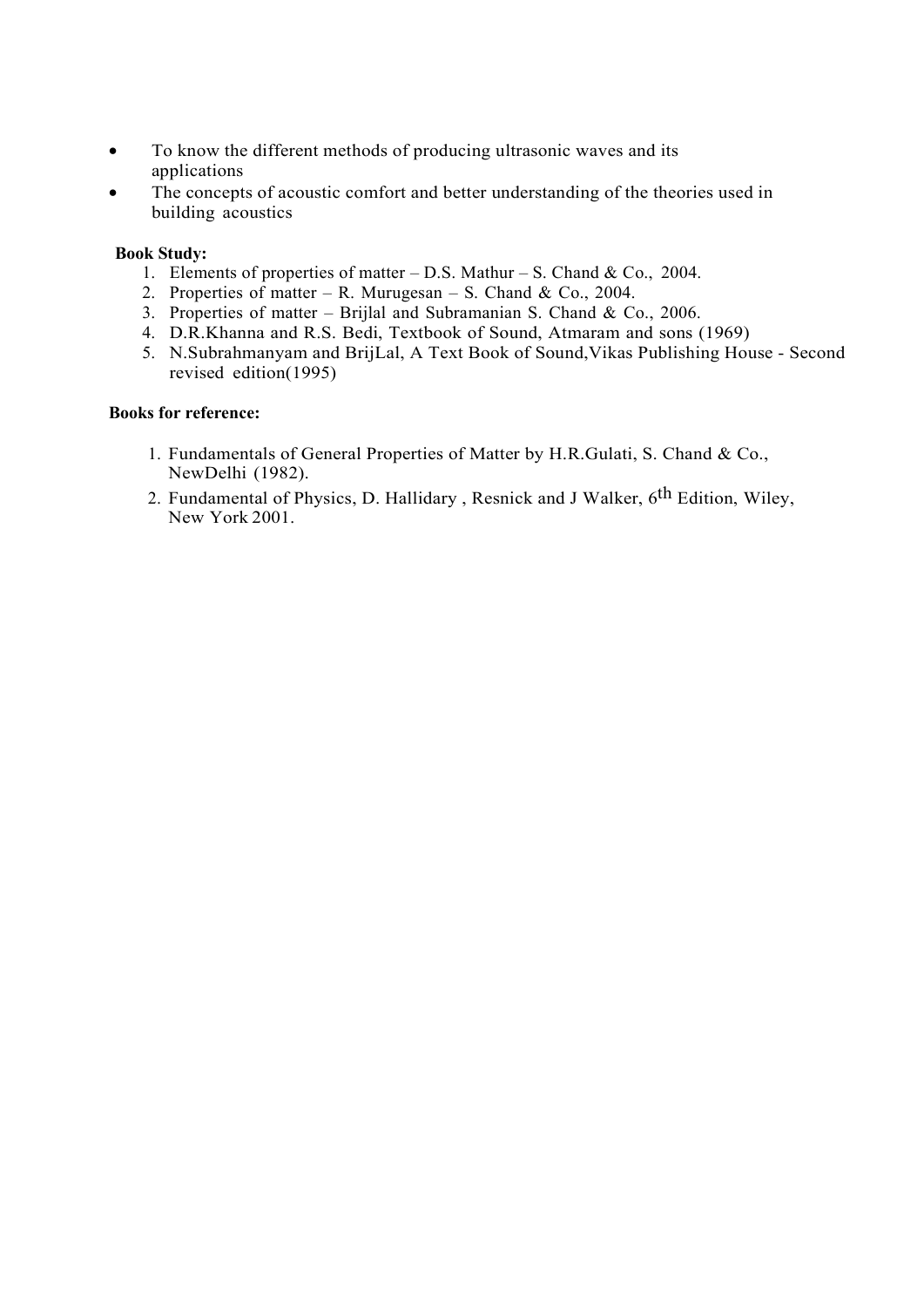#### **Core paper 2: MECHANICS**

#### **Objective:**

| 4 |  |  |
|---|--|--|

 $\geq$  To give the students fundamental ideas on conservation laws, rotational and vibrational motion of rigid bodies, Gravitational fields and some idea about fluid mechanics

#### **Unit I: Laws of Motion**

Laws of conservation of energy, linear momentum and angular momentum - work energy theorem - work done by gravitational force - work done by spring force - potential energy conservative and non conservative forces - potential energy curve–Collision – Elastic and inelastic collision – (Fundamental laws of impact) – Newton's law of impact – coefficient of restitution – Impact of a smooth sphere on a fixed plane – Direct impact between two smooth spheres – Oblique impact between two smooth spheres – Calculation of final velocities of the spheres – Loss of K.E due to impact. **(12 hrs) (12 hrs)** 

#### **Unit II: Dynamics of Rigid body**

Moment of inertia – Theorems of perpendicular and parallel axes – M.I of a circular ring, disc, solid sphere, hollow sphere and cylinder about all axes – Compound pendulum – theory – equivalent simple pendulum – reversibility of centers of oscillation and suspension – determination of g and k **(12 hrs)**

#### **Unit III: Gravitation**

Newton's law of gravitation – Kepler's laws of gravitation – G by Boy's method – Mass and density of earth – Acceleration due to gravity – Variation of g with altitude, depth and rotation of earth - Value of g at poles and equator. Gravitational field – Gravitational potential – Gravitational potential due to spherical shell – Gravitational potential due to a solid sphere (inside and outside) **(12 hrs)**

#### **Unit IV**: **Central Force Motion**

Angular velocity, angular momentum and K.E of rotation – Torque and angular acceleration – Relation between them – Expression for acceleration of a body rolling down an inclined plane without slipping. Center of mass –velocity and acceleration of centre of mass – determination of motion of individual particle– system of variable mass. Rocket motion- Satellite

**(12 hrs)**

#### **Unit V**: **Statics and Hydrodynamics**

Friction-laws of friction-angle of friction-cone of friction-Centre of gravity-solid and hollow tetrahedron-solid and hollow hemisphere –Centre of pressure – vertical rectangular lamina – vertical triangular lamina. Hydrodynamics -Equation of continuity– Pitot's tube and Venturimeter – Euler's equation of unidirectional flow – Torricelli's theorem – Bernoulli's theorem and its applications. **(12 hrs).**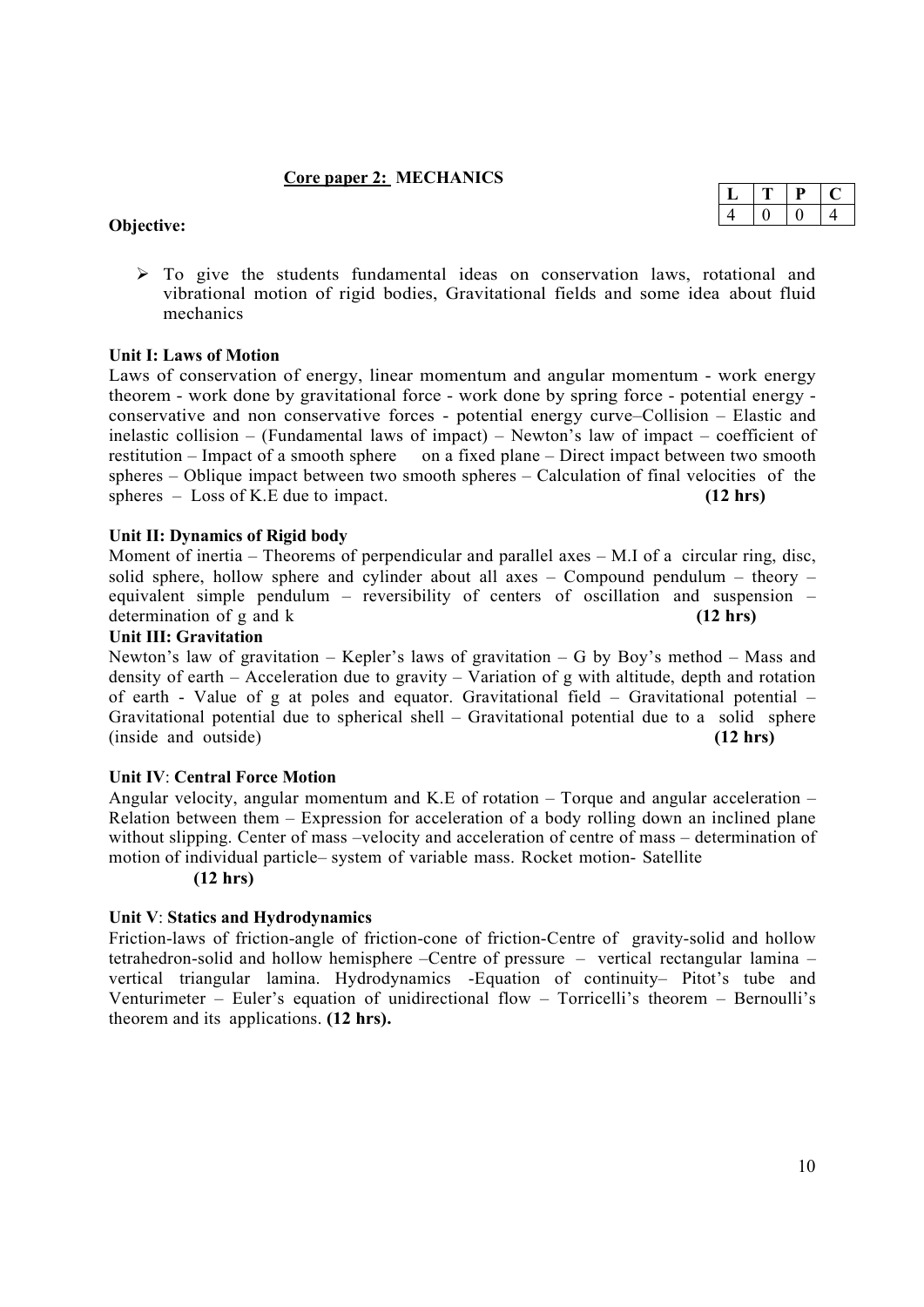# **Learning outcome:**

On completion of the course, the student will be able to

- Understand and define the laws involved in mechanics
- apply conservation laws in collision experiments.
- derive Bernoulli's principle and apply pressure-velocity relation in fluid flow in the field of fluid dynamics

#### **Books for Study:**

- 1. Mechanics Part I and II by Narayanamoorthy, National Publishing Company.
- 2. Mechanics by D.S.Mathur, S.Chand& Co., 2<sup>nd</sup>Edition (2001).
- 3. Mechanics by P. Duraipandian, LaxmiDuraipandian, MuthamizhJayapragasam,
- 4. S.Chand& Co., New Delhi (1988).
- 5. Properties of Matter by R.Murugeshan, S. Chand & Co., New Delhi (2001).

### **Books for Reference:**

1. Fundamentals of Physics by D. Halliday, R.Rensick and J. Walker, 6th edition, Wiley,NY (2001).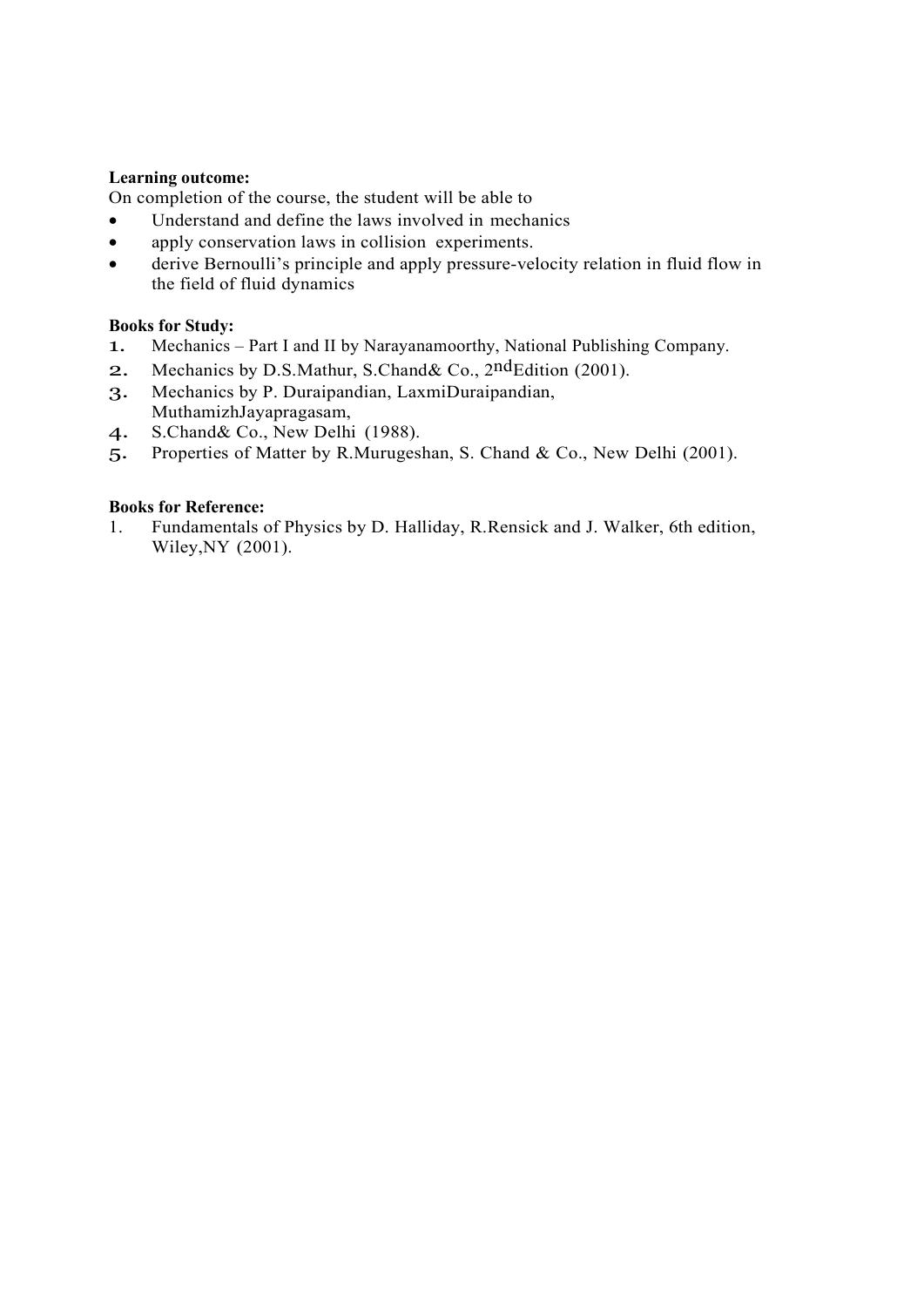#### **3. HEAT AND THERMODYNAMICS**

#### **Objective :**

 $\triangleright$  To understand the phenomena connected with various units of measurement of temperature, knowing the concept of specific heat capacities of matter, transmission of heat, concept of lowering the temperature, liquefying gases and process of making heat to do mechanical work.

#### **Unit I: Thermometry and Calorimetry**

Platinum resistance thermometer - Calendar and Griffith's bridge - Thermoelectric effect – Seebeck effect - Thermoelectric thermometers- International temperature scale – Thermistor-Specific heat capacity of solids – Regnault's method of mixtures(solid) – specific heat capacity of liquids – Callendar and Barnes method – Specific heat capacity of gases –  $C_p$  and  $C_v$  – Meyer's relation – C<sub>v</sub> by Joly's differential steam calorimeter method – C<sub>p</sub> by Regnault's method. **(12 hrs)**

#### **Unit II : Low Temperature Physics**

Joule - Kelvin effect - Liquefaction of Air-Linde's Process –liquefaction of hydrogen liquefaction of helium-Kammerling - Onne's method - Helium I and II - Lambda point production of low temperatures - adiabatic demagnetization - practical applications of low temperature - refrigerators and air-conditioning machines - super fluidity - application of super fluidity. **(12 hrs) (12 hrs)** 

#### **Unit III: Transmission of Heat**

Conduction – coefficient of thermal conductivity – Rectilinear flow of heat along a bar – convection – lapse rate – Stability of the atmosphere – Newton's law of cooling – determination of specific heat capacity of liquid - Radiation - black body – Kirchhoff's law – Stefan – Boltzmann law - energy distribution in black body spectrum - Wien's law – Rayleigh Jean's law– Planck's law - solar constant – water flow pyroheliometer. **(12 hrs)**

#### **Unit IV: Kinetic Theory of Gases**

Kinetic Theory of gases- assumptions - Molecular collisions – mean free path – expression for mean free path – Transport phenomenon – Brownian motion and its features - expression for viscosity, Diffusion and thermal conductivity of gas. Experimental verification -Vander walls equation of state - Determination of Vander walls constant - Relation between Vander Wall's constant and critical constants. **(12 hrs)**

#### **Unit V: Thermodynamics**

Zeroth and first law of thermodynamics – reversible and irreversible processes – isothermal process-adiabatic process-gas equation during adiabatic process - work done during adiabatic and isothermal process - second law of thermodynamics – Carnot's engine – its efficiency.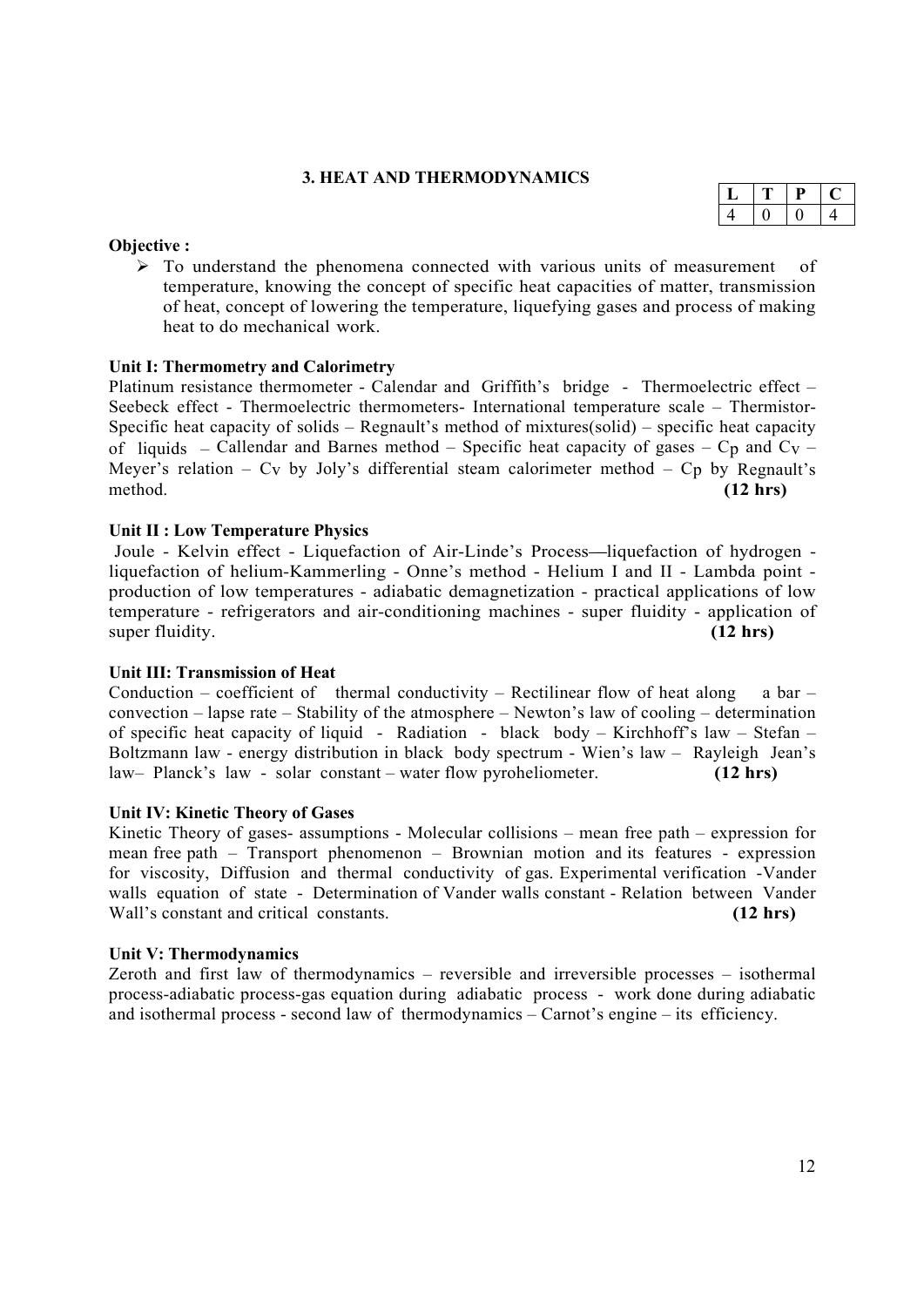Entropy – change of entropy in reversible and irreversible processes – temperature – entropy diagrams – physical significance of entropy - change of entropy when ice converted into steam third law of thermodynamics – Extensive and Intensive thermodynamic variables – distinction between them – Maxwell thermodynamical relations – derivation and application - Clausius - Clapeyron equation and specific heat relation . **(12 hrs)**

# **Course Outcomes:**

On completion of the course, the student will be able to

- learn experimental methods to determine the transmission of heat.
- understand the laws of thermodynamics and their applications.
- analze Maxwell's thermo dynamical relations and their applications

# **Text Books:**

- 1. Heat and Thermodynamics Brijlal and Subramanyam, S.Chand & Co,  $16$ <sup>th</sup> Edition New Delhi, 2005.
- 2. Heat and Thermodynamics D.S. Mathur, Sultan Chand & Sons, 5th Edition, New Delhi, 2014.
- 3. Thermal Physics R. Murughesan and Kiruthiga Sivaprasath, S.Chand & Co, II Edition, New Delhi, 2008

#### **Books for Reference:**

- 1. Heat & Thermodynamics J.B. Rajan, SC Publisher, New Delhi, 1985.
- 2. Concepts of Physics Volume I and II H.C. Varma, Bharati Bhawan Publishers, New Delhi, 2015
- 3. M. Narayanamoorthy and N. Nagarathinam, Heat, National publishing Co,Chennai, Eight edition, 1987.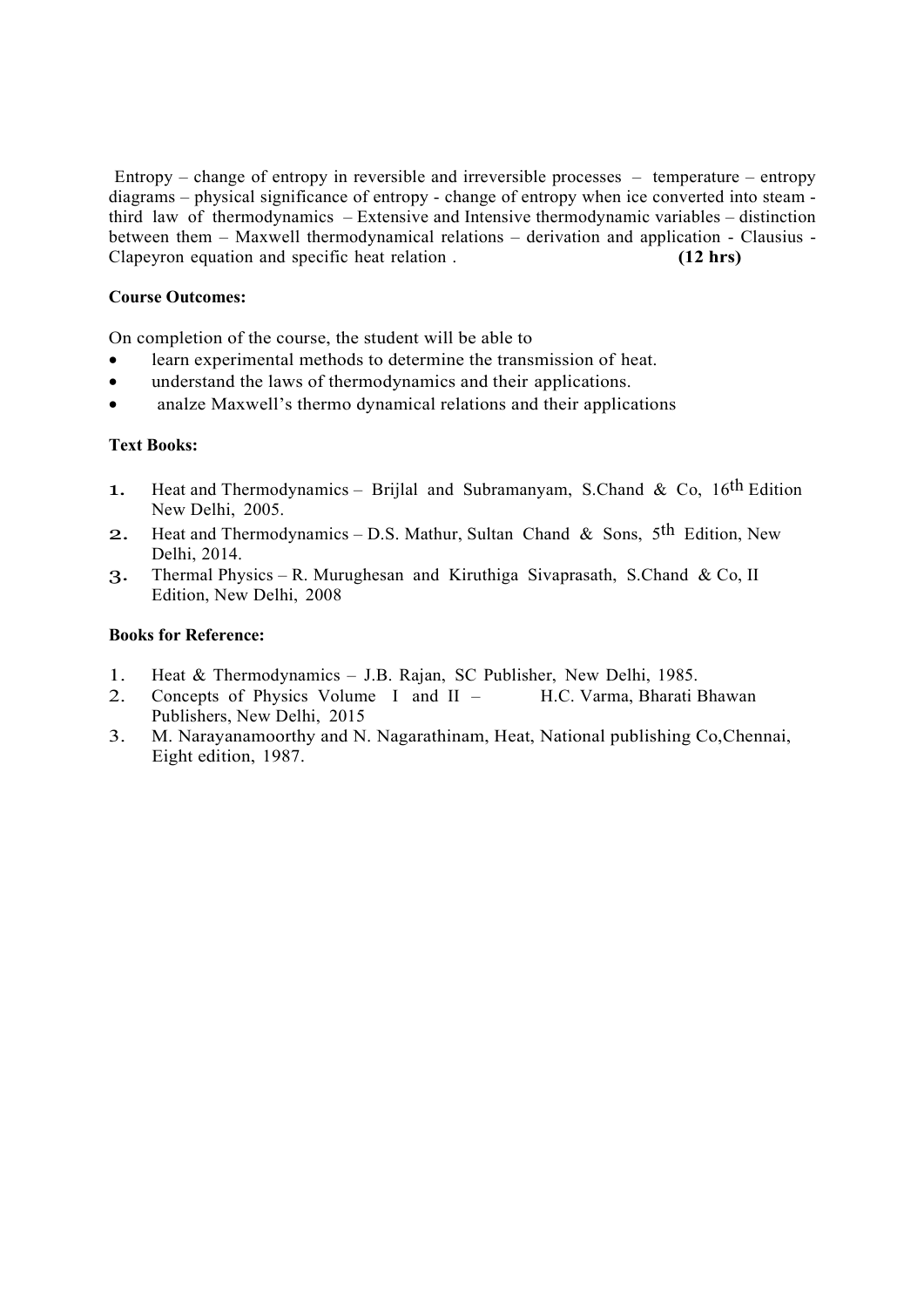# **4. OPTICS AND SPECTROSCOPY**

#### **Objective :**

 $\triangleright$  To understand the concept of aberrations in lenses and prisms, phenomenon like interference, diffraction, polarization through wave nature of light and its applications and to gain knowledge in spectroscopy.

#### **Unit I: Geometrical optics**

Lens – Spherical aberration in lenses – Methods of minimizing spherical aberration – chromatic aberration in lenses – condition for achromatism of two thin lenses (in and out of contact) –Aplanatic lens –Dispersion – Angular and Chromatic dispersion – combination of prisms to produce i)dispersion without deviation ii) deviation without dispersion –Direct vision spectroscope – Eyepieces – Ramsden's and Huygens's eyepieces – simple microscope (magnifying glass)– compound microscope. **(12 hrs)**

#### **Unit II: Interference**

Conditions for interference – Theory of interference fringes – interference due to reflected light ( thin films) -colours of thin films – wedge shaped thin film – theory – determination of diameter of a thin wire by Air wedge – test for optical flatness – Newton's rings by reflected light – Determination of wavelength of light - Michelson's Interferometer – theory and its Application (Measurement of wavelength) – Jamin's interferometers – determination of refractive index of gases. **(11 hrs)**

#### **Unit III: Diffraction**

Fresnel's diffraction –Rectilinear propagation of light – zone plate –action of zone plate diffraction at circular aperture – opaque circular disc – Fraunhofer diffraction at single slit – Double slit – Plane diffraction grating – theory of plane transmission grating - experiment to determine wavelength(Normal incidence method) –resolving power– Rayleigh's criterion for resolution – resolving power of a telescope – resolving power of a microscope – resolving power of a prism - resolving power of grating. **(12 hrs)**

#### **Unit IV: Polarisation**

Double refraction –Nicol Prism – Nicol Prism as polarizer and analyzer – Huygens's explanation of double refraction in uniaxial crystals– Plane, elliptically and circularly polarized light– Quarter wave plates and Half wave plates – Production and detection of plane, circularly and elliptically polarized light- Optical activity– Fresnel's explanation of optical activity – Specific rotatory power –Laurent's half shade polarimeter. **(13 hrs)**

#### **Unit V: Spectroscopy**

Infrared spectroscopy – sources and detector – uses – ultraviolet spectroscopy – sources<br>
– quartz spectroscopy – applications - Raman Spectroscopy – Quantum theory of applications - Raman Spectroscopy – Quantum theory of  $\text{S}$  – Nuclear magnetic resonance – Nuclear quadrupole Raman effect – applications – Nuclear resonance -– Electron spin resonance spectroscopies- (Qualitative study)

 **(13 hrs)**

#### **Learning Outcome :**

On completion of the course the students will have: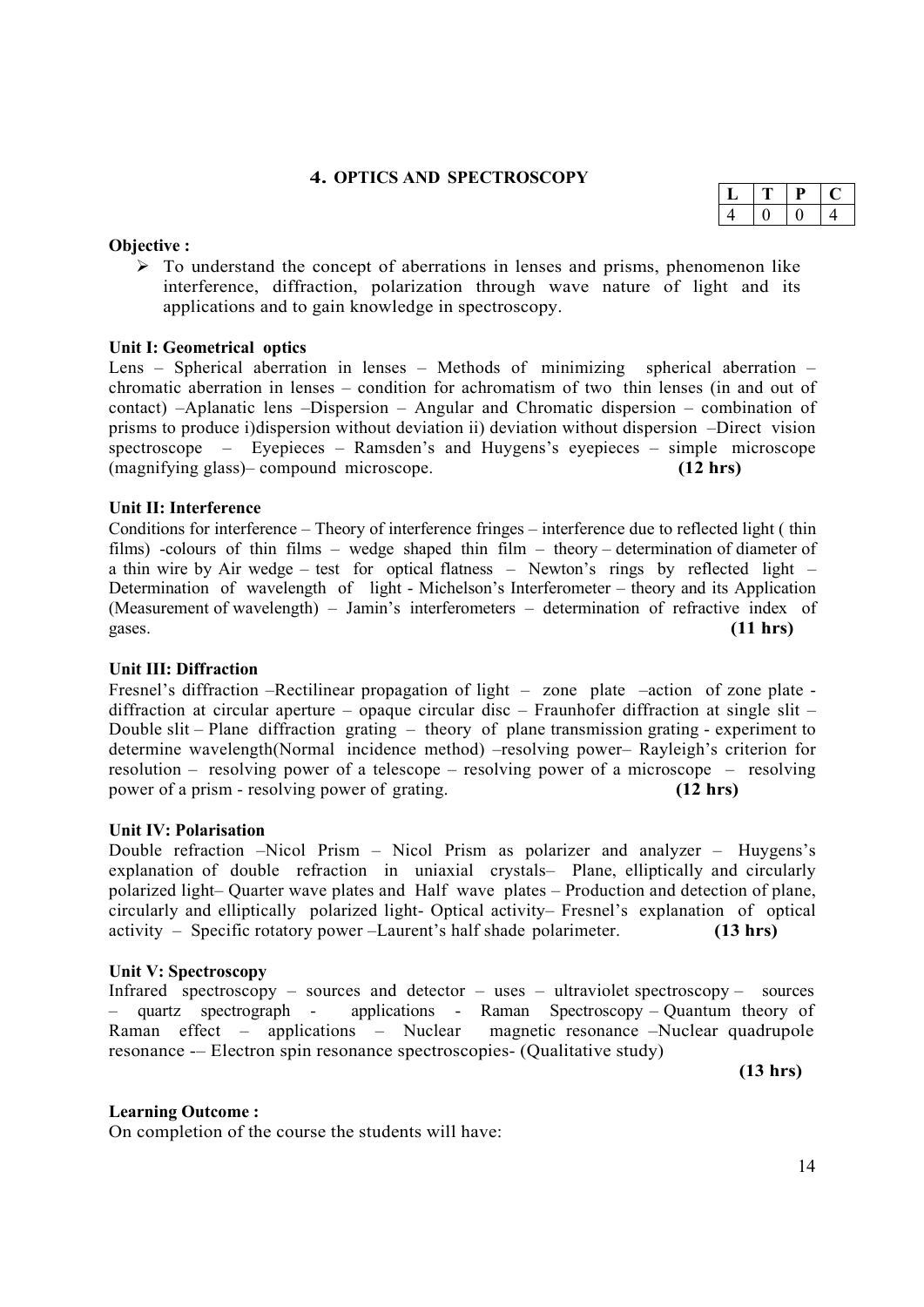- The knowledge of geometric optics is helps in the practical design of many optical systems and instruments including aberrations in lens system.
- The study of phenomena interference, diffraction, and polarization lays the foundation for an understanding of concepts such as as holograms, interferometers.
- The knowledge of Spectroscopy helps to extract the dynamic information about the molecule

# **Text Books:**

- 1. A text book of Optics Subramanyam and Brijlal, S. Chand and co..,  $25^{th}$  Edition, New Delhi 2004.
- 2. Optics and Spectroscopy –R.Murugeshan, S. Chand and co., 6<sup>th</sup> Edition, New Delhi, 2008.
- 3. Elements of Spectroscopy S.L. Gupta, V.Kumar and R.C.Sharma Pragati Prakashan, 13th Edition, Meerut, 1997.
- 4. Molecular structure and spectroscopy G.Aruldhass, PHI Pvt Ltd, , II Edition, New Delhi, 2007.

# **Books for Reference:**

- 1. Optics Sathyaprakash, Ratan Prakashan Mandhir, VII<sup>th</sup> Edition, New Delhi, 1990.
- 2. Introduction to Molecular Spectroscopy –C.N.Banewell,TMH publishing co. IV Edition, New Delhi, 2006.
- 3. Ajoy Ghatak, *Optics*, (TMH), New Delhi, Fourth edition, 2009.
- 4. Singh & Agarwal, *Optics and Atomic Physics*, Pragati Prakashan Meerut, Nineth edition, 2002.
- 5. Fundamentals of Physics, by D.Halliday, R. Resnick and J. Walker, Wiley, 6thEdition, New York (2001).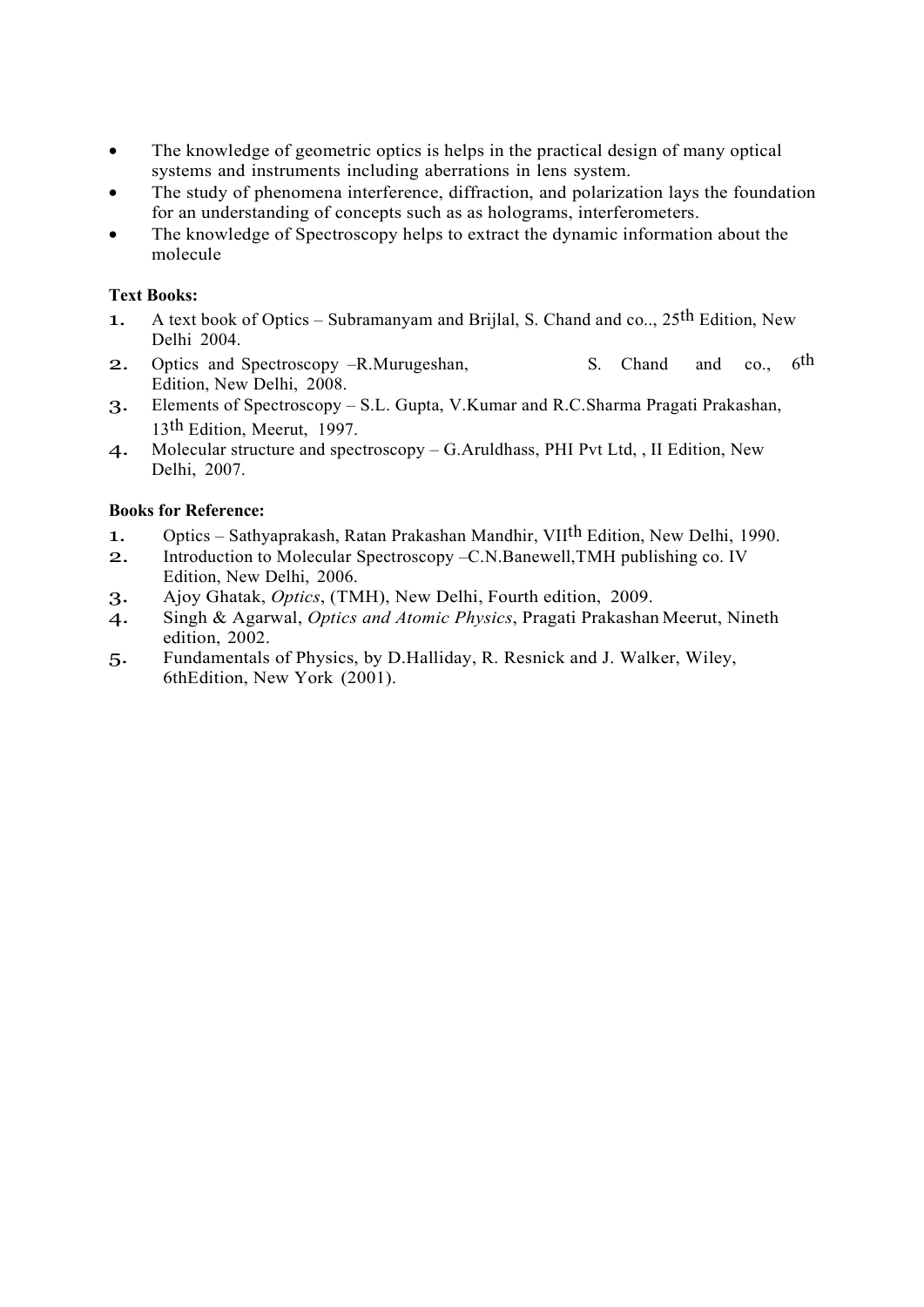# **5. ELECTRICITY AND ELECTROMAGNETISM**

# **Objectives:**

 $\triangleright$  To provide comprehensive knowledge and understanding of the basics of Electricity and Magnetism. To expose the students to the applications of Electricity and Magnetism.

# **UNIT I**: **MAGNETIC EFFECT OF ELECTRIC CURRENT**

Magnetic flux and magnetic induction- Biot Savart law- magnetic induction at a point due to a straight conductor carrying current - magnetic induction at a point on the axis of a circular coil carrying current- amperes circuital law- magnetic field inside a long solenoid toroid- Lorent'z force on a moving charge- direction of force-torque on a current loop in a uniform magnetic field -Moving coil Ballistic galvanometer-theory -experiment to find charge sensitivity and absolute capacity of a capacitor-De-sauty's bridge

**( 12 hrs)**

# **UNIT II: THERMAL AND CHEMICAL EFFECT OF ELECTRIC CURRENT**

Thermoelectricity- Seebeck effect- laws of thermo e.m.f-– measurement of thermo e.m.f using potentiometer-Peltier effect-demonstration—Thomson effect- demonstration thermodynamics of thermo couple –thermo electric diagram –uses-applications-thermopile-Boy's radio micrometre –thermo-milli ammeter Faradays laws of electrolysis- electrical conductivity of an electrolyte-specific conductivity- Kohlrausch's bridge method of determining the specific conductivity of an electrolyte -Arrhenius theory of electrolytic dissociation- mobility of ions- Secondary cells- Gibbs –Helmholtz equation for a reversible cell **(12 hrs)**

# **UNIT III: ELECTROMAGNETIC INDUCTION**

Faraday's laws of electromagnetic induction-self induction –self inductance of a long solenoid –toroidal solenoid-determination of L by Anderson's and Rayleigh's methods-Owen's bridge-mutual induction-mutual inductance between two co-axial solenoidsexperimental determination of mutual inductance –-co-efficient of coupling- energy stored in a coil- eddy currents- uses - Earth inductor-uses-search coil- induction coil and its uses

**(12 hrs)**

# **UNIT IV: AC AND DC CIRCUITS**

Growth and decay of current in LC,LR and CR circuits with d.c.voltages - determination of high resistance by leakage –growth and decay of charge in LCR circuit-conditions for the discharge to be oscillatory –frequency of oscillation. Alternating Current- j operator method – use of j operator in the study of AC circuits-Resistance in an AC circuit-Inductance in an AC circuit- Capacitance in an AC circuit-AC through an inductance and resistance in series- capacitance and resistance in series – LCR series resonance circuit -sharpness of resonance-parallel resonance circuit -power in an AC circuit-power factor.

**(12 hrs)**

# **UNIT V: MAXWELL'S EQUATION & ELECTROMAGNETIC WAVES**<br>Introduction- Maxwell's equations- -Displacement current- Poynt

Introduction- Maxwell's equations- -Displacement current- Poynting vector-Electromagnetic waves in free space-Hertz experiment for production and detection of EM waves - Wave equations for Electric field and Magnetic field- monochromatic plane waves-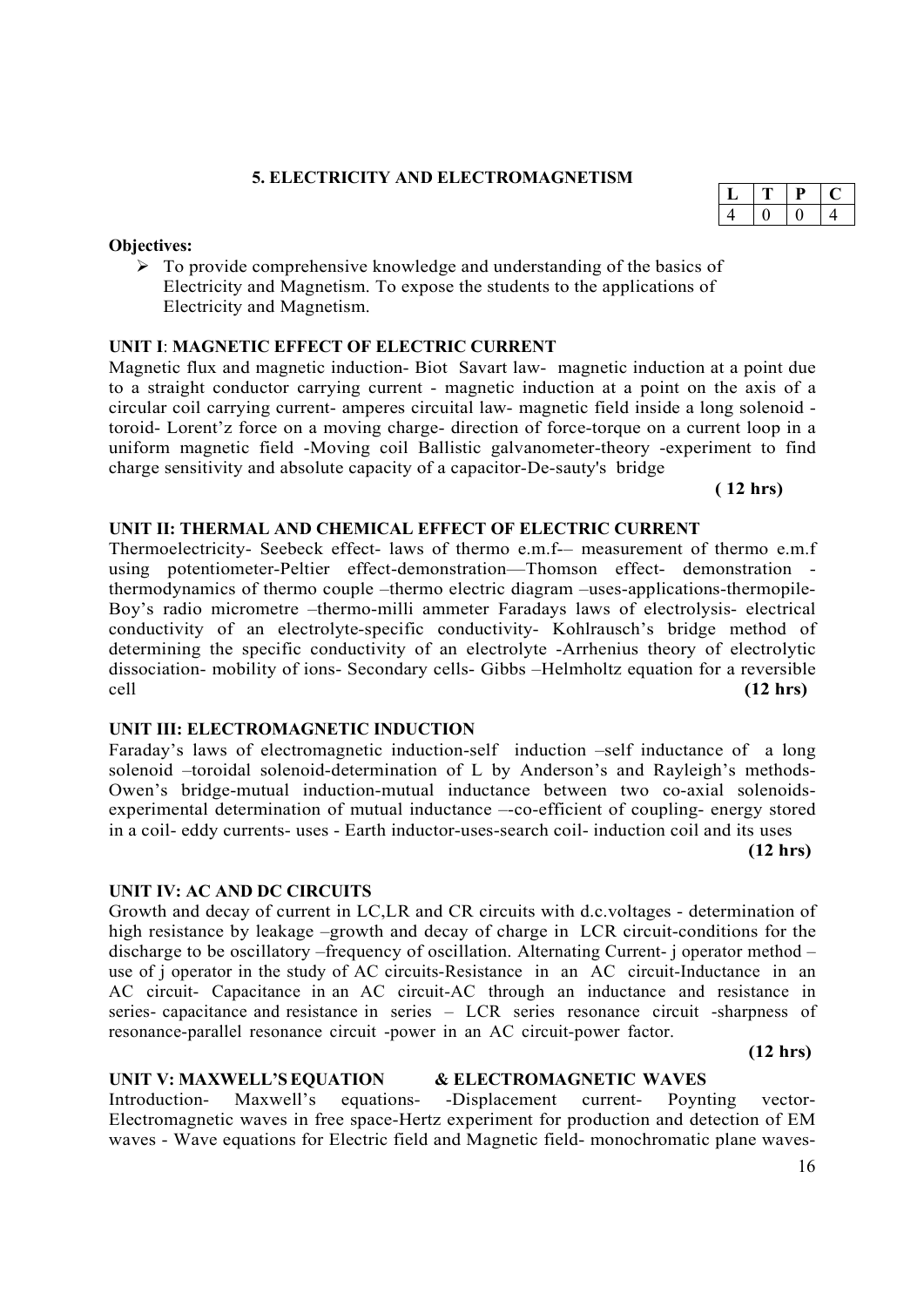EM waves in a matter-Reflection and Transmission at normal incidence and oblique incidence-Polarization by reflection. **(12 hrs)**

# **Learning Outcome :**

On the completion of the course students will be able to:

- understand fundamental laws of electricity and magnetism and electromagnetic waves ,identify and explain chemical, thermal and magnetic effect of electric current,analyses and solves electrical circuits with dc and ac source
- apply the knowledge of electricity and magnetism to technological advances
- To develop problem solving skills.

# **Books for study:**

- 1. R. Murugeshan, Electricity and Magnetism (2008) S Chand & Co, New Delhi<br>2. BritLal & Subramanyam. Electricity and Magnetism (2005)
- BrijLal & Subramanyam, Electricity and Magnetism,(2005)
- 3. Ratan Prakashan Mandir Publishers, Agra
- 4. M.Narayanamurthy & N.Nagarathnam, Electricity & Magnetism, NPC pub., Revised edition.

# **Books for Reference:**

- 1. Electricity and Magnetism -D.N.Vasudeva (Twelfth revised edition)
- 2. Electricity and Magnetism K.K.Tiwari (S.Chand &Co.)
- 3. Electricity and Magnetism -E.M.Pourcel,Berkley Physics Cource, Vol.2 (Mc Grraw-Hill)
- 4. 4. Electricity and Magnetism Tayal (Himalalaya Publishing Co.)
- 5. D.Halliday, R.Resnick and J.Walker, Fundamentals of Physics Electicity and Magnetism (2011), Wiley India,Pvt Ltd
- 6. David J. Griffith, Introduction to Electrodynamics, (2012) PHI, New Delhi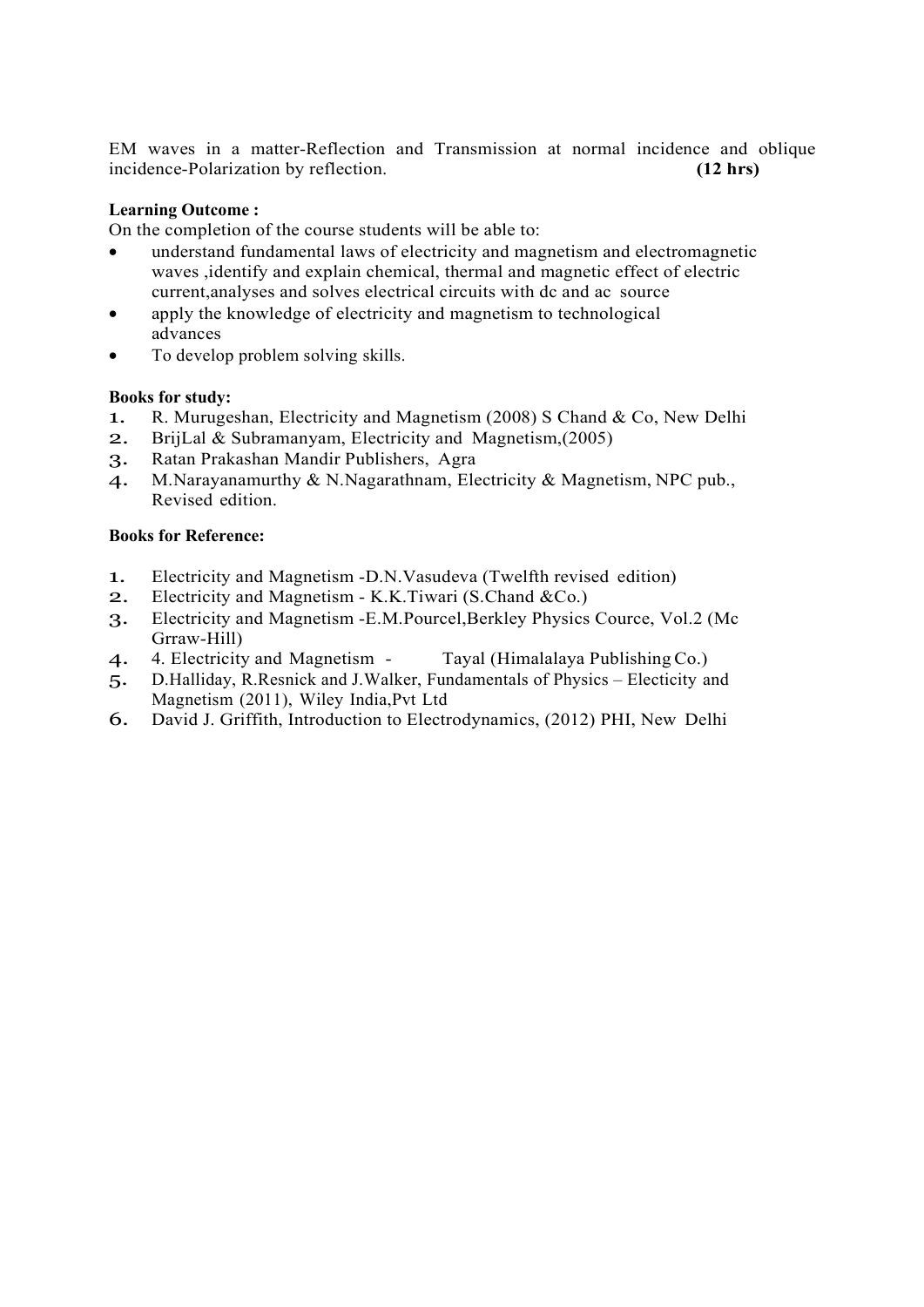# **6. ANALOG ELECTRONICS**

# **Objectives:**

 $\triangleright$  To enable the students to understand the aspects of analog electronics in a lucid and comprehensive manner.

# **Unit I: Linear circuit analysis and semiconductor diodes**

Constant voltage source - constant current source - Maximum power transfer theorem - Thevenin's theorem - procedure for finding Thevenin Equivalent circuit - PN junction theory - V-I characteristics of a PN junction diode - Half wave rectifier - Bridge rectifier - Efficiency - filters - Shunt capacitor filter – pi filter - Zener diode - equivalent circuit voltage egulator - LED - V-I characteristics – advantages - applications - photo diode characteristics - applications. **(12 hrs)**

# **Unit II: Transistor Amplifier**

Transistor - Different modes of operations-CB mode &CE mode - Two port representation of a transistor- h parameter - AC equivalent circuit using h parameters- analysis of amplifiers using h parameters (CE only) - RC coupled amplifier - transformer coupled amplifier - power amplifier classification of amplifiers - Class A, Class B and Class C - Push pull amplifier – Emitter follower. **(14 hrs)**

# **Unit III: Oscillators and Multivibrator**

Feedback principle -effect negative feedback-and Barkhaussen criterion - Phase shift and Wien Bridge oscillators using transistors –Expression for frequency- Multivibrators-Astable , Monostable and Bistable multi vibrators using transistors - Schmitt trigger. **(12 hrs)**

# **Unit IV: Special Semiconductor Devices**

clipping and clamping circuits - Differentiating circuit - Integrating circuit- -Field effect Transistor FET-MOSFET- UJT-SCR -characteristics - FET as a VVR-UJT relaxation oscillator-SCR as a switch and rectifier **(10 hrs)**

# **Unit V: Operational Amplifier**

Operational Amplifier- characteristics-parameters-applications- Inverting amplifier - Non inverting amplifier - Voltage follower- Adder - Subtractor - Integrator – Differentiator-Solving simultaneous equations-comparator -square wave generator -Wien bridge oscillator -Schmitt trigger (12 hrs) -Schmitt trigger

# **Learning Outcomes:**

On completion of the course the students will be able to:

- illustrate network theorems like Thevenin's theorem, Norton's theorem etc.,
- understand the fundamental principles of semiconductors including p-n junctions and zener diode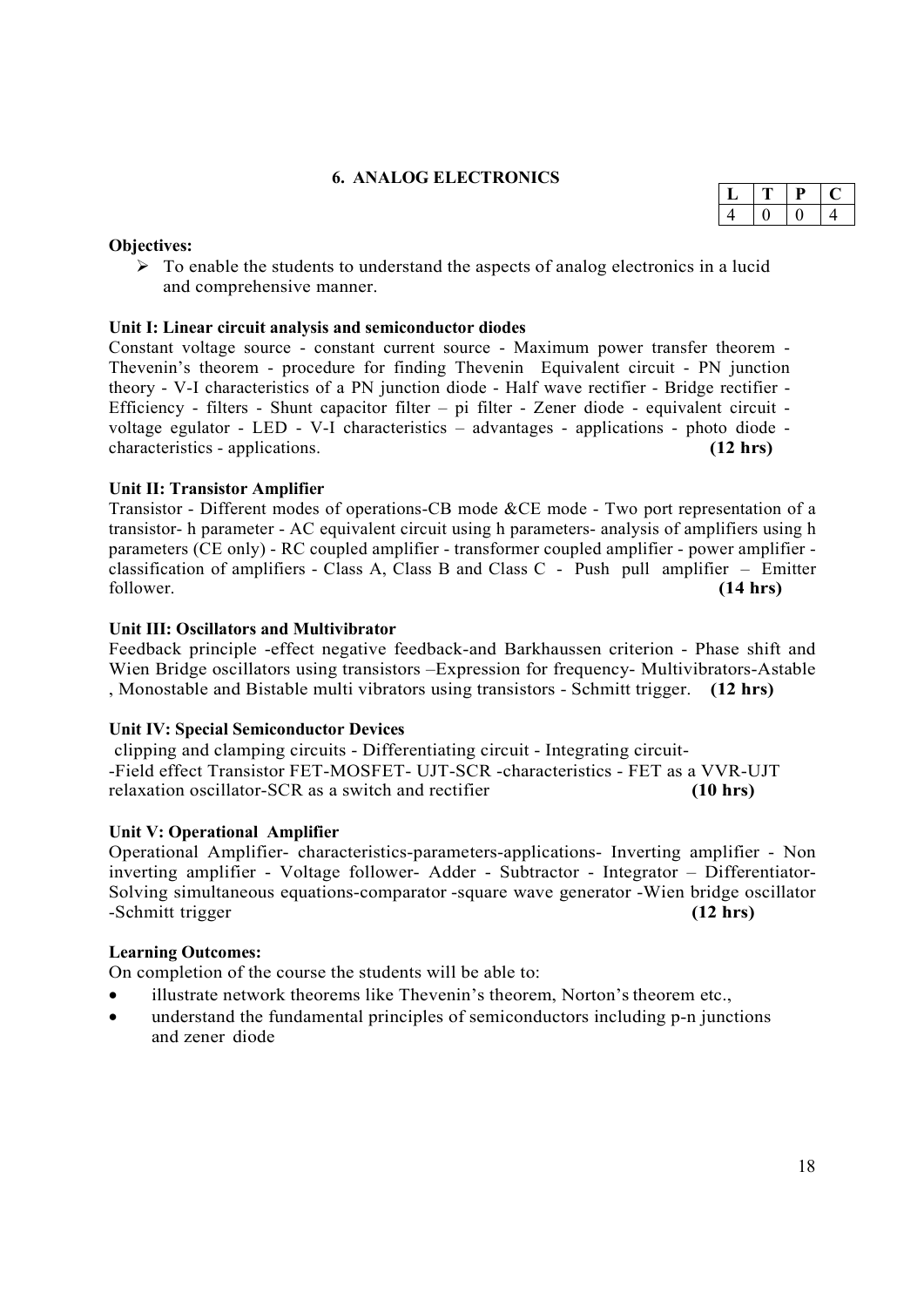- understand the operation of transistor can amplifier, oscillator and multivibrator
- To acquire knowledge on transistor and its applications

# **Books for Study:**

- 1. Hand Book of Electronics by Gupta and Kumar PragatiPrakashan Meerut(2002).
- 2. Principles of Electronics by V.K. Mehta, Rohit Mehta S. Chand & Co.(2006).
- 3. Electronics by M. Arul Thalapathi, ComptekPublishers(2005).
- 4. Elements of Electronics by M.K.Bagde and Singh S.P., S. Chand & Co., NewDelhi(1990).
- 5. Applied Electronics by A. Subramanyam National Publishing Co.(1997)
- 6. OP AMPs and Linear Integrated Circuits by Ramakant A. Gayakwad, PrenticeHall of India(1994).

# **Books for Reference:**

- 1. Electronic Devices by Mittal.G.K., G.K. Publishers Pvt. Ltd., (1993).
- 2. Basic Electronics by B.L. Theraja, S. Chand & Co., (2008).
- 3. Solid State Electronics by Ambrose and Vincent Devaraj, Meera Publication.
- 4. Applied Electronics by R.S. Sedha, S. Chand & Co.(1990).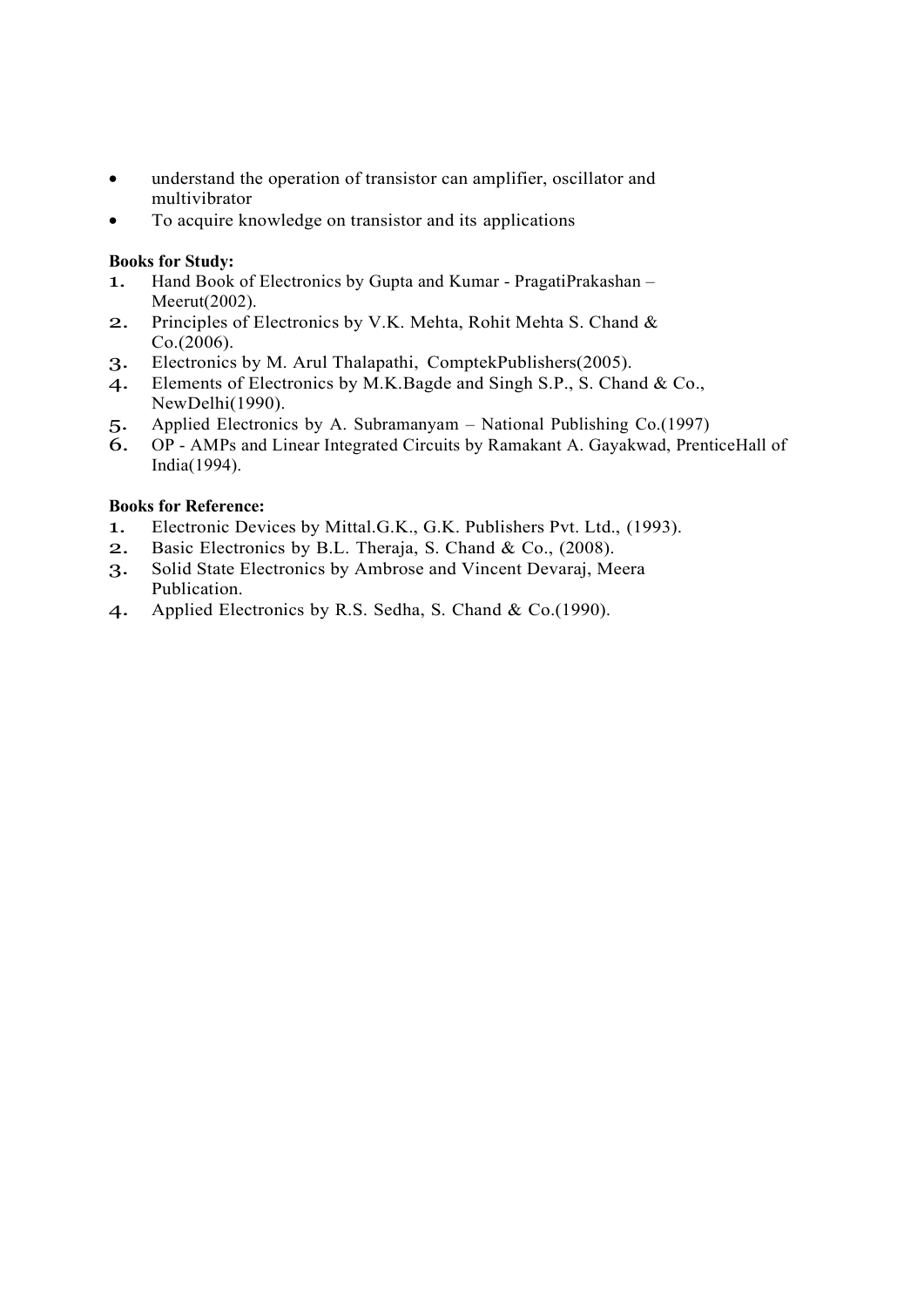# **7. ATOMIC PHYSICS**

#### **Objective:**

 $\triangleright$  To provide an introductory account about the atomic structure and the impact of Xrays.

# **Unit I: BAND THEORY OF SOLIDS**

The free electron theory of metals – expressions for electrical conductivity – thermal conductivity – Wiedman-Franz's law-Hall effect-magneto resistance- determination of electronic charge – Millikan' s oil drop method – electron microscope – Band theory of solids – classification of solids on the basis of band theory. **(12 hrs)**

#### **Unit II: POSITIVE RAYS**:

Discovery-properties- analysis – Thomson's parabola method – Aston's mass spectrograph – Bainbridge's mass spectrograph – Dempster's mass spectrograph – Dunnington's method of determining e/m. **(12 hrs)**

#### **Unit III : ATOMIC STRUCTURE**

Early atomic spectra-Thomson model-Alpha particle scattering-Rutherford 's nuclear modeldrawbacks-Bohr atom model –Bohr's interpretation of the Hydrogen spectrum-correction for nuclear motion-evidences in favour of Bohr's theory-Ritz combination principle-correspondence principle-Sommerfield's relativistic atom model-drawbacks- the vector atom model – Quantum numbers associated with the vector atom model – the Pauli's exclusion principle – periodic classification of elements **(11 hrs)**

#### **Unit IV: FINE STRUCTURE OF SPECTRAL LINES**

Coupling schemes-L-S Coupling-j-j Coupling- Hund rules- magnetic dipole moment due to orbital motion of the electron- due to spin of the electron - Stern and Gerlach experimentspin-orbit coupling-optical spectra-spectral terms-spectral notation- selection rules- intensity rules- interval rule- fine structure of sodium D line- hyperfine structure- Normal Zeeman effect- theory and experiment- quantum mechanical explanation - Larmor's theorem-Anomalous Zeeman effect- Paschen –Bach effect-Stark effect. **(12 hrs)**

#### **Unit V: X-Rays and Photo Electric Effect**

Production of X-rays – properties-absorption of X-rays – X-ray absorption edges- Bragg's law – Bragg's X-ray spectrometer –the powder crystal method – Laue's method – Rotating crystal method –X-ray spectra- continuous spectra- characteristic spectra-Moseley's law importance–width of spectral lines- Doppler broadening-collision broadening-X-ray Detectors-scintillation detector- semiconductor detectors Compton effect- theory and experimental verification.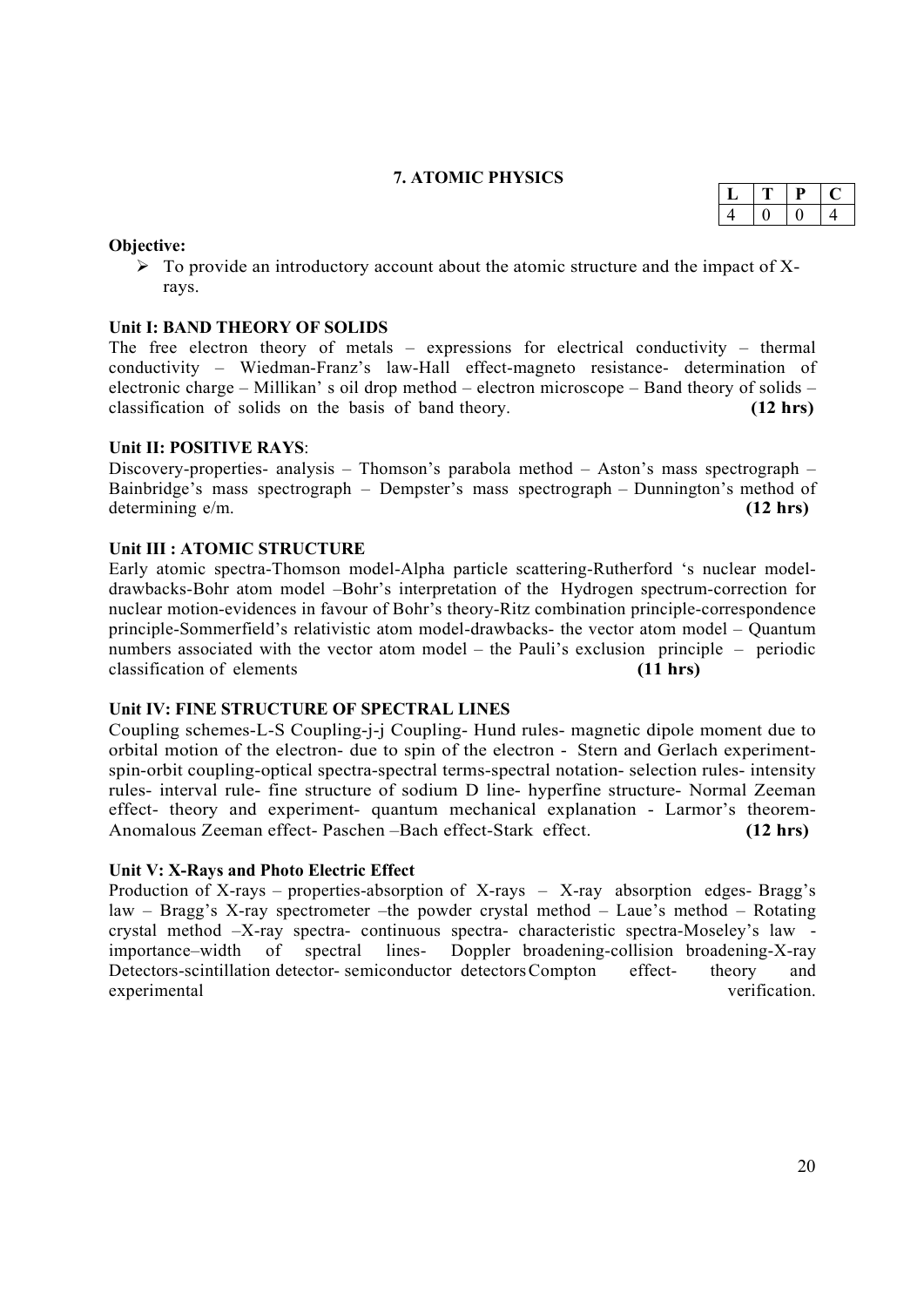**Photo Electric Effect**: Einstein's photoelectric equation-photoelectric cells- photo emissive cells-<br>photovoltaic cells- photoconductive cells- applications of photoelectric cells (13 hrs) cells-photovoltaic cells-photoconductive cells-applications of photoelectric cells **(13 hrs)**

# **Learning Outcomes:**

On completion of the course the students will have:

- Understand the evolution of Different atomic models and their merit and limitations
- Adequate knowledge on the fundamental principles governing the structure of the atom and the interactions of particles at high energies.
- Sufficient knowledge in atomic physics to follow courses at the advanced level.

#### **Books for Study:**

- 1. Modern Physics by R. Murugeshan, KiruthigaSivaprasath, S. Chand & Co., New Delhi(2008).
- 2. Modern Physics by D.L.Sehgal, K.L.Chopra and N.K.Sehgal. Sultan Chand & Sons Publication, 7th Edition, New Delhi(1991).
- 3. Atomic Physics by J.B. Rajam, S. Chand & Co., 20thEdition, New Delhi (2004).
- 4. Atomic and Nuclear Physics by N. Subrahmanyam and BrijLal, S. Chand & Co.  $5<sup>th</sup>$ Edition, New Delhi(2000).

#### **Book for Reference :**

- 1. Modern Physics by J.H. Hamilton and Yang, McGraw-Hill Publication, (1996).
- 2. Concepts of Modern Physics by A. Beiser, Tata McGraw-Hill, New Delhi (1997).
- 3. Fundamentals of Physics by D.Halliday, R.Resnick and J. Walker, Wiley, 6<sup>th</sup>Edition, New York(2001).
- 4. Modern Physics by Kenneth S.Krane, John Willey & sons, Canada (1998).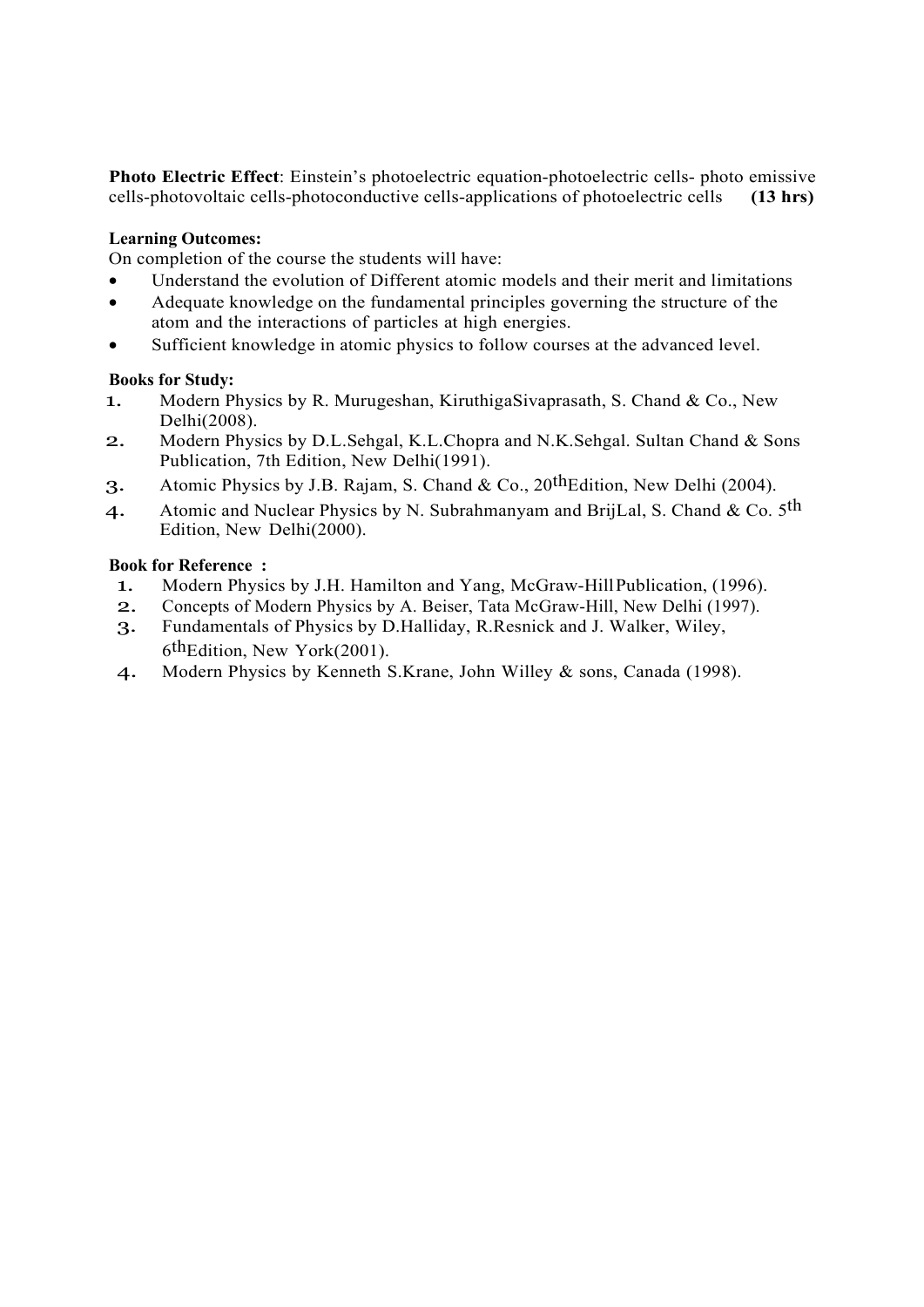# **8. CLASSICAL AND STATISTICAL MECHANICS**

#### **Objective:**

 To understand the mechanics of systems of particles and their equations of motion.To study the concept of statistics of molecules.

#### **UNIT I: Mechanics of a System of Particles**

External and internal forces, centre of mass-Conservation of linear momentum-Conservation of angular momentum-Conservation of energy-work-energy theorem-Conservative forces-examples-Constraints-Types of constraints- Examples-Degree of freedom-Generalized coordinates (transformation equations)- Generalized velocities-Generalized Momentum. **(13 hrs)**

#### **UNIT II: Lagrangian Formulations**

Principle of virtual work, D'Alembert's principle, Lagrange's equation of motion for conservative and non conservative systems-Simple applications-simple pendulum-Atwood's machine-compound pendulum- Hamilton's principle- Deduction of Lagrange's equation of motion from Hamilton's principle- Deduction 0f Hamilton's principle from D'Alembert's principle. **(13 hrs)**

#### **UNIT III: Hamiltonian Formulations**

Phase space-The Hamiltonian function H -Hamilton's Canonical equation of motion-Physical significance of H- Deduction of Canonical equation from a variational principle-Applications-Harmonic oscillator-Planetary motion- Compound pendulum **(12 hrs)**

#### **UNIT IV: Classical Statistics**

Micro and macro states-The mu-space and gamma space-fundamental postulates of statistical mechanics-Ensembles-different types - Thermodynamical probability-entropy and probability-Boltzmann's theorem- Maxwell-Boltzmann statistics- Maxwell-Boltzmann energy distributive law- Maxwell-Boltzmann velocity distributive law. **(11 hrs)**

#### **UNIT V: Quantum Statistics**

Development of Quantum statistics- Bose - Einstein and Fermi - Dirac statistics - Derivation of Planck's radiation formula from Bose – Einstein statistics - Free electrons in metal- Fermi gas-Difference between classical and quantum statistics **(11 hrs)**

#### **Learning Outcomes:**

On completion of the course the students will have:

| ᆦ |  |  |
|---|--|--|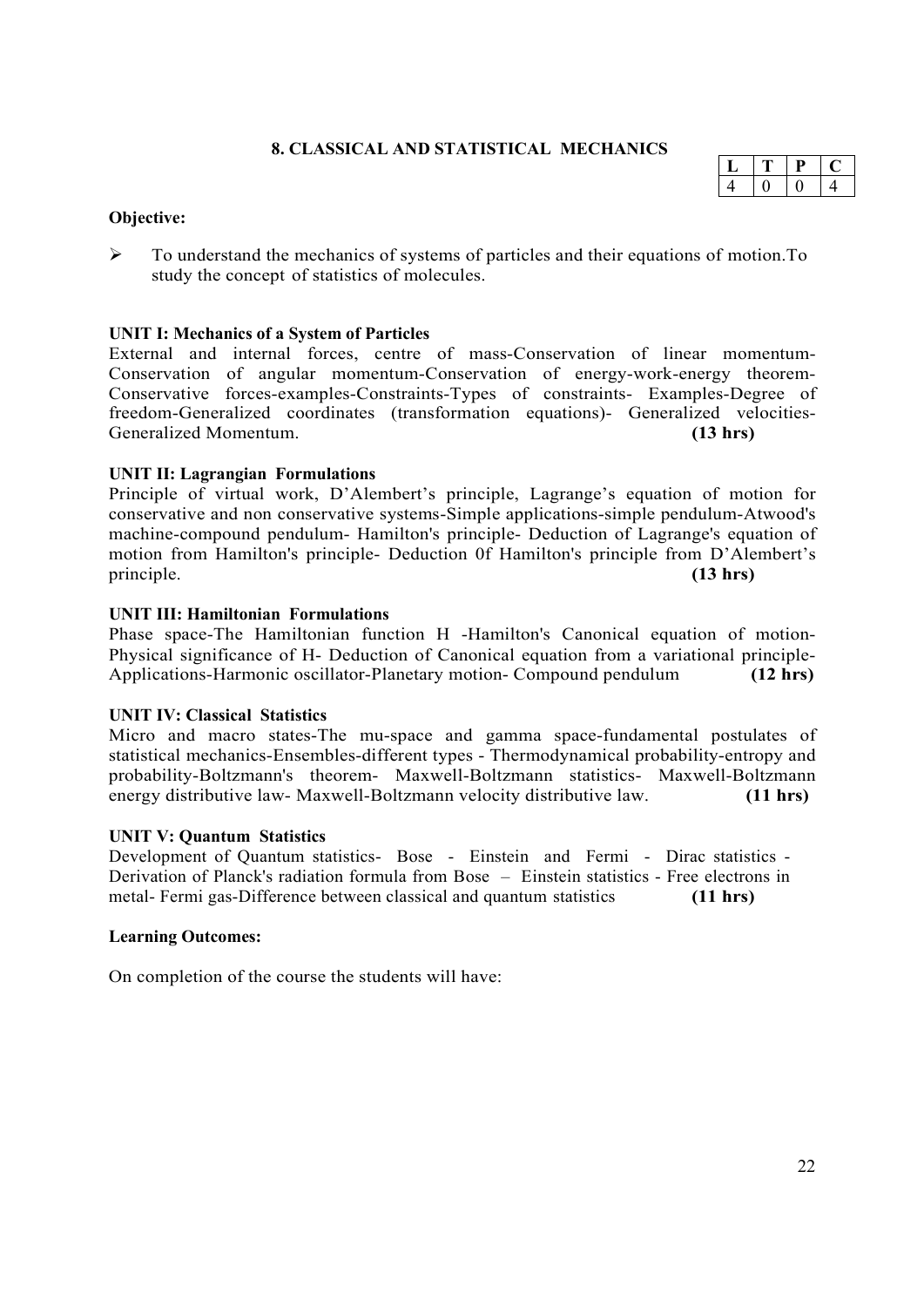- Known the usage of Lagrangian and Hamiltonian Mechanics.
- the required knowledge to apply the principles of statistical mechanics to selected problems.

# **Text books:**

- 1. J.C. Upadhyaya, July 2005, **Classical Mechanics**, Published by Himalya Publishing House, Mumbai
- 2. Brijlal & Subramaniam, Reprint 1998, **Heat & Thermodynamics**, S. Chand & Company Ltd
- 3. Agarwal, **'Statistical Physics'** S.Chand & co New Delhi 1996

#### **Reference:**

- 1. Gupta,B.D., Satyaprakash, 1991, Classical Mechanics, 9th ed., Kadernath Ramnath Publ., Meerut
- 2. Gupta, Kumar, Sharma, 2005, **Classical Mechanics**, PragatiPrakashan Publ., Meerut.
- 3. Murray R.Spiegal, 1981, Theoretical Mechanics, Schaum's outline series, Mc Graw Hill Publ. Co., New Delhi.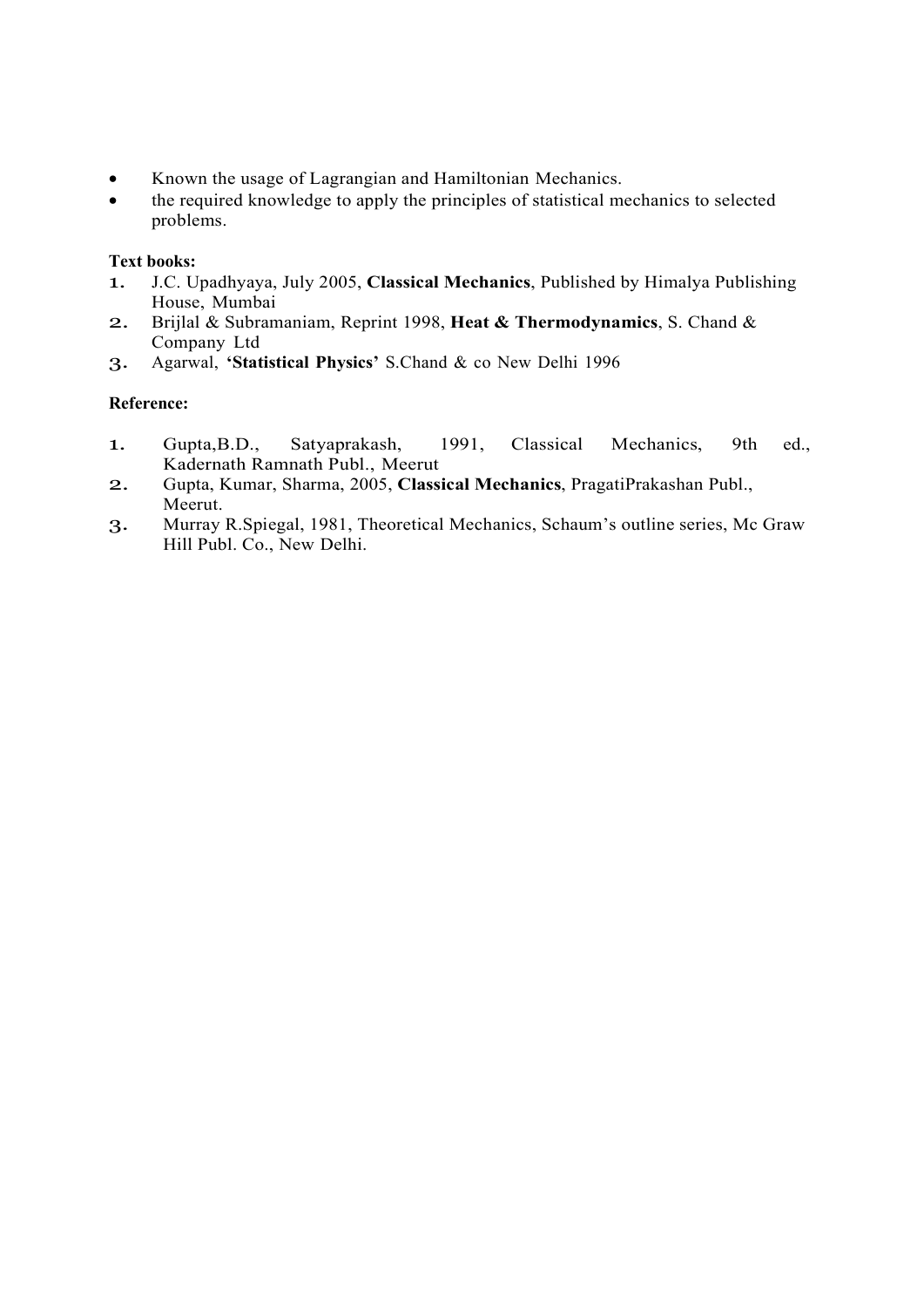# **9. RELATIVITY AND QUANTUM MECHANICS**

|  | L |  |
|--|---|--|
|  |   |  |

#### **Objectives:**

 $\triangleright$  The aim of this course is to acquire sufficient knowledge in the concept of Relativity, dual nature of matter waves, Evolution of Quantum mechanics, Schrodinger equation and its applications and Operator formalism

# **Unit I: Relativity**

Frames of reference - Galilean transformation - Michelson - Morley experiment -Postulates of special theory of relativity - Lorentz transformation - length Contraction – time dilation - Relativity of simultaneity - addition of velocities - variation of mass with velocity– Mass energy relation - Elementary ideas of general relativity. **(12 hrs)**

#### **Unit II: Wave Nature of Matter**

Phase and group velocity - wave packet - expression of De Brogile's wave length -Davisson and Germer's experiment - G.P.Thomson's experiment - Heisenberg's uncertainty principle and its consequences. **(12 hrs)**

#### **Unit III: Schrodinger Equation**

Inadequacy of classical mechanics - Basic postulates of quantum mechanics - Schrodinger equation - Properties of wave function - Probability interpretation of wavefunction - linear operators - self adjoint operators - expectation value - eigenvalues and eigenfunctions commutativity and compatibility. **(12 hrs)**

# **Unit IV: Angular Momentum in Quantum Mechanics**

Orbital angular momentum operators and their commutation relations - separation of three dimensional Schrodinger equation into radial and angular parts - Elementary ideas of spin angular momentum of an electron - Pauli matrices. **(12 hrs)**

#### **Unit V: Solutions of Schrodinger Equation**

Free particle solution - Particle in a box - Potential well of finite depth (one dimension) linear harmonic oscillator - rigid rotator and hydrogen atom. **(12 hrs)**

#### **Learning Outcomes:**

On completion of the course the students will be able

- to gain knowledge in the concepts of special and theory of relativity
- to evolve ideas about dual nature of matter
- to recognize basic terms in Quantum Mechanics and different operator mechanism
- to Apply of Schrödinger's equation to micro system

#### **Books for Study:**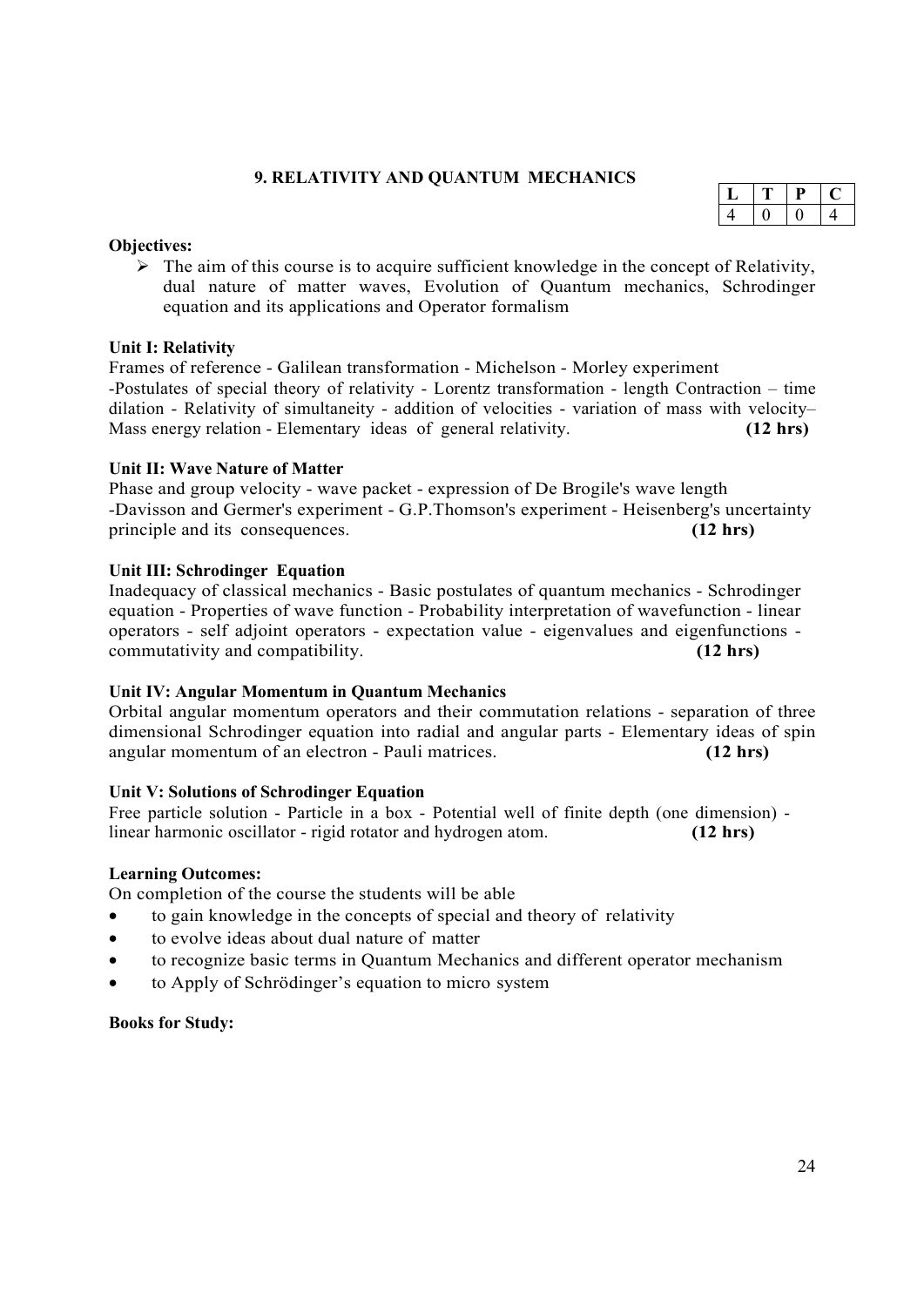- 1. A Text book of Quantum mechanics by P.M.Mathews and S.Venkatesan, TataMcGraw - Hill, New Delhi(2005).
- 2. Quantum Mechanics by V.K.Thankappan, New Age International (P) Ltd.Publishers, New Delhi(2003).
- 3. Quantum mechanics by K.K.Chopra and G.C. Agrawal, Krishna PrakasamMedia(P) Ltd., Meerut First Edition(1998).
- 4. Modern Physics by R. Murugeshan and KiruthigaSivaprasath, S. Chand &Co.,(2008).

# **Books for Reference:**

- 1. Mechanics and Relativity by Brijlal Subramanyam, S.Chand& Co., New Delhi, (1990).
- 2. Concepts of modern physics by A.Beiser. Tata McGraw Hill, 5thedition, NewDelhi(1997).
- 3. Introduction to quantum mechanics by Pauling and Wilson, McGraw Hill.
- 4. Quantum mechanics by A.Ghatak and Loganathan, Macmillan India Pvt. Ltd.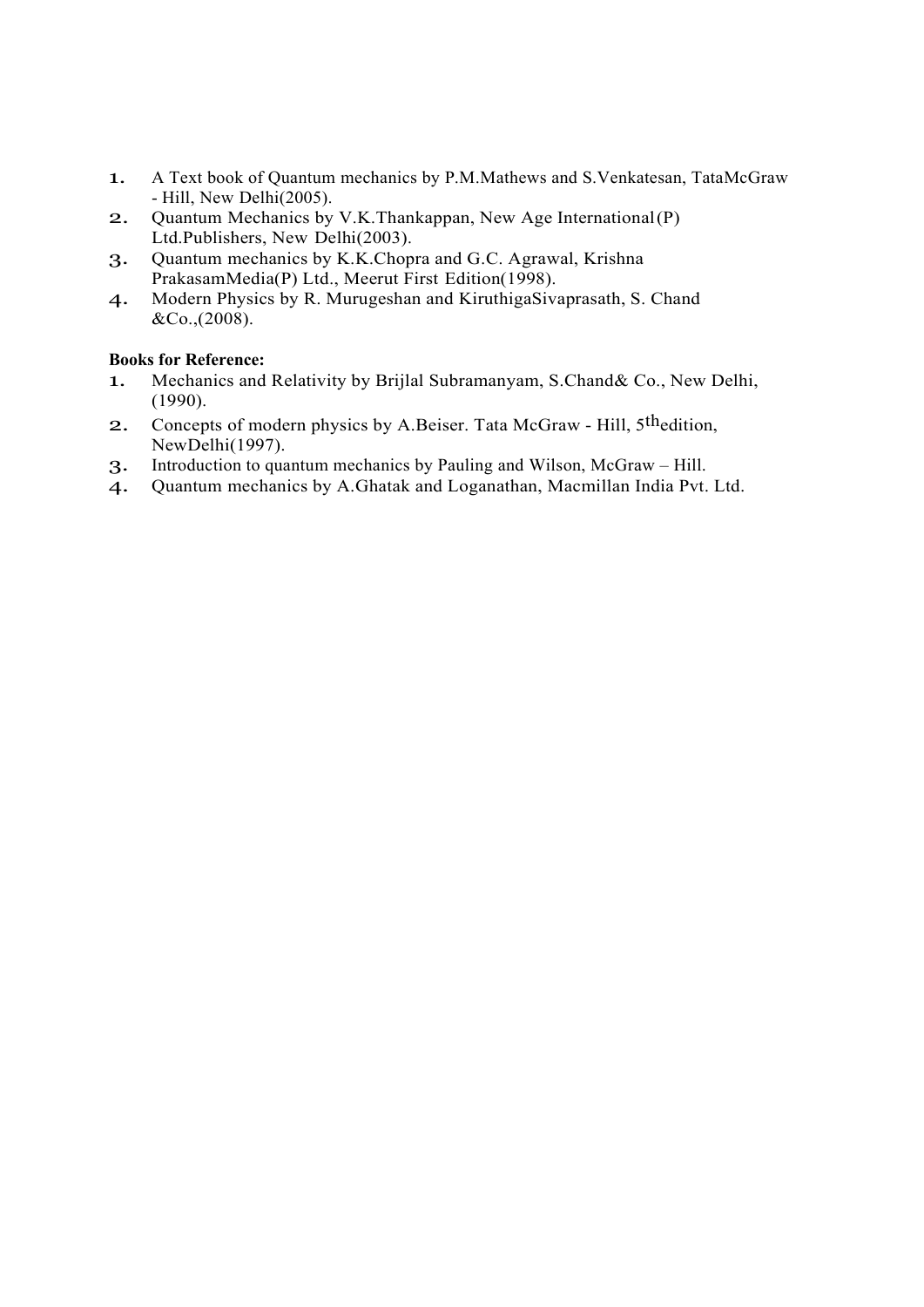# **10. BASICS OF DATA COMMUNICATION AND PROGRAMMING IN C**

#### **Objective:**

 $\triangleright$  To introduce to data communication and Programming in C

#### **Unit I: Data Communication**

# $T$  **P**  $C$  $4 \t 0 \t 0 \t 4$

Introduction to Data Communication - Network, protocols and standards standard organizations - line configuration - topology- transmission mode - classification of network. **(12 hrs)**

#### **Unit II:**

Parallel and serial transmission - Interface standards - modems-guided media- types of error - Multiplexing - Types of Multiplexing- Multiplexing application- Telephone system – ether net. **(12 hrs)**

#### **Unit III:**

Analog and digital network: Access to ISDN-broadband ISDN-X.25 Layers**-** Atm **–**  Repeaters – Bridges – Routers – Gateway - TCP/IP Network - World Wide web.

 **(12 hrs)**

#### **Unit IV: Introduction to Programming in C**

Basic structure of C Program – character set – identifiers and keywords- constants and variables - data types – operators and expressions – Relational, Logical and Assignment operators – increment and decrement operators – Arithmetic expressions – Mathematical functions (12 hrs) functions. **(12 hrs)**

#### **Unit V:**

Data input and output – getchar, putchar, scan f, print f, gets, puts functions – Decision making – branching and looping – if, if-else, else if ladder, switch, break, continue, goto – while, do while – for, nested loops – Arrays (one dimensional and two dimensional) – declaration – initialization – simple programs. **(12 hrs)**

#### **Text book:**

- 1. Balagurusamy.E, (2008), "Programming in ANSI C" , Second Edition, Tata McGraw Hill.
- 2. Brijendra Singh,Data communications and Computer Networks, second edition

#### **References:**

- 1. Kamthane Ashok.N, (2013), "Programming in C", 2nd Edition, Pearson Education.
- 2. Yashvant P. Kanetkar, (2008), "Let us C", 8th Edition, Infinity science press.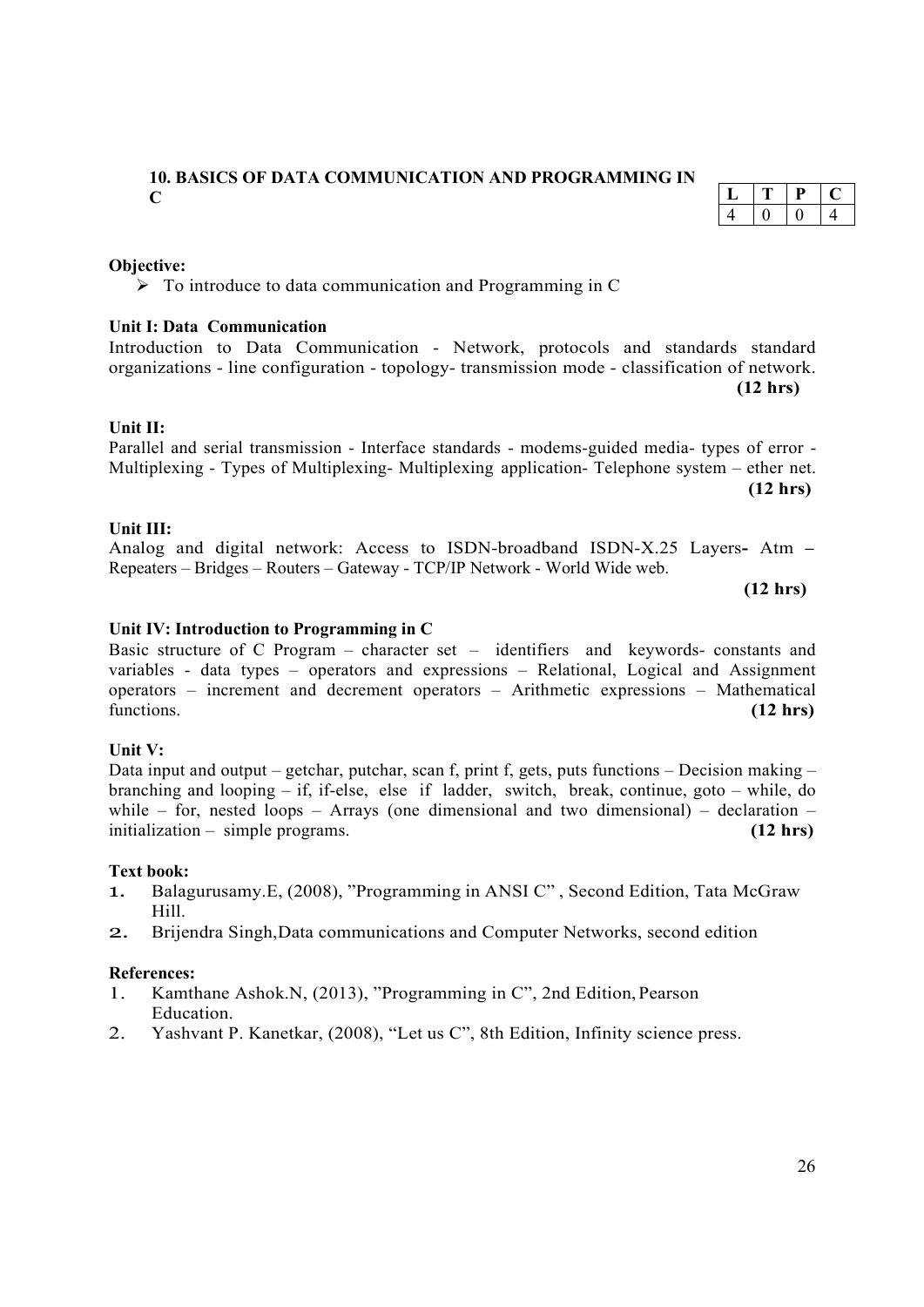# **11. NUCLEAR PHYSICS**

#### **Objectives:**

 To acquire knowledge on static properties of nuclei and its stability. To understand the background of various nuclear models. To know about different modes of decay and interaction of nuclear radiations with matter

#### **UNIT I: Properties and structure of Nuclei**

General properties of nucleus- binding energy – BE/A curve - significance - proton electron theory- proton neutron theory -Nuclear forces – characteristics Meson theory of nuclear forces – Yukava Potential- Nuclear models. **(11 hrs)**

#### **UNIT II: Radio Activity**

Fundamental laws of radio activity –theory of  $\alpha$ ,  $\beta$  and  $\gamma$  decay- properties of alpha, beta and gamma rays - neutrino and its properties-electron capture. - nuclear isomers- Mossabauer effect - applications- Radio carbon dating- radio isotopes – uses. **(13 hrs)**

#### **UNIT III: Nuclear Reactions**

Kinematics of nuclear reaction-Nuclear fission –Nuclear fusion – Nuclear reactor-uses - atom bomb - hydrogen bomb-fusion reactor –plasma confinement –artificial transmutation-Q value of nuclear reaction-types of nuclear reaction **(12 hrs)** (12 hrs)

#### **UNIT IV: Nuclear Detectors and Particle Accelerators**

Neutron sources and properties- Detectors-G.M.Counter-scintillation counter- bubble chamber-Wilson cloud chamber - Accelerators-cyclotron- synchrocyclotron – betatron - synchrotrons (12 hrs) synchrotrons **(12 hrs)**

#### **UNIT V**: **Cosmic Rays and Elementary Particles**

Cosmic rays-introduction-discovery-latitude, altitude and azimuth effects- longitudinal effect-north –south effect-seasonal and diurnal changes-primary and secondary cosmic raysnature of cosmic rays- cosmic ray showers-Van Allen belt- origin of cosmic radiation. Elementary particles-introduction-particles and antiparticles-antimatter-the fundamental interaction-elementary particle quantum numbers-conservation laws and symmetry-the quark model **(12 hrs)** (12 hrs)

#### **Learning Outcomes:**

On completion of the course the students will have:

- Understanding on the basics of nuclear physics that treats atomic nuclei as selfbound many-body quantum systems
- Knowledge about particle- antiparticle, decay processes and their outcomes.
- Basic interaction between fundamental particles.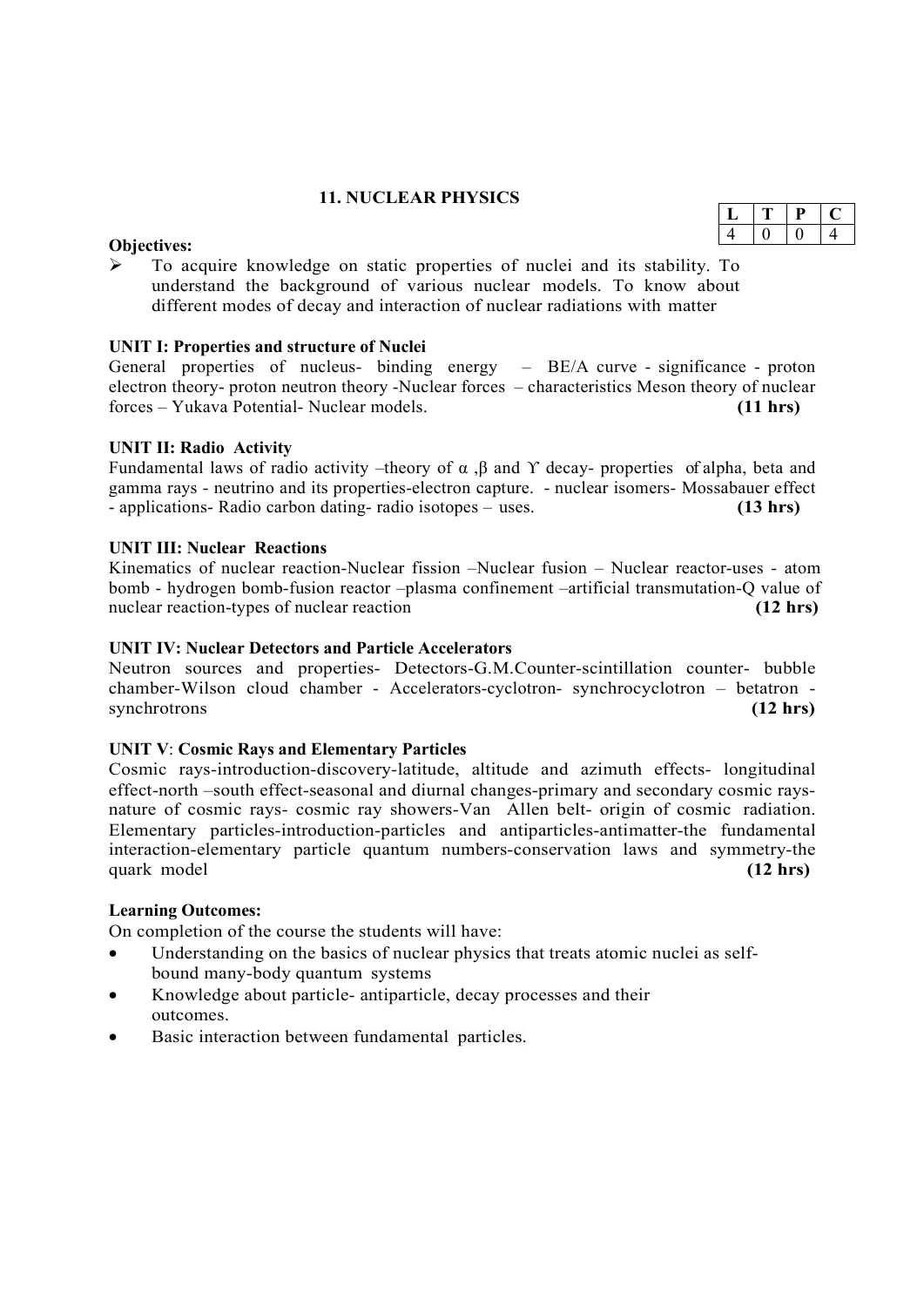# **Books for Study:**

- 1. Atomic and Nuclear Physics by N. Subrahmanyam and Brijlal, S Chand & Co., New Delhi (1996).
- 2. Nuclear Physics by Tayal D.C., Himalaya Publishing House, Mumbai(2006).
- 3. Nuclear Physics by R.C.Sharma, K.Nath& Co., Meerut (2000)
- 4. Nuclear Physics by Irving Kaplan, Narosa Publishing house, New Delhi.

#### **Books for Reference :**

- 1. Nuclear Physics by R.R.Roy and B.P.Nigam, New Age International (P) Ltd., NewDelhi(1997).
- 2. Fundamentals of Elementary Particle Physics by Longo, McGraw-Hill.
- 3. Nuclei and Particles by Serge., W.A. Benjamin, USA
- 4. Elements of Nuclear Physics by ML Pandya and RPS Yadav, Kedarnath Ram Nath,Meerut.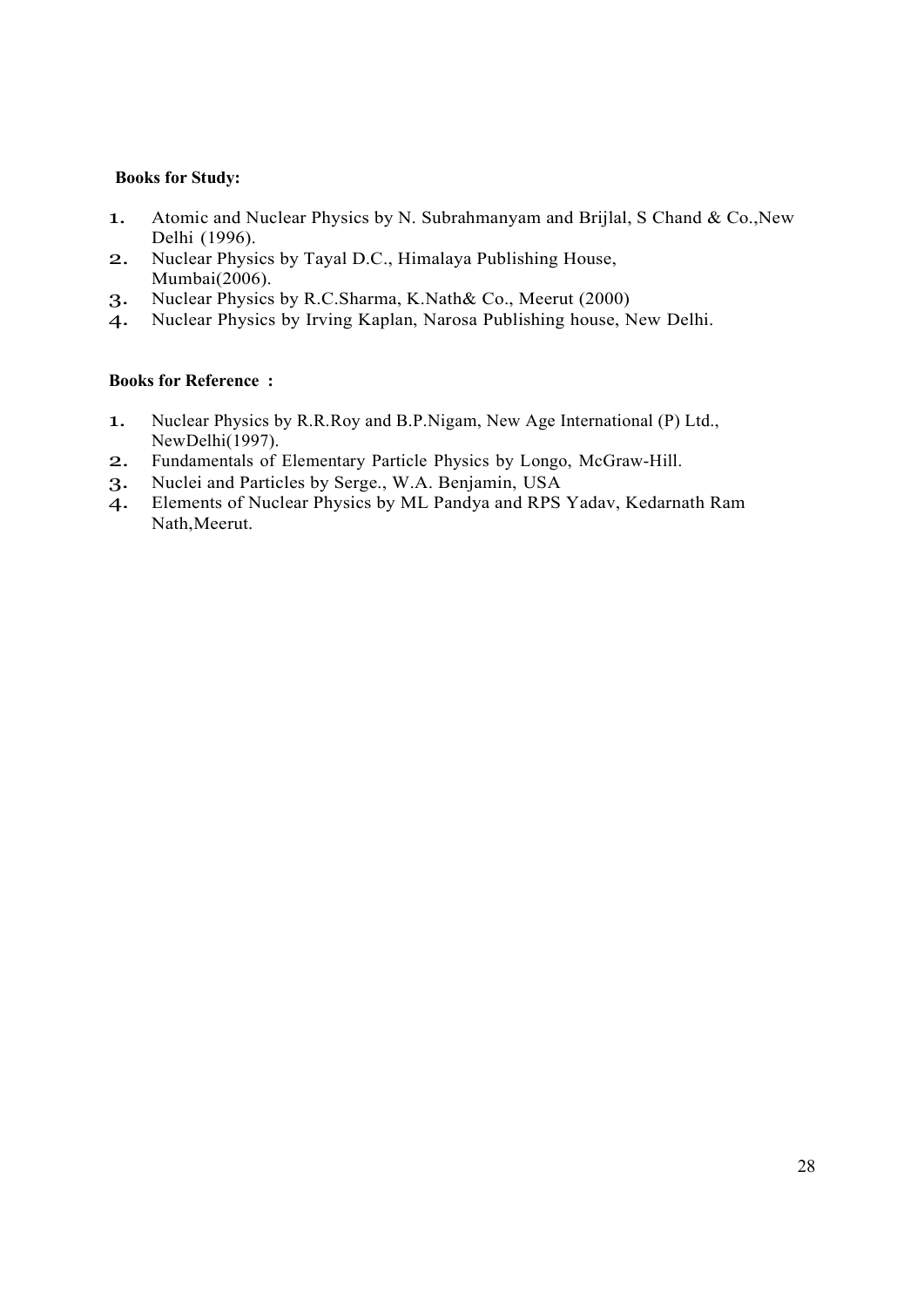#### **12. SOLID STATE PHYSICS**

#### **Objective:**

 To understand the different types of bonding in solids. To understand the magnetic and dielectric properties of crystalline structures. To acquire knowledge on the basics of magnetic phenomena on materials and various types of magnetization. To know the properties of superconducting materials.

#### **UNIT I: Bonding in Solids**

Types of bonds in crystals - Ionic, covalent, Metallic, Vander waal's and Hydrogen Bonding - Bond energy of sodium chloride molecule - variation of inter atomic force with inter atomic spacing -cohesive energy - cohesive energy of ionic solids - application to sodium chloride crystal - evaluation of Madelung constant for sodium chloride. **(12 hrs)**

#### **UNIT II: Crystal Structure and Crystal Diffraction**

Crystal Lattice -Primitive and unit cell-seven classes of crystal-Bravais Lattice- Miller Indices-Structure of crystals-- Simple cubic, Face centered cubic, Body centered cubic and Hexagonal close packed structure -Sodium Chrloride, Zinc Blende and Diamond Structures. Crystal Diffraction – Bragg's law-Experimental methods-Laue method, powder method and rotating crystal method-Reciprocal lattice- Intensity and structure factor. **(14 hrs)**

#### **UNIT III: Magnetic Properties**

Spontaneous Magnetization – Weiss Theory – Temperature dependence of Magnetization classical Theory of Diamagnetism – Weiss theory of Para magnetism – Ferromagnetic domains – Bloch wall – Basic ideas of anti- ferromagnetism – Ferrimagnetisms – Ferrites in computer Memories. **(10 hrs)**

#### **UNIT IV: Dielectric Properties**

Band theory of solids –classification of insulators, Semiconductors, conductors – intrinsic and extrinsic semiconductor – Carrier concentration for electron - Barrier Potential Calculation – Rectifier Equation Dielectrics - Polarization – frequency and temperature effects on polarization-dielectric loss-Clausius Mosotti relation-determination of dielectric constants.

**(12 hrs)**

#### **UNIT V: Super Conductivity**

Introduction - General Properties of Superconductors - effect of magnetic field -Meissner effect - effect of current - thermal properties - entropy - specific heat -energy gap - isotope effect - London equations - AC  $\&$  DC Josephson effects - applications - Type–I and Type–II Superconductors - Explanation for the Occurrence of Super Conductivity - BCS theory - Application of Superconductors - High TC superconductors.

**(12 hrs)**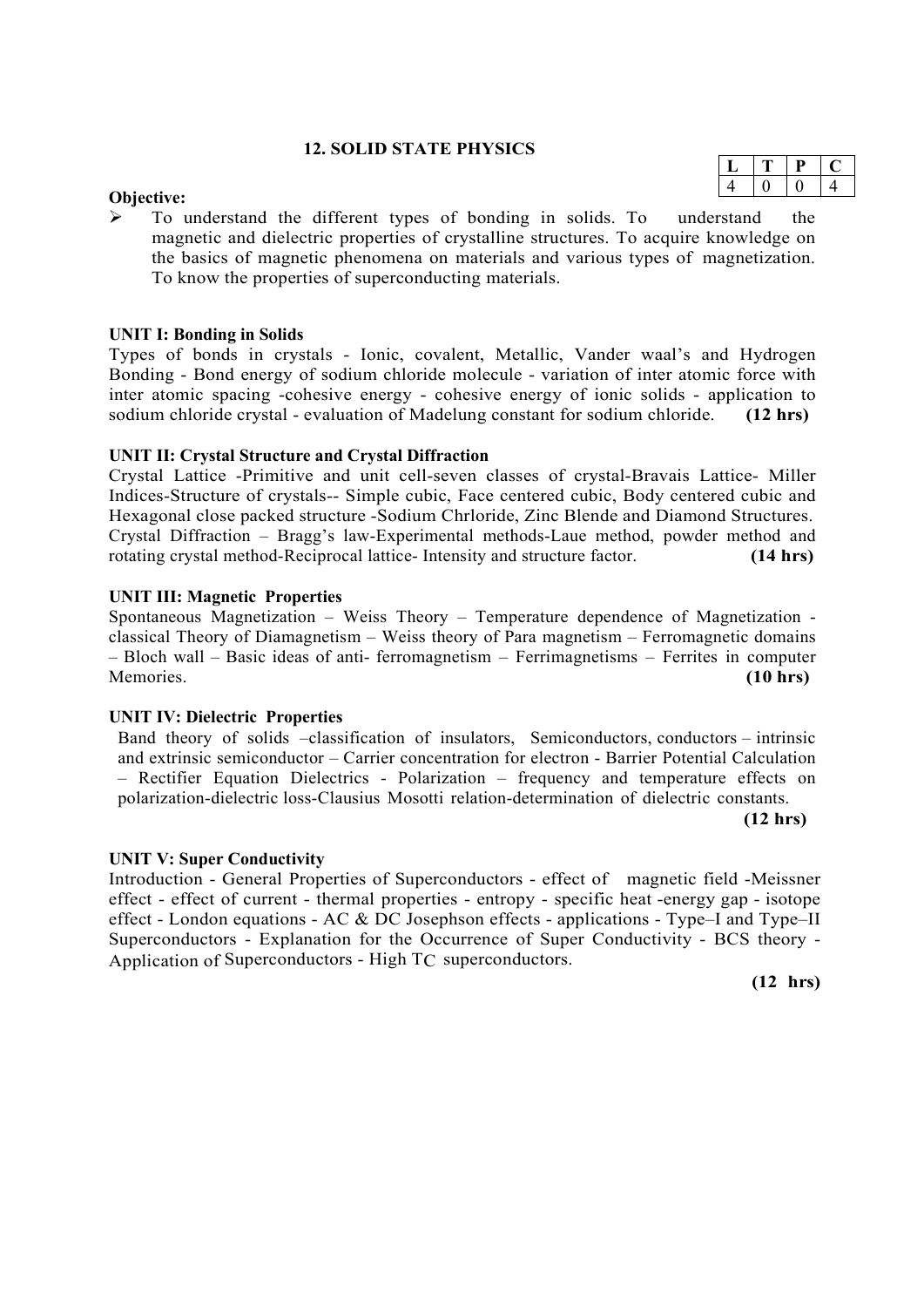#### **Learning Outcomes:**

- Summarize how crystalline materials are studied using diffraction
- Able to discuss about the interatomic forces and bonds between solids
- Explain the behavior of solids with their magnetic properties.
- Analyze the importance of superconducting materials in engineering applications.

#### **Books for Study:**

- 1. Materials Science by M.Arumugam, Anuradha Agencies Publishers.,(2002).
- 2. Solid State Physics by R L Singhal, Kedarnath Ram Nath& Co., Meerut (2003).
- 3. Introduction to Solid State Physics by Kittel, Willey Eastern Ltd(2003).
- 4. Materials Science and Engineering by V. Raghavan, Prentice Hall of India PrivateLimited, New Delhi(2004).

# **Books for Reference:**

- 1. Solid State Physics by S.O.Pillai, New Age International (P) Ltd.,(2002).
- 2. Solid State Physics by A. J.Dekker, Macmillan India(1985).
- 3. Solid State Physics by HC Gupta, Vikas Publishing House Pvt. Ltd., New Delhi  $(2001)$ .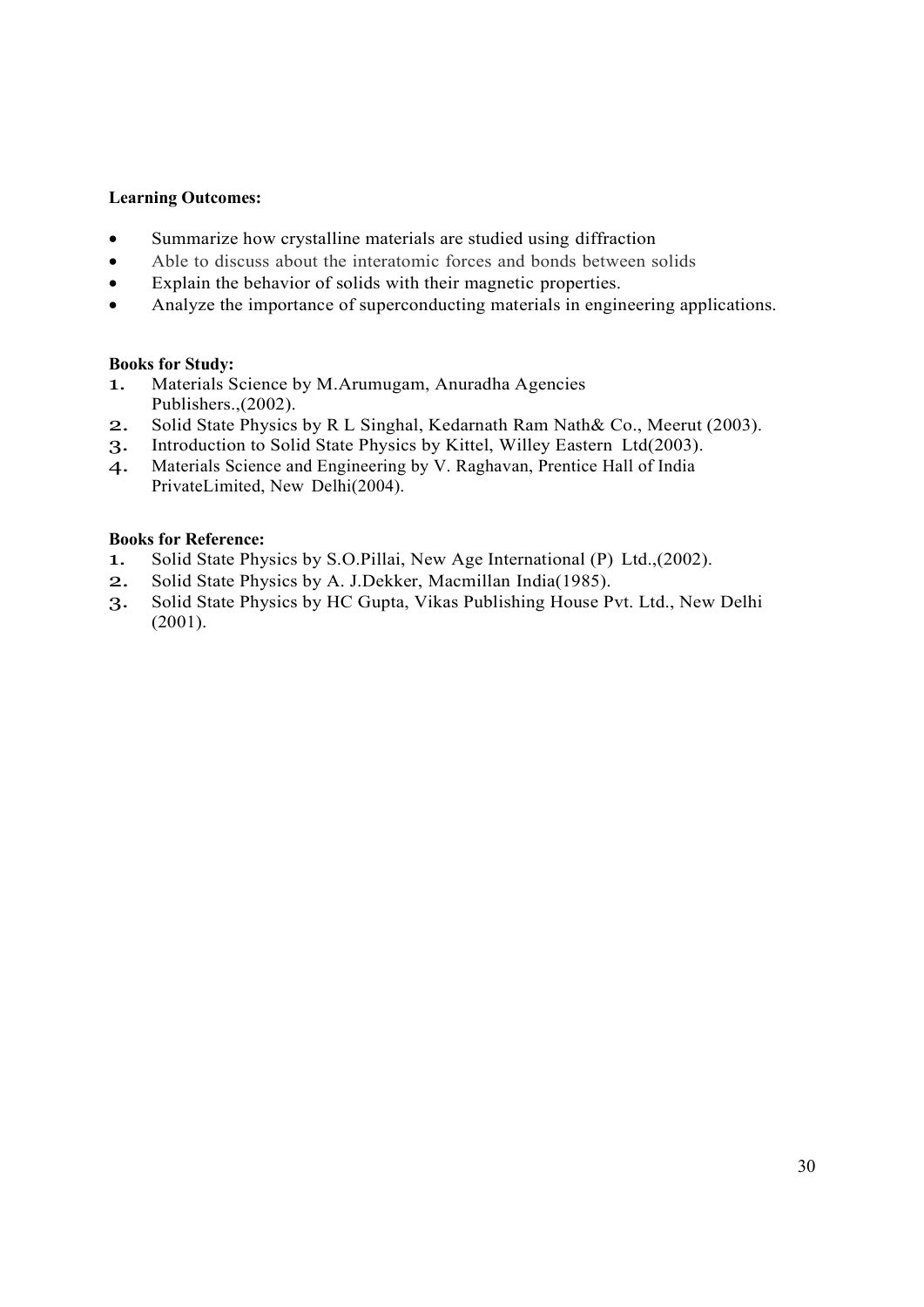# **13. DIGITAL AND COMMUNICATION ELECTRONICS**

| д |  |  |
|---|--|--|

#### **Objectives:**

 $\triangleright$  To acquire knowledge on number system, arithmetic building blocks, memories. To understand the fundamental concepts of logic gates, counters, registers, fiber optics etc. To develop skill to build and troubleshoot combinational digital circuits.

#### **Unit I: Digital Fundamentals**

Number Systems and Conversions - BCD Code - Gray code - 1's and 2's complements – Basic logic gates - NAND, NOR and EX-OR gates - NAND and NOR as Universal Building blocks **-**  Laws and theorems of Boolean algebra – NAND-NAND circuits - Karnaugh's map- SOP and POS- applications **(12 hrs)**

#### **Unit II : Sequential Logic**

RS, Clocked RS*,* D, J-K and J-K Master-Slave Flip-flop - Shift registers and Counters-Multiplexers and Demultiplexers – Decoders and Encoders - Memory Circuits **-**D/A and A/D converters **(12 hrs)**

#### **Unit III: Modulation and Demodulation**

Amplitude modulation - Frequency modulation, Phase Modulation and Pulse Width Modulation - Detectors of AM, FM, PM and PWM, PLL **-** Noise in Communication Systems **(12 hrs)**

#### **Unit IV: Digital and Satellite Communication**

ASK, FSK, PSK Modulation and Demodulation, Advantages and disadvantages of digital communication. Communication Satellite Systems - Telemetry - Tracking and Command System Satellite Links - Commonly Used frequency in Satellite Communication - Multiple access - Error Detection. **(12 hrs)**

#### **Unit V : Fibre Optic Communication**

Basic Fibre Optic System - Advantages of Fibre Optic System - Propagation of light through fibre - Numerical aperture - Acceptance angle - Losses and distortion in optical fibres - Basic fibre Optical communication and links - Special applications **(12 hrs)**

#### **Course Outcomes**:

On completion of the course the students will be able to :

- Understand the structure of various number system and basic logic gates.
- to design and solve the Boolean Algebra simplification and Karnaugh Maps.
- to construct sequential circuits and to design counters.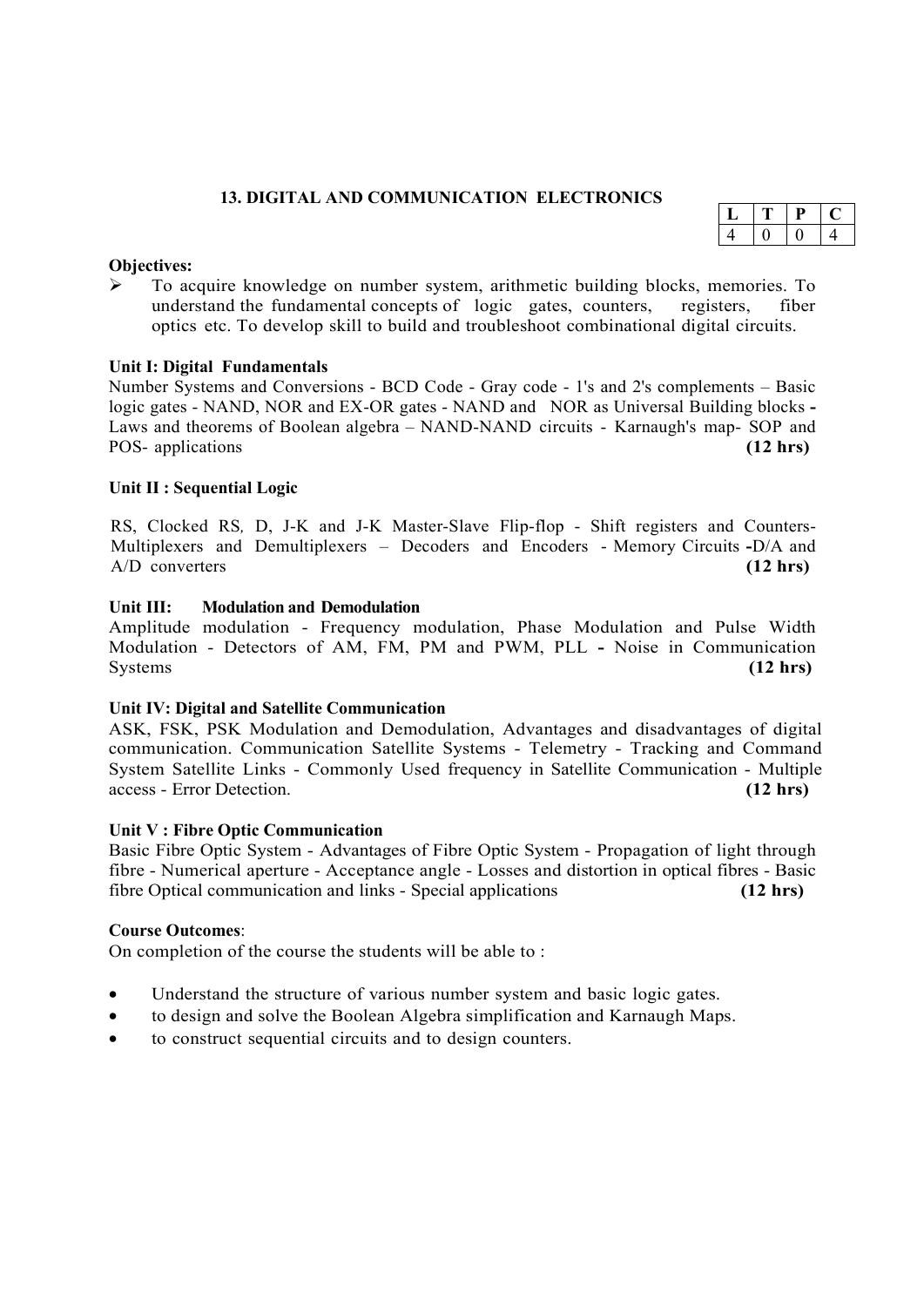- Understanding AM, FM and PM modulation and demodulation techniques
- Learn the basic concepts of fiber optics and types of fiber
- Learn the working principle of satellite communication system

# **Books for Study:**

- 1. Digital Principles and Application by Malvino Leach, Tata McGraw Hill, 4 thEdition(1992).
- 2. Digital Fundamentals by Thomas L. Floyd, Universal Book Stall, New Delhi(1998).
- 3. Introduction to Integrated Electronics by V.Vijayendran, S. Viswanathan (Printersand Publishers) Pvt. Ltd., Chennai(2005).

# **Books for Reference:**

- 1. Digital Electronics by Practice Using Integrated Circuits R.P.Jain Tata McGrawHill(1996).
- 2. Linear Integrated Circuits by D. Roy Choudhury and Shail Jain New AgeInternational (P) Ltd.(2003).
- 3. Electronics Analog and Digital by I.J. Nagrath Prentice Hall of India, NewDelhi(1999).
- 4. Integrated Electronics by J.Millman and C.Halkias, Tata McGraw Hill, New Delhi(2001)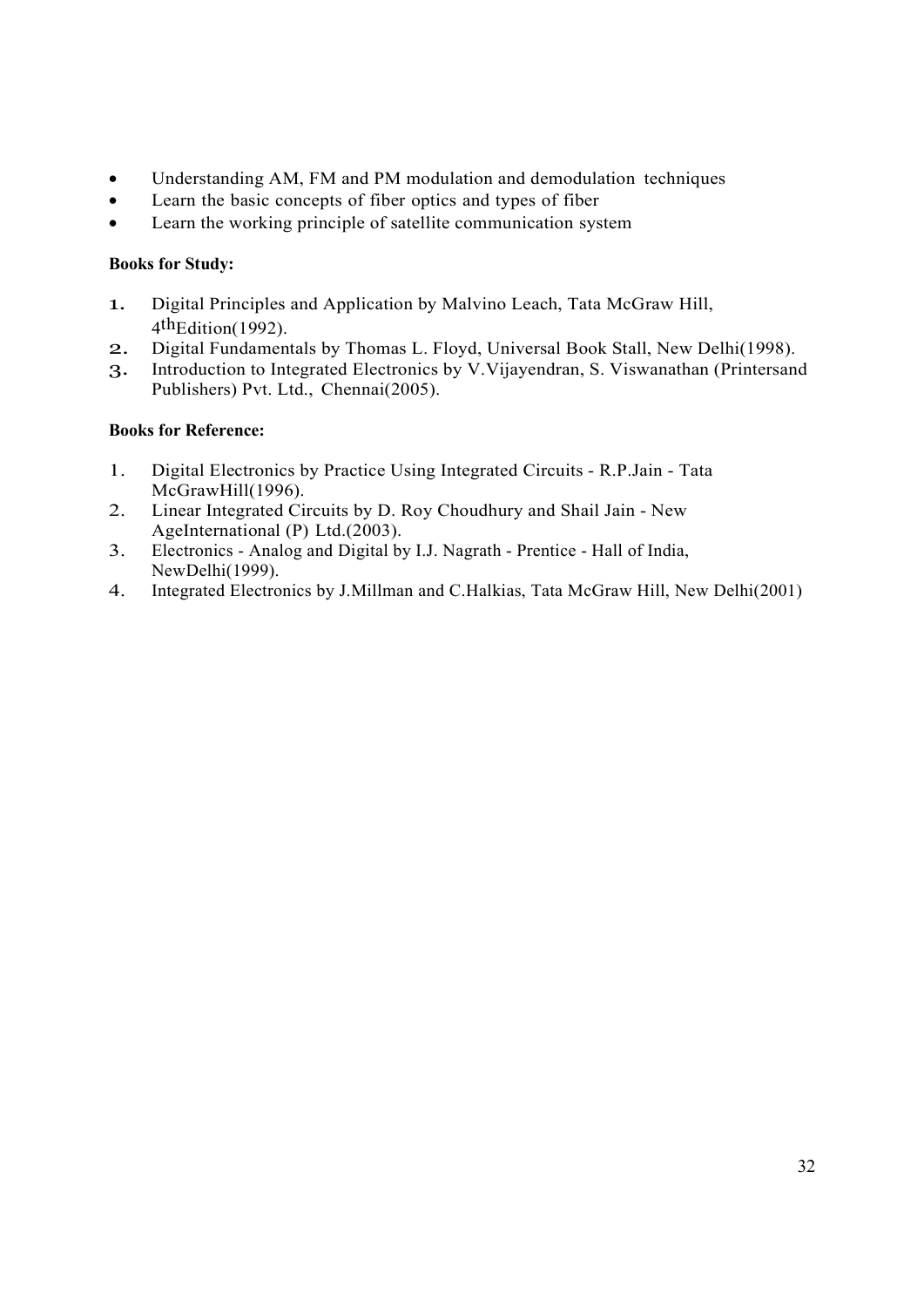# **14. MATHEMATICAL METHODS**

#### **Objectives:**

 $\triangleright$  To understand various approximation methods to find solution to problems which do not have exact solutions.

# **UNIT I: Errors and Root of Equations**

What is Numerical analysis-numbers and their accuracy-errors-measurement of errorsround off error-truncation error-absolute error-relative error- percentage error-inherent error-accumulated error-general error formulae – convergence Roots of equations-Iterationmethod - Maclaurin's series method-Newton - Raphson method - Von-Moisesformula - Bisection method. **(12 hrs)**

#### **UNIT II**: **Matrix and Linear Equations**

Introduction- pivotal condensation method- system of linear equations- Gauss Elimination method-Gauss Seidal Iteration method-Gauss Jordan elimination method- Matrix Inversion method . **(12 hrs)**

#### **UNIT III**: **Interpolation and Approximation**

Linear Interpolation –Quadratic Interpolation - Lagrange's Interpolation – Richardson's Extrapolation –Aitken's iterated Interpolation **(12 hrs)**

#### **UNIT IV: Numerical Differentiation and Integration**

Numerical differentiation-approximation of derivatives using interpolation polynomials - Taylor series method. Numerical Integration - trapezoidal rule-simpson's 1/3 and 3/8 rules **(12 hrs)**

#### **UNIT V**: **Differential Equations**

Introduction-Euler's method (Adams Bashforth first order method)- backward Euler method- Taylor' s series method- Runge-kutta method - predictor corrector methods

**(12 hrs)**

#### **Learning Outcomes:**

On completion of the course the students will have:

the ability to solve equation using an appropriate numerical method.

#### **Books for study and Reference:**

- 1. Introductory methods of numerical analysis S.S. Sastry, Prentice Hall of India, New Delhi (2000)
- 2. Numerical methods A. Singaravelu, Meenakshi Agency, Chennai (2001).
- 3. Numerical method in Science and Engineering M.K. Venkataraman, PHI –New Delhi (1997)
- 4. Mechanics and Mathematical methods, R. Murugesan, S. Chand & Co, NewDelhi (1999)
- 5. Numerical methods by P. Kandasamy, K. Thilagavathy and K. Gunavathy, S. Chand & Co. (2002).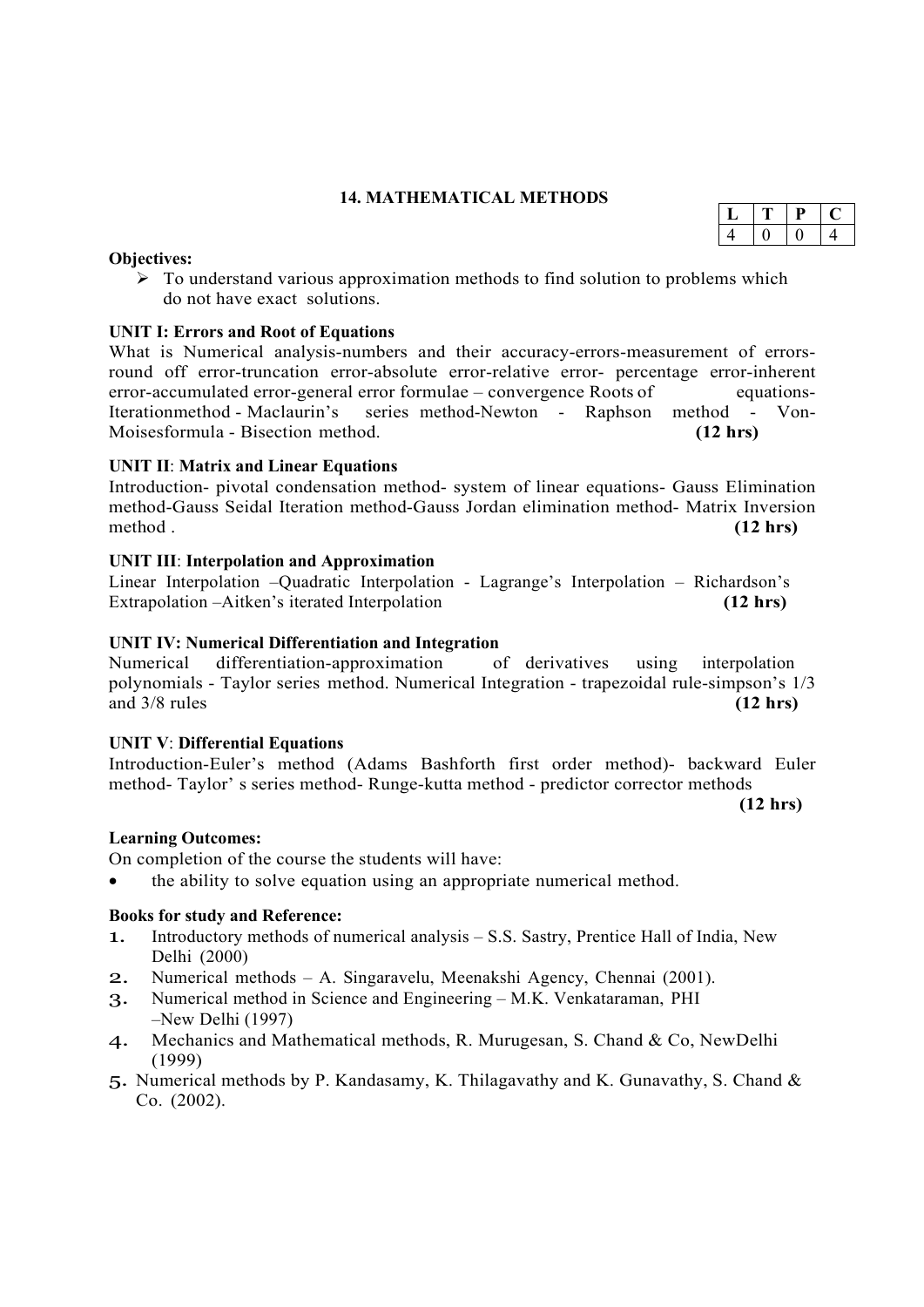# **Core practical - I: GENERAL (Any TEN Experiments - I Semester)**

- 1. Young's Modulus By Stretching
- 2. Young's Modulus Cantilever
- 3. Young's Modulus Non-uniform bending Pin and microscope
- 4. Young's Modulus Uniform bending Optic lever
- 5. Rigidity Modulus Static Torsion ( Searle's Torsion)
- 6. Rigidity Modulus Torsional pendulum (without identical masses)
- 7. Rigidity Modulus & Moment of inertia Torsional pendulum (with identical masses)
- 8. Surface Tension of a liquid by capillary rise.
- 9. Surface tension and interfacial surface tension Drop weight method.
- 10. Variation of Surface Tension with temperature (Jaeger's method)
- 11. Coefficient of Viscosity of liquid Graduated burette
- 12. Comparison of Viscosity of two liquids.
- 13. Viscosity of a liquid Stoke's method.
- 14. Specific heat capacity of a liquid Method of mixtures (Half-time correction)
- 15. Specific heat capacity of a liquid Newton's law of Cooling
- 16. Coefficient of apparent expansion of a liquid Pyrometer.
- 17. Specific heat of a liquid using ice
- 18. Sonometer Frequency of tuning fork
- 19. Sonometer Relative density of a solid and liquid
- 20. Any other experiment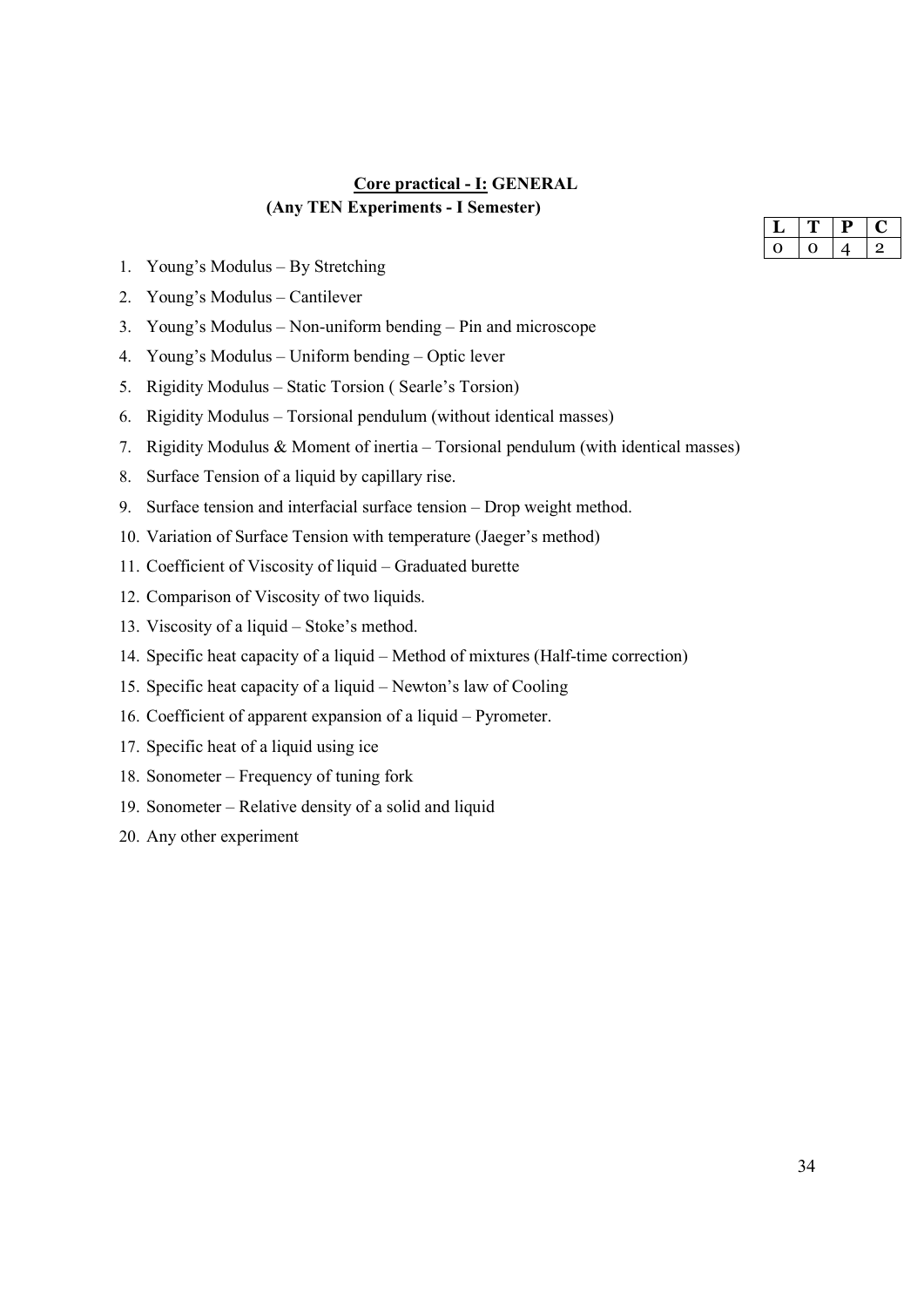# **Core practical – II: OPTICS (Any TEN Experiments – II Semester)**

- 1. Focal length, Power, R and  $\mu$  of a convex lens (UV & conjugate foci)
- 2. Focal length, Power,  $R$  and  $\mu$  of concave lens (In contact, out of contact)
- 3. Spherical mirrors Focal length
- 4. Liquid Lens- Refractive index of a liquid
- 5. Spectrometer  $\mu$  of a liquid (Hollow prism)
- 6. Spectrometer  $\mu$  of a small angled prism
- 7. Spectrometer Dispersive power of a prism
- 8. Spectrometer i-d curve
- 9. Refractive index using stoke's formula (i-i curve)
- 10. Refractive index of a convex lens Newton's rings.
- 11. Refractive index by total internal reflection
- 12. Wavelength and dispersive power of a grating
- 13. Grating Oblique incidence
- 14. Fresnel's Biprism
- 15. The Air wedge
- 16. Newton's Rings  $\mu$  of a liquid
- 17. The Polarimeter
- 18. Michelson's Interferometer
- 19. Fabre- Perot Interferometer
- 20. Any other experiment in optics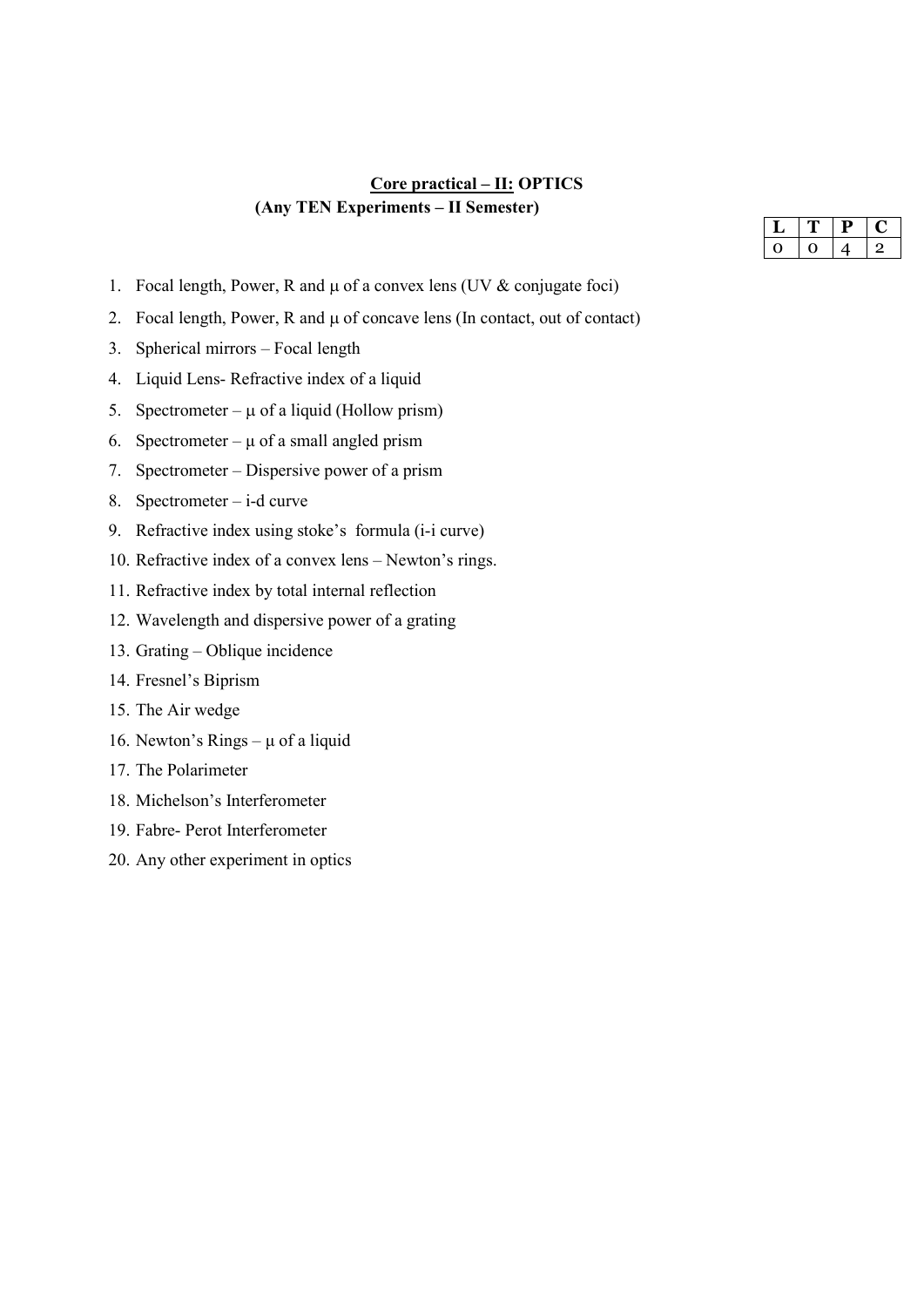# **Core practicals - III: HEAT AND ELECTRICITY (Any TEN Experiments – III Semester)**

- 1. Melting point and Boiling point
- 2. Specific Heat of a conductor
- 3. Specific Heat of a liquid
- 4. Specific Heat of a gas
- 5. Thermal conductivity- Searle's method
- 6. Thermal conductivity -Forbe's apparatus
- 7. Thermal conductivity of a bad conductor- Lee's Disc method
- 8. Thermal conductivity of a powder- Lee's Disc
- 9. Thermal conductivity of glass
- 10.Thermal conductivity of rubber
- 11. Potentiometer- Measurement of Resistance
- 12. Potentiometer-Calibration of Voltmeter by standardization method of low range
- 13. Potentiometer- Calibration of an Ammeter.
- 14. Comparison of Capacitance- Ballistic Galvanometer
- 15. Comparison of EMF 's using Ballistic Galvanometer
- 16. Measurement of Inductance using Ballistic Galvanometer
- 17. Owen's Bridge Inductances in series and parallel
- 18. De Sauty's Bridge Capacitances in series and parallel
- 19. LCR series resonant circuit
- 20. Any other experiment in Heat
- 21. Any other experiment in Electricity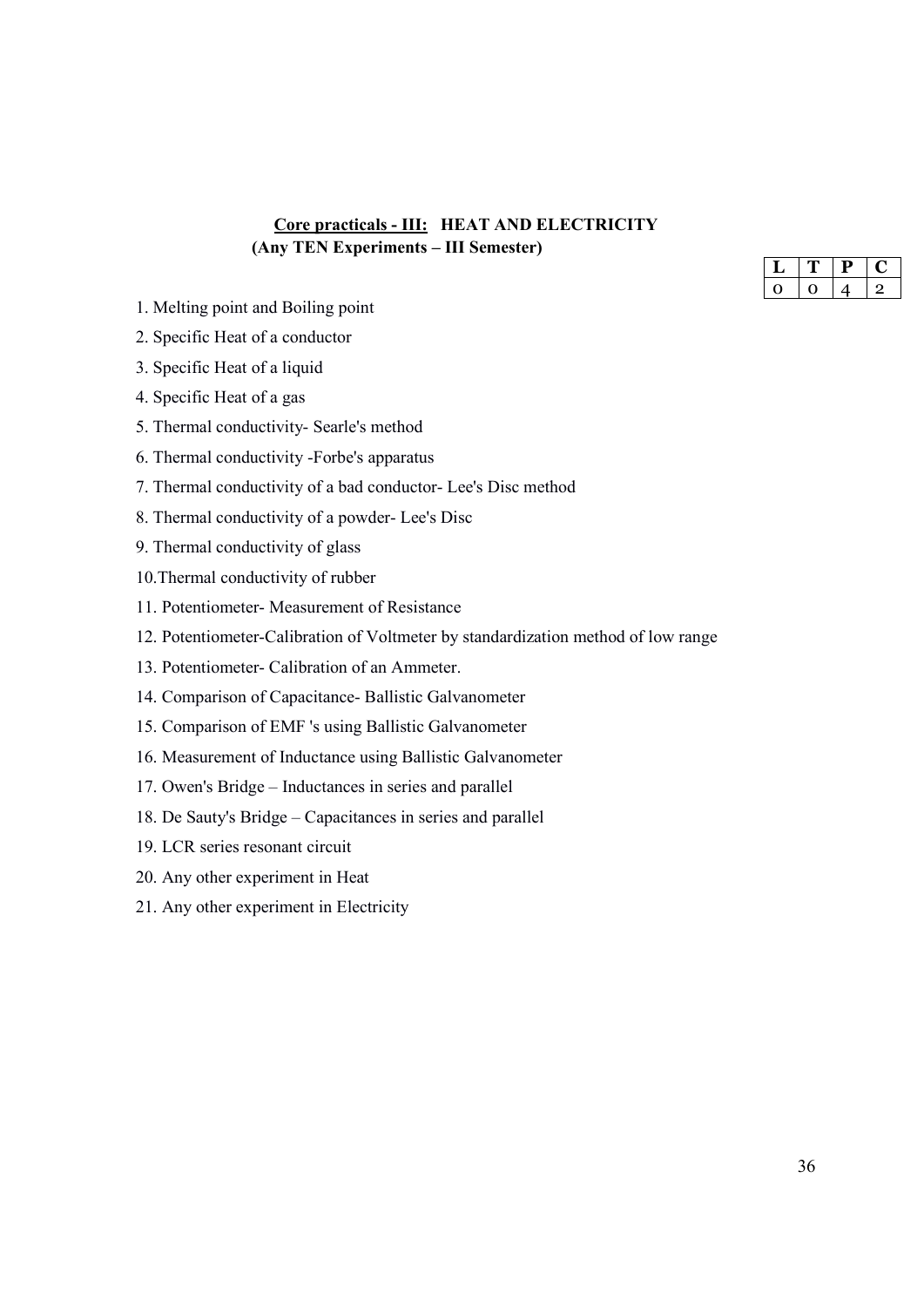| г |  |
|---|--|
|   |  |

# **Core practical - IV: ELECTRONICS (Any TEN Experiments – IV Semester)**

- 1. Principles of Soldering, Usage of Multimeter, CRO and Function generator
- 2. Zener diode characteristics
- 3. Bridge Rectifier using diodes
- 4. Dual Regulated power supply using ICs
- 5. CE configuration characteristics
- 6. CB configuration characteristics
- 7. CC configuration characteristics
- 8. Single stage amplifier with and without feedback
- 9. RC coupled transistor amplifier
- 10. Voltage follower Frequency response
- 11. Monostable Multivibator
- 12. Astable Multivibrator
- 13. Bistable Multvibrator
- 14. Colpitt's Oscillator
- 15. Wien's Bridge Oscillator
- 16. Hartley Oscillator
- 17. Low pass and High pass filters
- 18. Differentiator and Integrator
- 19. Clipping and Clamping
- 20. Any other experiment in electronics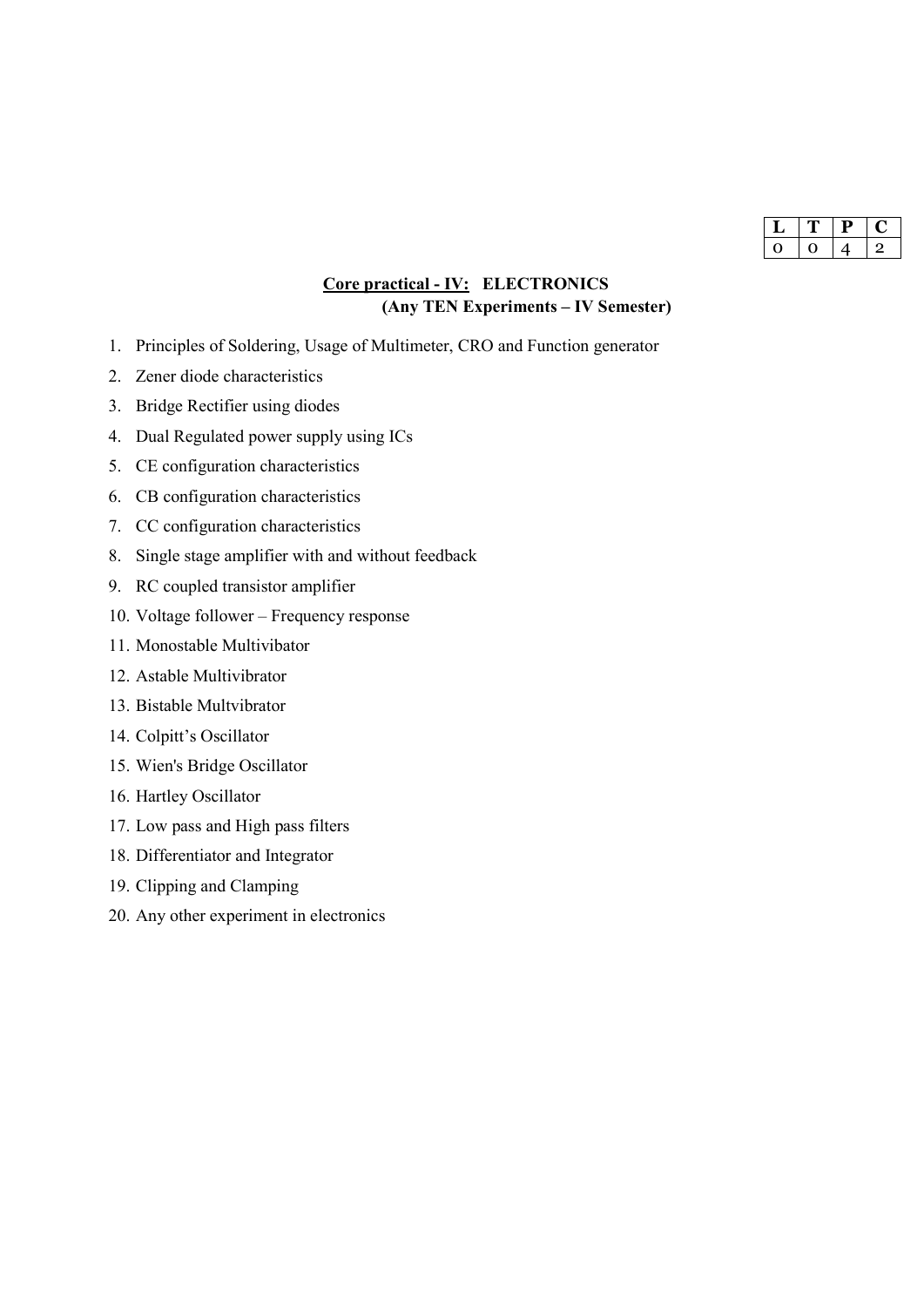# **Core practical – V: DIGITAL ELECTRONICS & COMPUTER PROGRAMMING IN C LANGUAGE (Any TEN Experiments – V Semester) (Select each 5 experiments from Section A and B)**

#### **A: Digital Electronics Practical**

- 1. Construction of AND, OR, NOT, X-OR gates using discrete components
- 2. Logic gates using IC's
- 3. NAND as universal gate
- 4. NOR as universal gate
- 5. Verification of De Morgan's laws
- 6. Half adder and full adder
- 7. R-S, J-K and D flip-flops
- 8. J-K Master-Slave flip-flop
- 9. Shift Register
- 10. Asynchronous Ripple counter
- 11. Synchronous Up-Down counter
- 12. Any other experiment in Digital Principles

#### **B: Computer Programming Practical**

- 1. Write a C program to find the sum, average, standard deviation for a given set of numbers.
- 2. Write a C program to generate —nl prime numbers.
- 3. Write a C program to generate Fibonacci series.
- 4. Write a C program to print magic square of order n where  $n > 3$  and n is odd.
- 5. Write a C program to sort the given set of numbers in ascending order.
- 6. Write a C program to check whether the given string is a palindrome or not using pointers
- 7. Addition of numbers. Finding the largest and smallest of the given numbers
- 8. Sum of the series, Ascending and Descending order
- 9. Bisection method
- 10. Newton Raphson Method
- 11. Regular Falsi Method
- 12. Least Squares Method
- 13. Trapezoidal rule
- 14. Simpson's rule
- 15. Gaussian integration
- 16. Matrix addition and subtraction
- 17. Any other numerical method

38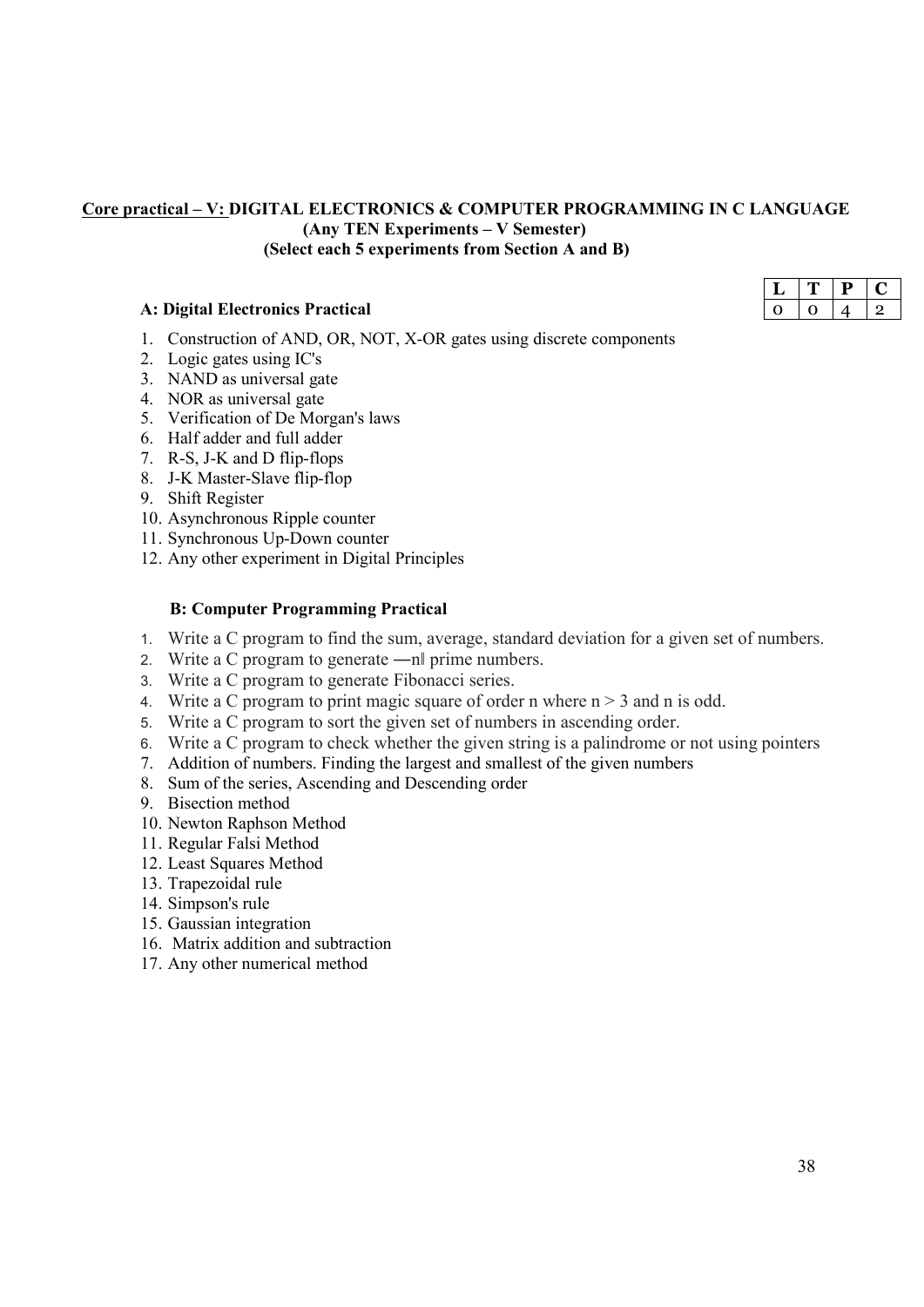# **1. Alied Physics –I: Properties Of Matter, Thermal Physics And Optics**

|  | u |  |
|--|---|--|
|  |   |  |

#### **Objective:**

 $\triangleright$  To understand the concept of strength of materials, viscous properties of liquids, heat transformation from one place to another, converting heat to do mechanical work and basic properties of light such as interference and diffraction.

#### **UNIT I: Properties of Matter**

Young's modulus – Rigidity modulus – Bulk modulus – Poisson's ratio (definition alone) – Bending of beams – Expression for bending moment – determination of young's modulus – uniform and non-uniform bending.

Expression for Couple per unit twist – work done in twisting a wire – Torsional oscillations of a body– Rigidity modulus of a wire and M.I. of a disc by torsion pendulum.

#### **UNIT II: Viscosity**

Viscosity – Viscous force – Co-efficient of viscosity – units and dimensions – Poiseuille's formula for co-efficient of viscosity of a liquid – determination of co- efficient of viscosity using burette and comparison of Viscosities - Bernoulli's theorem – Statement and proof – Venturimeter – Pitot tube.

#### **UNIT III: Conduction, Convection and Radiation**

Specific heat capacity of solids and liquids – Dulong and Petit's law – Newton's law of cooling – Specific heat capacity of a liquid by cooling – thermal conduction –coefficient of thermal conductivity by Lee's disc method.

Convention process – Lapse rate – green house effect – Black body radiation – Planck's radiation law – Rayleigh Jean's law, Wien's displacement law – Stefan's law of radiation. (No derivations).

#### **UNIT IV: Thermodynamics**

Zeroth and I Law of thermodynamics – II law of thermodynamics – Carnot's engine and Carnot's cycle – Efficiency of a Carnot's engine – Entropy – Change in entropy in reversible and irreversible process – change in entropy of a perfect gas – change in entropy when ice is converted into steam.

#### **UNIT V: Optics**

Interference – conditions for interference maxima and minima – Air wedge – thickness of a thin wire – Newton's rings – determination of wavelength using Newton's rings.

Diffraction – Difference between diffraction and interference – Theory of transmission grating – normal incidence – optical activity – Biot's laws – Specific rotatory power – determination of specific rotatory power using Laurent's half shade polarimeter.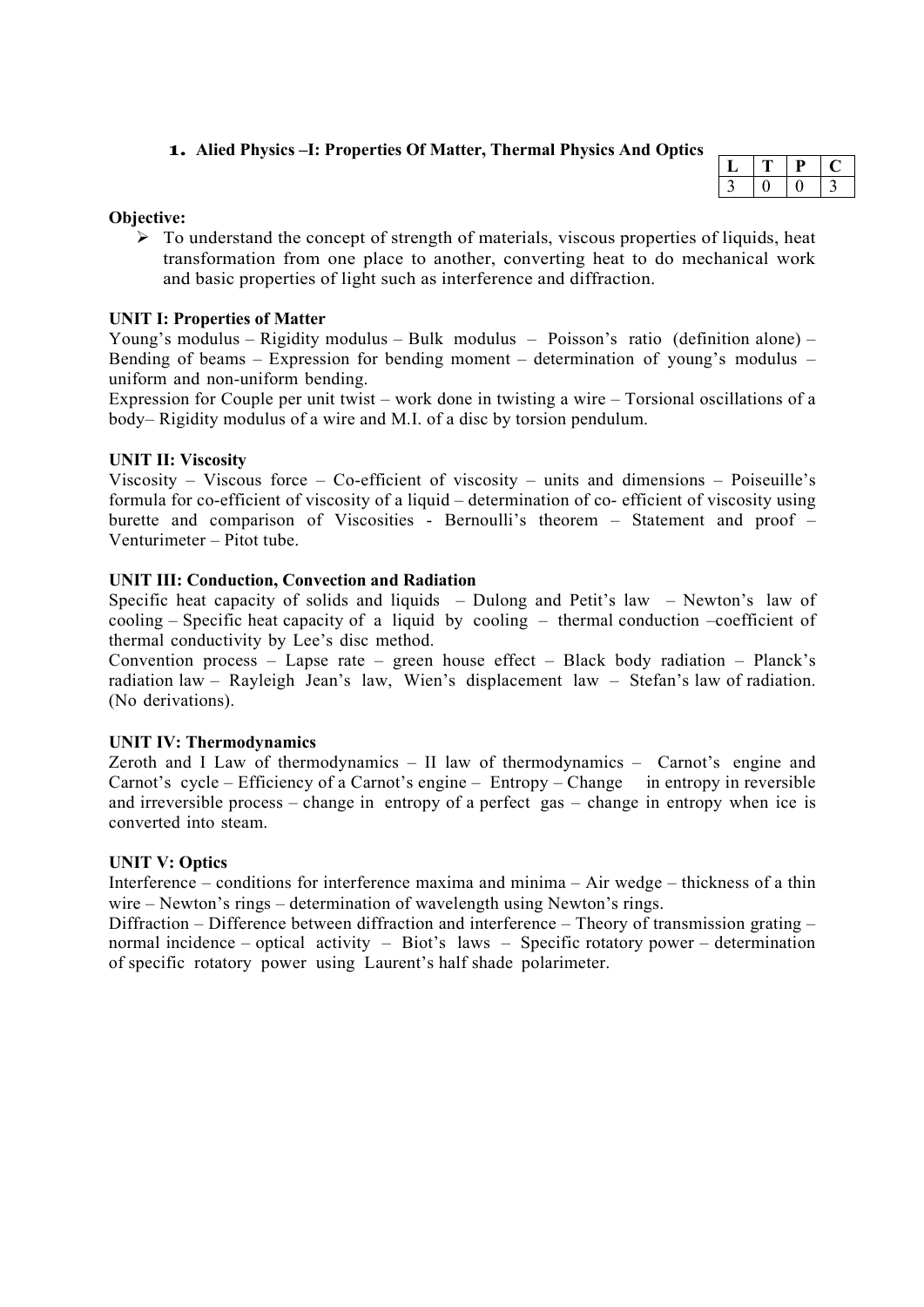#### **Text Books:**

- 1. Properties of matter Brijlal and Subramanyam Eurasia Publishing co., New Delhi, III Edition 1983
- 2. Element of properties of matter D.S.Mathur S.Chand & Company Ltd, New Delhi, 10th Edition 1976
- 3. Heat and Thermodynamics-Brijlal& Subramanyam, S.Chand & Co, 16<sup>th</sup> Edition 2005
- 4. Heat and Thermodynamics D.S. Mathur, SultanChand & Sons,  $5<sup>th</sup>$  Edition 2014.
- 5. Optics and Spectroscopy –R.Murugeshan, S.Chand and co., New Delhi, 6th Edition 2008.
- 6. A text book of Optics Subramanyam and Brijlal, S. Chand and co.. New Delhi, 22nd Edition 2004.
- 7. Optics Sathyaprakash, Ratan Prakashan Mandhir, New Delhi, VIIth Edition 1990.

#### **Outcome:**

Students studying allied physics can able to know, various modulus involved in the materials, flow of liquids due to viscous forces, transmission of heat due to process of conduction, convection and radiation and various laws involved in heat transformation, various thermodynamic laws and the concept of entropy, and the phenomenon like interference and diffraction, optical activity of liquids and its uses.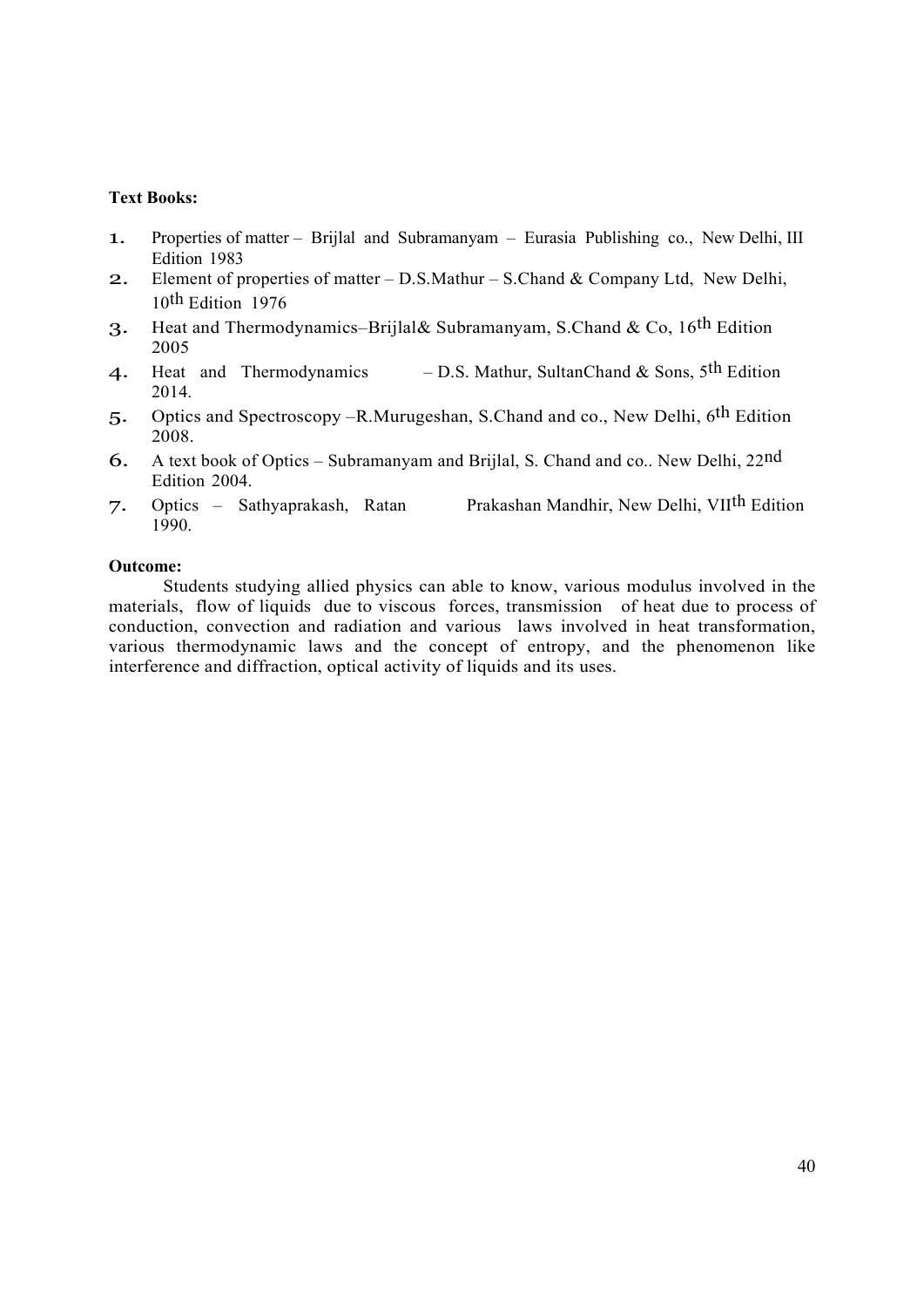#### **2. Allied Physics-II: Electricity, Electronics, Atomic And Nuclear Physics**

#### **Objective:**

 $\triangleright$  To understand the concepts of resistance of materials, capacity of conductors, effect of magnetic field due to passage of current, idea about the atom models and energy released in breaking of atom, basic semi conductor diodes, transistor and basic logic gates.

# **UNIT I: Current Electricity**

Ohm's law – Law of resistance in series and parallel – Specific resistance – capacitors – capacitors in serial and parallel – Kirchoff's laws – Wheatstone's network – condition for balance

Carey-Foster's bridge – measurement of resistance – measurement of specific resistance – determination of temperature coefficient of resistance – Potentiometer – calibration of Voltmeter.

#### **UNIT II: Electromagnetism**

Electromagnetic Induction – Faraday's laws – Lenz law – Self Inductance – Mutual Inductance – Coefficient of Coupling

A.C. Circuits – Mean value – RMS value – Peak value – LCR in series circuit – impedance – resonant frequency – sharpness of resonance.

#### **UNIT III: Atomic and Nuclear Physics**

Bohr's atom model – radius energy – Atomic excitation – Ionization potential – Frank and Hertz Method – Nucleus – Nuclear properties – Mass defect – Binding energy.

Radio isotopes – Uses of radio isotopes – Nuclear fusion and Nuclear fission – X-rays – Production – properties –Derivation of Bragg's law – uses in industrial and medical fields.

#### **UNIT IV: Analog Electronics**

Semiconductor – PN junction diode – Bridge rectifier – Zener diode – Regulated power supply. Transistor – Working of a transistor – CE Configuration – current gain relationship between  $\Box$ and  $\Box$  – Transistor Characteristics – CE Configuration only – CE amplifier – feedback – Hartley oscillator – Colpitt's oscillator.

#### **UNIT V: Digital Electronics**

Number system – Decimal – Binary – Octal and Hexadecimal system – Double Dabble method – Binary addition, subtraction and multiplication – conversion of one number system to another number system.

Logic gates – OR, AND, NOT, XOR, NAND and NOR gates – truth tables – Half adder and Full adder – Laws and theorems of Boolean's algebra – De Morgan's theorems.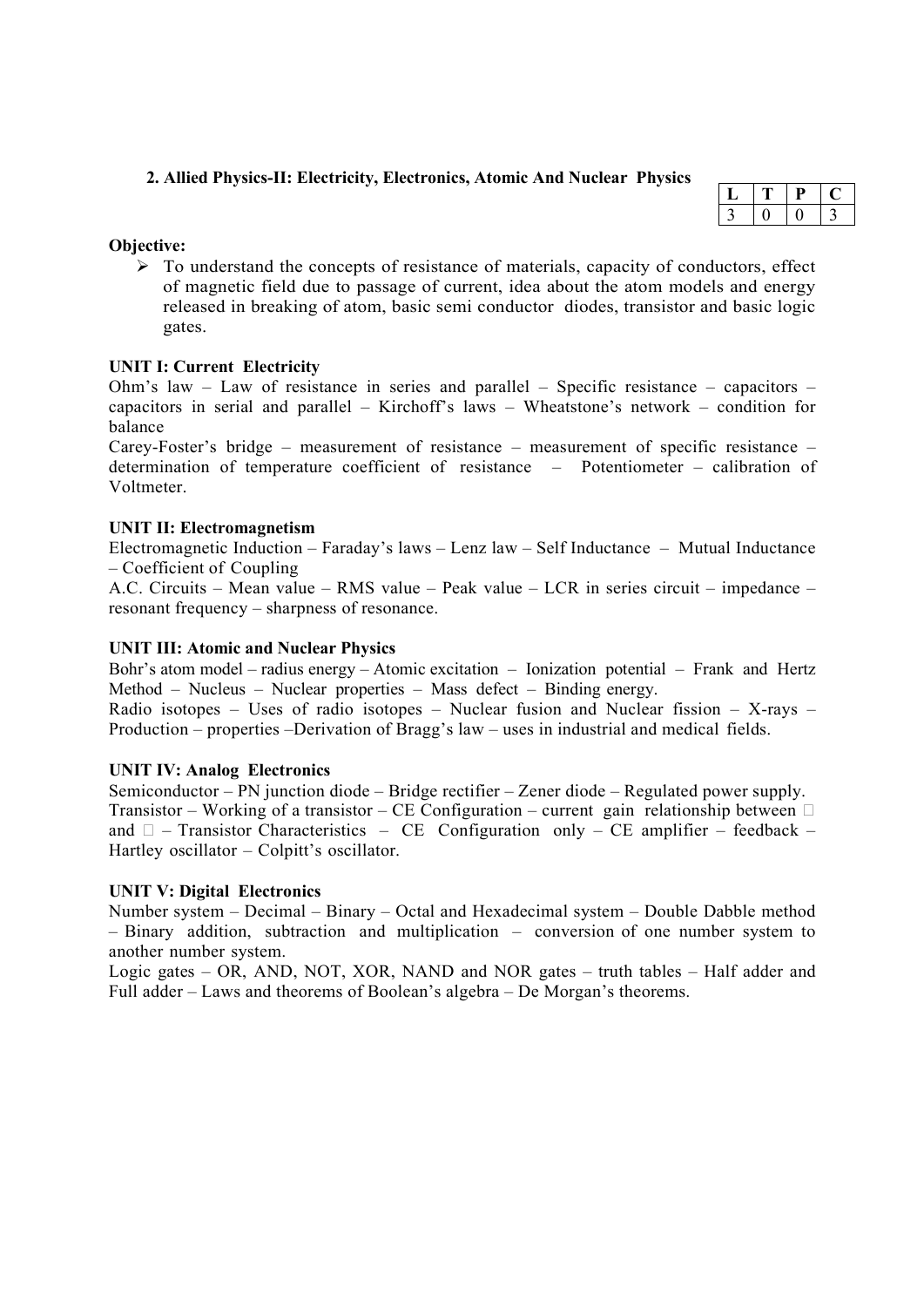#### **Books for Study and Reference:**

- 1. Electricity and Magnetism R. Murugesan, S. chand & co, 2001.
- 2. Modern Physics R. Murugesan, S. chand & co, 1998.
- 3. Basic Electronics B.L. Theraja, S. chand & co, 2003.

#### **Outcome:**

Students studying allied physics can able to know, amount of current that can pass through a conductor using ohms law and its applications, effect of magnetic field due to current and concept of resonant frequency in tuning circuits, atom models and how energy can be released in nuclear fission and fusion processes, construction of a rectifier, amplifiers and oscillator, basic digital electronics principles through logic gates and the laws governing them.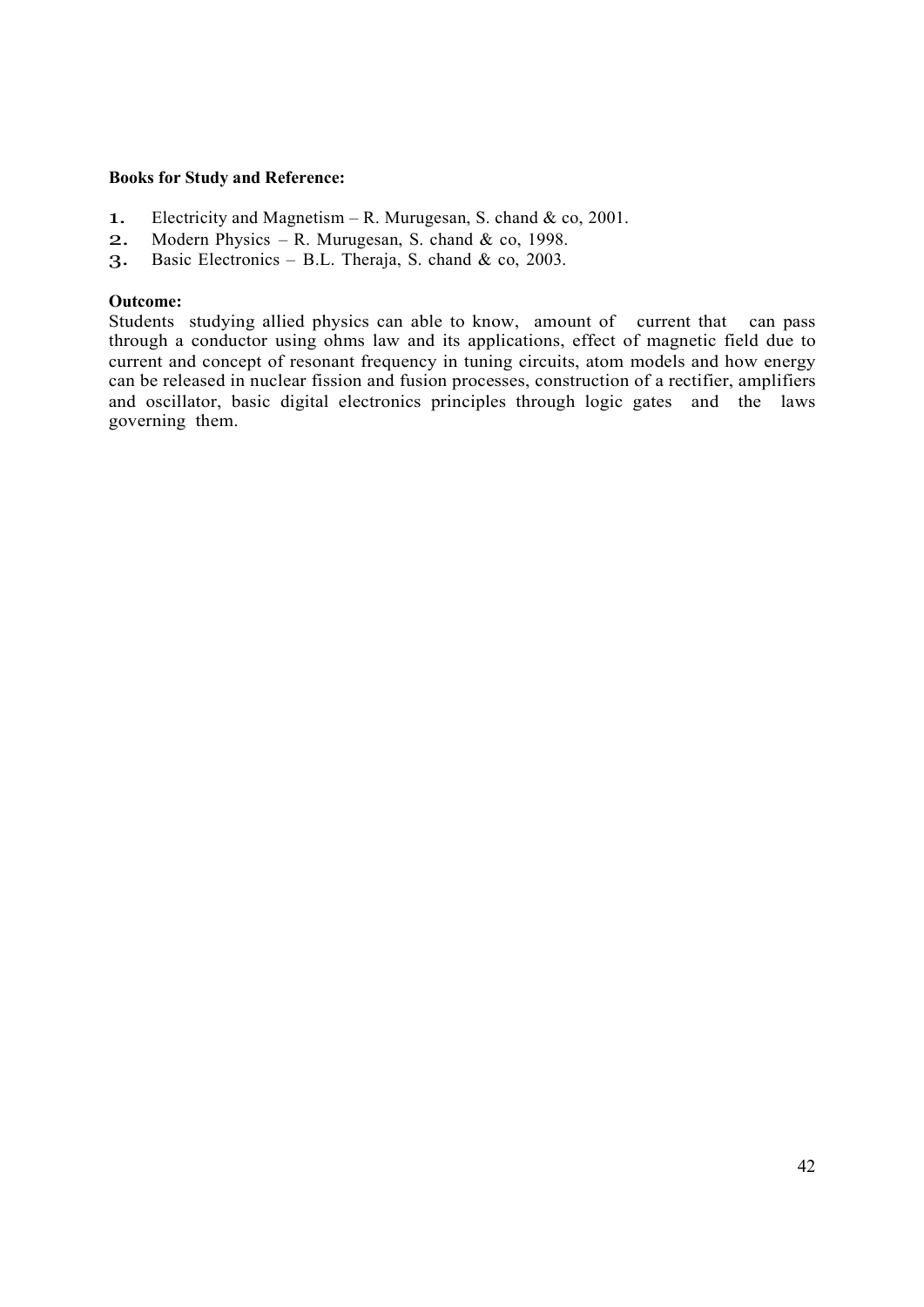# **ALLIED PHYSICS PRACTICALS – I**

# **(Any TEN Experiments)**

- 1. Potentiometer Temperature coefficient of resistance
- 2. Potentiometer Calibration of low range ammeter
- 3. Potentiometer Calibration of low range voltmeter
- 4. Lee's disc Coefficient of thermal conductivity of a bad conductor
- 5. Thermal conductivity of a powder- Lee's Disc
- 6. Newton's law of cooling Verification
- 7. p-n Junction Diode –I-V Characteristics
- 8. Zener diode Characteristics I-V Curve and break down voltage
- 9. Basic logic gates (OR, AND and NOT) Construction and Verification using discrete components
- 10. De Morgan's theorem Verification using ICs
- 11. Focal length, Power, R and  $\mu$  of a convex lens (UV & conjugate foci)
- 12. Focal length, Power,  $R$  and  $\mu$  of concave lens (In contact, out of contact)
- 13. Any other experiment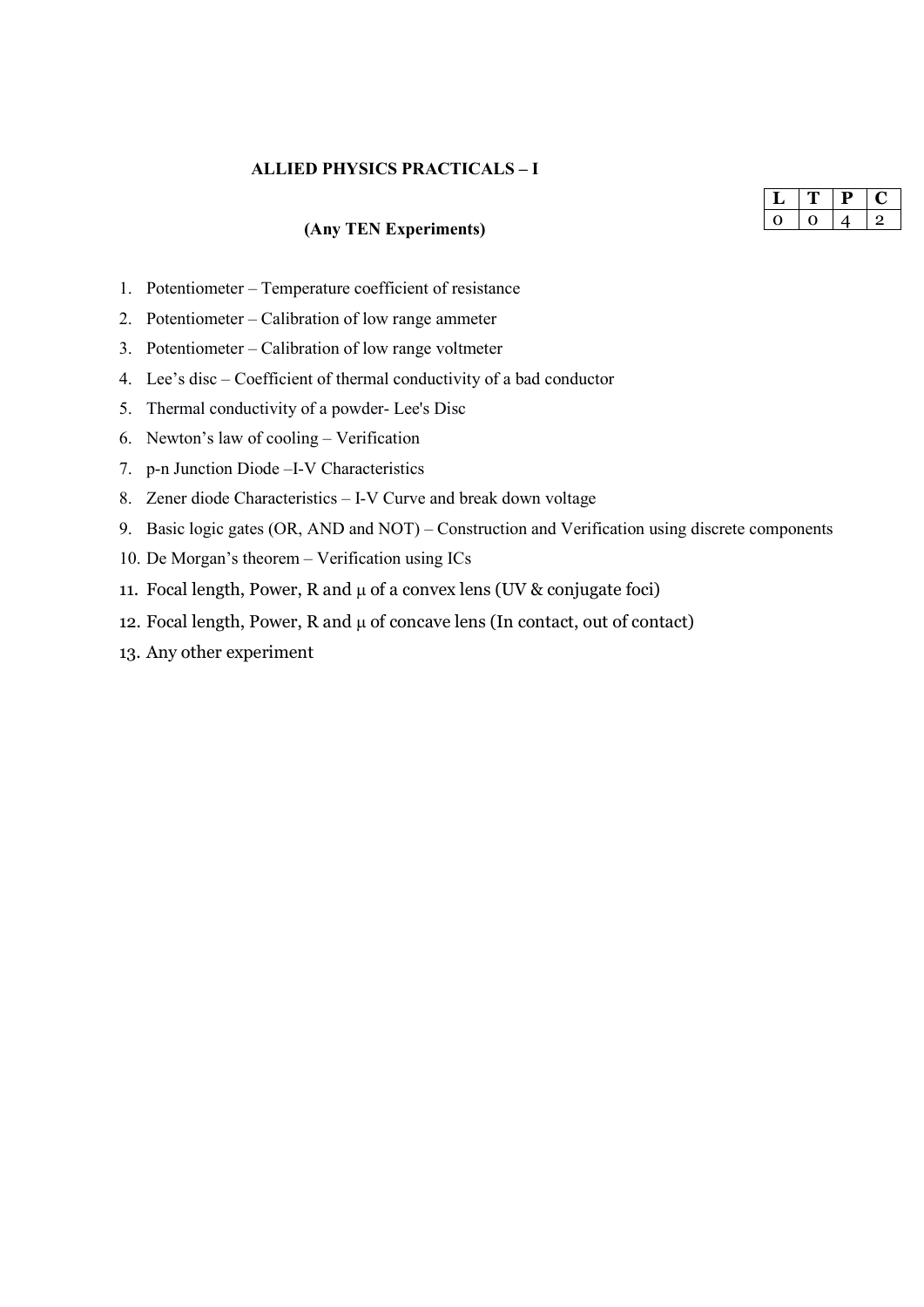#### **ALLIED PHYSICS PRACTICALS – II**

# **(Any TEN Experiments)**

|  | ۱ |  |
|--|---|--|
|  |   |  |

- 1. Spectrometer Refractive index of material of a prism
- 2. Spectrometer Wavelength of mercury lines grating minimum deviation method.
- 3. Spectrometer Determine the angle of minimum deviation and verify i-d curve method.
- 4. Spectrometer Dispersive power of the prism for various colours.
- 5. Spectrometer Refractive index of material of a prism
- 6. Spectrometer Wavelength of Spectral lines in normal incidence prism
- 7. Spectrometer Wavelength of Spectral lines in oblique incidence prism
- 8. Spectrometer Wavelength of Spectral lines in normal incidence grating
- 9. Spectrometer Wavelength of Spectral lines in oblique incidence grating
- 10. Air Wedge Thickness of a thin wire.
- 11. Newton's ring Radius of curvature and refractive index
- 12. Joule's calorimeter- Specific heat capacity of a liquid
- 13. Any other experiment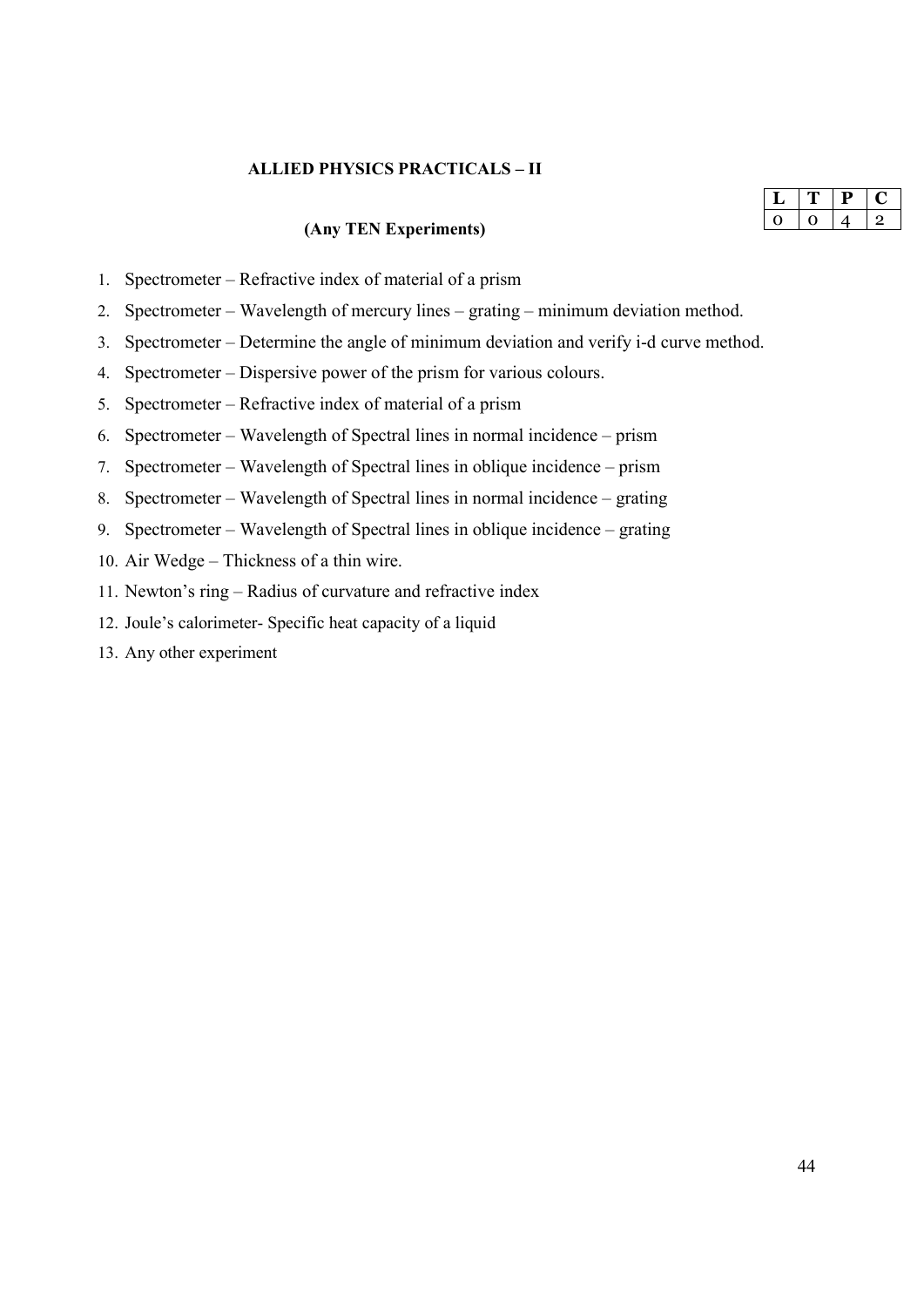# **Non Major Elective – I: CONVENTIONAL AND NON – CONVENTIONAL ENERGY SOURCES**

| <b>Obiective:</b> |
|-------------------|
|-------------------|

- *To understand the different kinds of Energy Sources*
- *To study the basics of Renewable & Non-renewable energy sources*
- *To learn the fundamental principles and theory of Solar, Wind energy*
- *To understand the Biogas production from Biomass*

#### **UNIT- I: Conventional Energy Sources**

Conventional energy sources: coal – oil – agricultural and organic waste – water power – Nuclear power – New energy technologies. **(9 hrs)**

#### **UNIT- II: Non-conventional Energy Sources: Solar energy**

Basis of solar energy – solar radiation and its measurement – solar energy collector – Solar energy storage – applications of solar energy. **(9 hrs)** 

#### **UNIT- III: Wind energy**

| Basic principles of wind energy conversion- the nature of the wind – the power of the wind – maximum power |  |                   |
|------------------------------------------------------------------------------------------------------------|--|-------------------|
| - wind energy conversion - basic components of wind energy conversion systems.                             |  | $(9 \text{ hrs})$ |

#### **UNIT- IV: Bio mass energy**

Basis of bio mass energy – bio mass conversion – technologies – wet process – dry process – photosynthesis. Bio gas plants – classification – methods of obtaining energy from bio mass. **(9 hrs)** 

#### **UNIT-V: Additional alternate energy sources**

Geothermal energy sources – energy from ocean – chemical energy sources – hydrogen energy – magneto hydrodynamic – thermo electric power. **(9 hrs)**

# **Books for study:**

- 1. G. D. Rai, Non Conventional Energy Sources, Khanna Publishers, New Delhi, 5<sup>th</sup> Edition, 2012.
- 2. Godfrey Boyle, Renewable Energy: Power for a sustainable Future, Alden Oess Limited, Oxford, 1996.
- 3. D. P. Kothari, K. C. Singal & Rakesh Ranjan, Renewable energy sources and emerging Technologies, Prentice Hall of India pvt. Ltd., New Delhi, 2008.

#### **Books for references:**

- 1. H.P. Garg and J. Prakash, Solar Energy Fundamentals and application, Tata McGraw- Hill Publishing company ltd, 1997.
- 2. S. P. Sukhatme, Solar energy, Tata McGraw- Hill Publishing company ltd, 1997.

|    | υ. |  |
|----|----|--|
| ٠, |    |  |
|    |    |  |

# **(Total : L = 45 hrs)**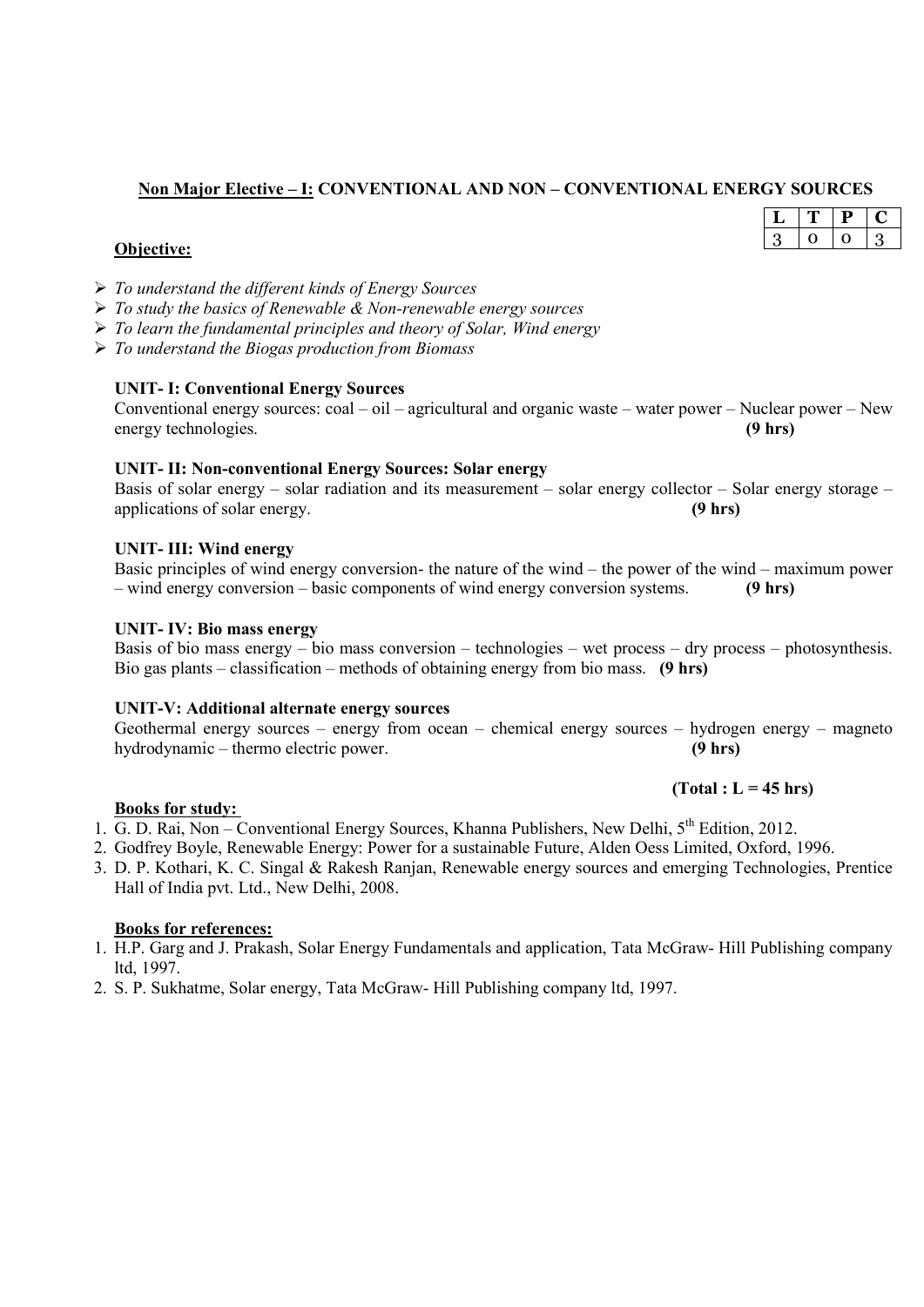# **Non Major Elective - II : BIOMEDICAL INSTRUMENTATION**

#### **Objective:**

 *The principle, design and working of various biomedical instruments are dealt in a simple manner. It will stimulate the students to understand the design and functioning of various medical equipment.*

# **UNIT – I: Biopotential Recorders**

Characteristics of the recording system – Electrocardiography (ECG) - Electroencephalography (EEG) - Electromyography (EMG) – Electroretinography (ERG) – Electroculography (EOG). **(9 hrs)**

#### **UNIT – II: Physiological assist devices**

Pacemakers – Pacemaker batteries - Artificial heartvalves - (Principle - block diagram and operation) – Defibrillators – Nerve and muscle stimulators – Heart –lung machine – Kidney machine. **(9 hrs)**

#### **UNIT-III: Operation theatre equipment**

Introduction – Surgical diathermy – Short-wave diathermy – Microwave diathermy – Ultrasonic diathermy – Ventilators - Anesthesia machine – Flowmeters – Blood flowmeter and its applications – Ultrasonic Blood flowmeter – Laser based Doppler blood flow meter. **(10 hrs)**

#### **UNIT – IV: Specialised Medical equipment**

Blood cell counter – Electron Microscope – Radiation detectors – Geiger Muller Counter – Cloud chamber – X-ray tube & Machine – Radiography and Fluoroscopy – Image intensifiers – Angiography – Applications of X-ray examination. **(10 hrs)**

## **UNIT – V: Advances in Biomedical Instrumentation**

Computers in medicine – Lasers in medicine – Endoscopes– Nuclear imaging techniques – Computer tomography – Ultrasonic imaging systems – Magnetic resonance imaging. **(7 hrs)**

 **(Total : L = 45 hrs)**

#### **Book for study:**

1. M. Arumugam, Bio-medical Instrumentation, Anuradha Agencies, Chennai,  $10^{th}$  edition, reprint, 2013.

#### **Books for references:**

- 1. R.S. Khandpur, Handbook of Biomedical Instrumentation, Tata McGraw Hill Publishing Company Limited, Newdelhi, Reprint, 2002.
- 2. Nandini K. Jog, Electronics in Medicine and Biomedical Instrumentation, PHI Learning Pvt. Ltd., 2<sup>nd</sup> Edition, 2013.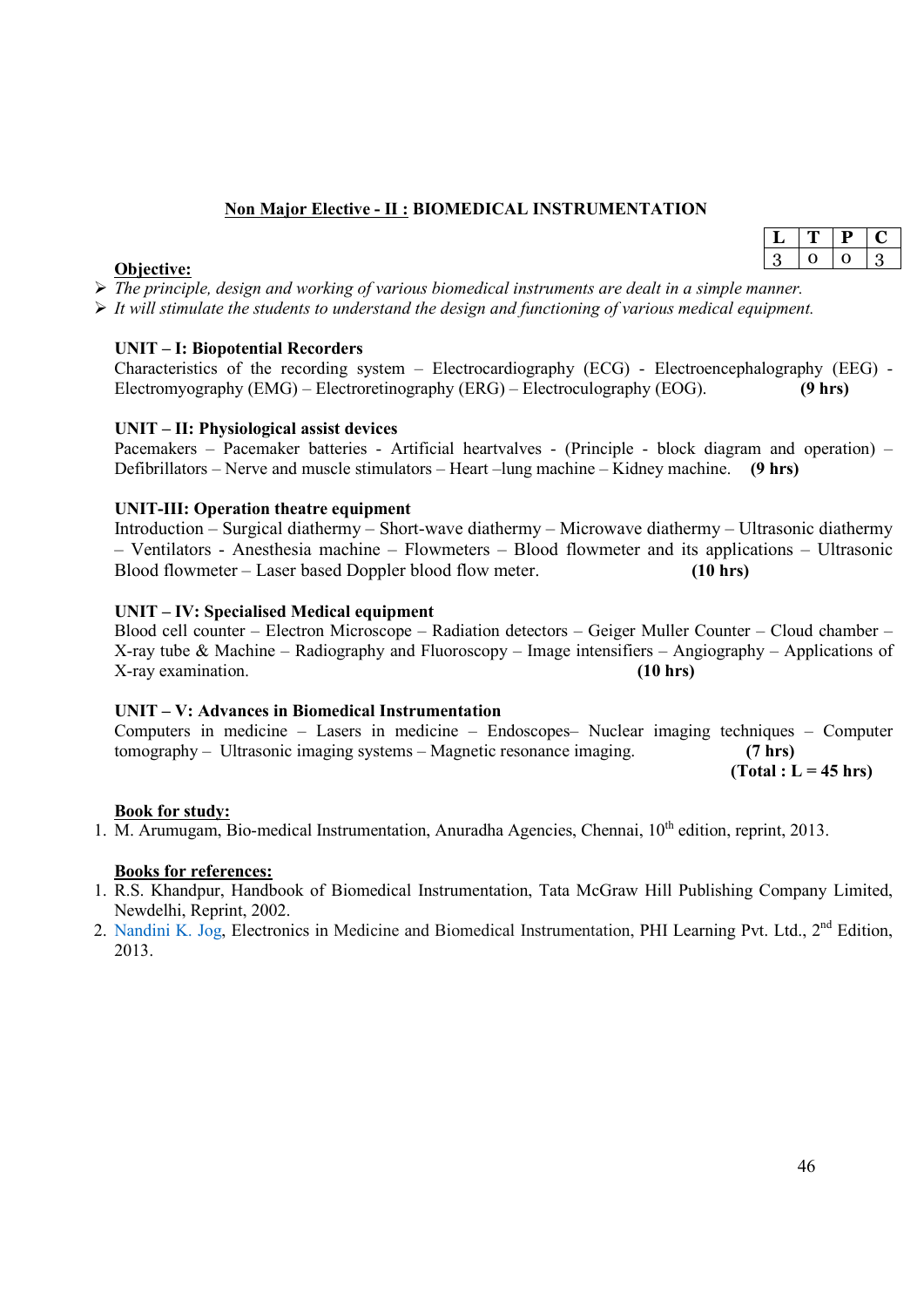# **Skill Based Papers**

# **1. BASIC INSTRUMENTATION SKILL**

#### **Objectives:**

 $\triangleright$  To get exposure with various aspects of instruments and their usage through hands-on mode.

# **Unit 1: Basic of Measurement:**

Instruments accuracy, precision, sensitivity, resolution range etc. Errors in measurements and loading effects. **Multimeter:** Principles of measurement of dc voltage and dc current, ac voltage, ac current and resistance. Specifications of a multimeter and their significance. **Electronic Voltmeter:** Advantage- Principles of voltage,measurement (block diagram only). Specifications of an electronic Voltmeter/Multimeter and their significance. **AC millivoltmeter:** Type of AC millivoltmeters:

#### **Unit 2: Cathode Ray Oscilloscope:**

Block diagram of basic CRO. Construction of CRT,Electron gun, electrostatic focusing and acceleration (Explanation only– no mathematical treatment),. Time base operation, synchronization. Front panel controls.Use of CRO for the measurement of voltage (dc and ac frequency, time period).

#### **Unit 3: Signal Generators and Analysis Instruments:**

Block diagram, explanation and specifications of low frequency signal generators. pulse generator, and function generator. Brief idea for testing, specifications. Distortion factor meter, wave analysis.

#### **Unit 4: Impedance Bridges & Q-Meters:**

Block diagram of bridge. working principles of basic (balancing type) RLC bridge. Specifications of RLC bridge. Block diagram & working principles of a Q- Meter. Digital LCR bridges.

#### **Unit 5: Digital Instruments:**

Principle and working of digital meters. Comparison of analog &digital instruments. Characteristics of a digital meter. Working principles of digitalvoltmeter **Digital Multimeter:** Block diagram and working of a digital multimeter-Working

#### **Reference Books:**

- 1. A text book in Electrical Technology B L Theraja S Chand and Co.
- 2. 2.Performance and design of AC machines M G Say ELBS Edn.
- 3. Digital Circuits and systems, Venugopal, 2011, Tata McGraw Hill.
- 4. 4.Logic circuit design, Shimon P. Vingron, 2012, Springer.
- 5. Digital Electronics, Subrata Ghoshal, 2012, Cengage Learning.
- 6. 6.Electronic Devices and circuits, S. Salivahanan & N. S.Kumar, 3rd Ed., 2012, Tata Mc-Graw Hill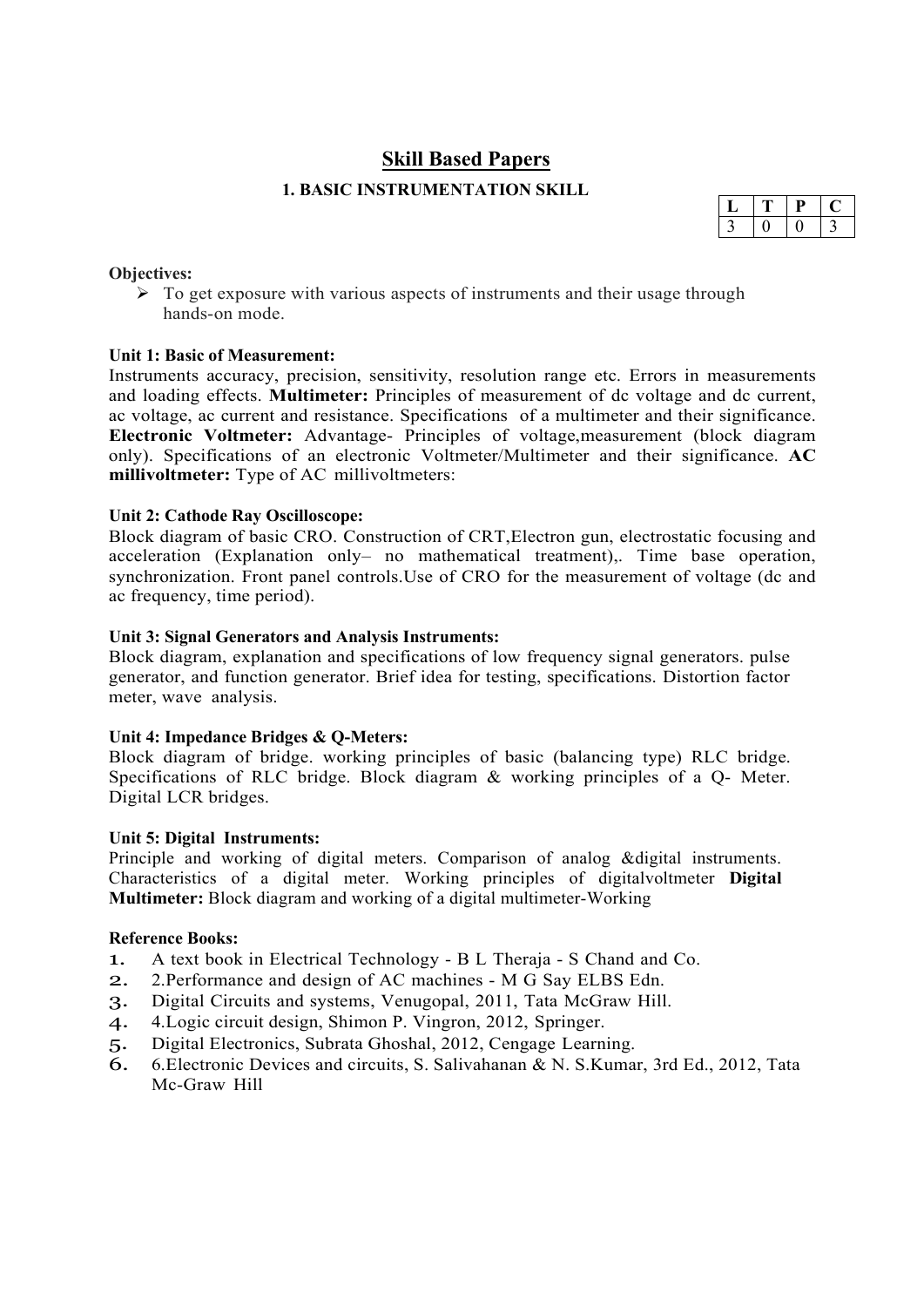# **2. PROBLEMS SOLVING SKILLS IN PHYSICS**

# $L | T | P | C$  $3 | 0 | 0 | 3$

#### **objective:**

 $\triangleright$  Main objective of this course is to make the student to solve problems in core physics. Minimum of 20 problems based on various principles of Physics are required in each unit.

#### **Unit 1: Problems in Mechanics**

Newton laws of motion for various systems (1, 2 and 3 dimension), Conservation laws and collisions, Rotational mechanics, central force, Harmonic oscillator, special relativity

#### **Unit II: Problems in Thermal Physics**

Kinetic theory- MB distribution-Laws of thermodynamics–Ideal Gas law- Various Thermodynamic process- Entropy calculation for various process-Heat engine-TS and PV diagram-Free energies various relations

#### **Unit III: Problems in Electricity & Magnetism**

Electrostatics- calculation of Electrostatic quantities for various configurations-Conductors,Magneto statics- Calculation of Magnetic quantities for various configuration,Electromagnetic induction, Poyntingvector, Electromagneticwaves.

#### **Unit IV: Problems in Quantum mechanics**

Origin of Quantum mechanics- Fundamental Principles of Quantum mechanics- potential wells and harmonic oscillator- Hydrogen atom.

#### **Unit V: Problems in General Physics& Mathematics**

Plotting the graphs for various elementary and composite functions-Elasticity- Viscosity and surface tension- fluids-Buoyancy-pressure-Bernoulli's theorem- applications-waves and oscillations, Errors and propagation of errors.

Course Outcome: At the end o the course students will be able

- to develop problem skills
- to appear for research oriented entrace examinations

#### **Text book for reference:**

- 1. Mechanics(in SI units) by Charles Kittel, Walter D knight etc. (Berkeley Physics course-volume 1), Tata McGraw Hill publication ,second edition.
- 2. Thermal physics by S.C.Garg, RM Bansal &CK Ghosh. (Tata McGraw Hill Publications), 1st edition.
- 3. Electricity & magnetism(in SI units) by E.M.Purcell, Tata Mcgraw hill Publication, 2 nd Edition.
- 4. Quantum mechanics by N.Zettili, Wiley Publishers, second edition.
- 5. Introduction to quantum mechanics by David. J.Griffith, Pearson Publications, second edition.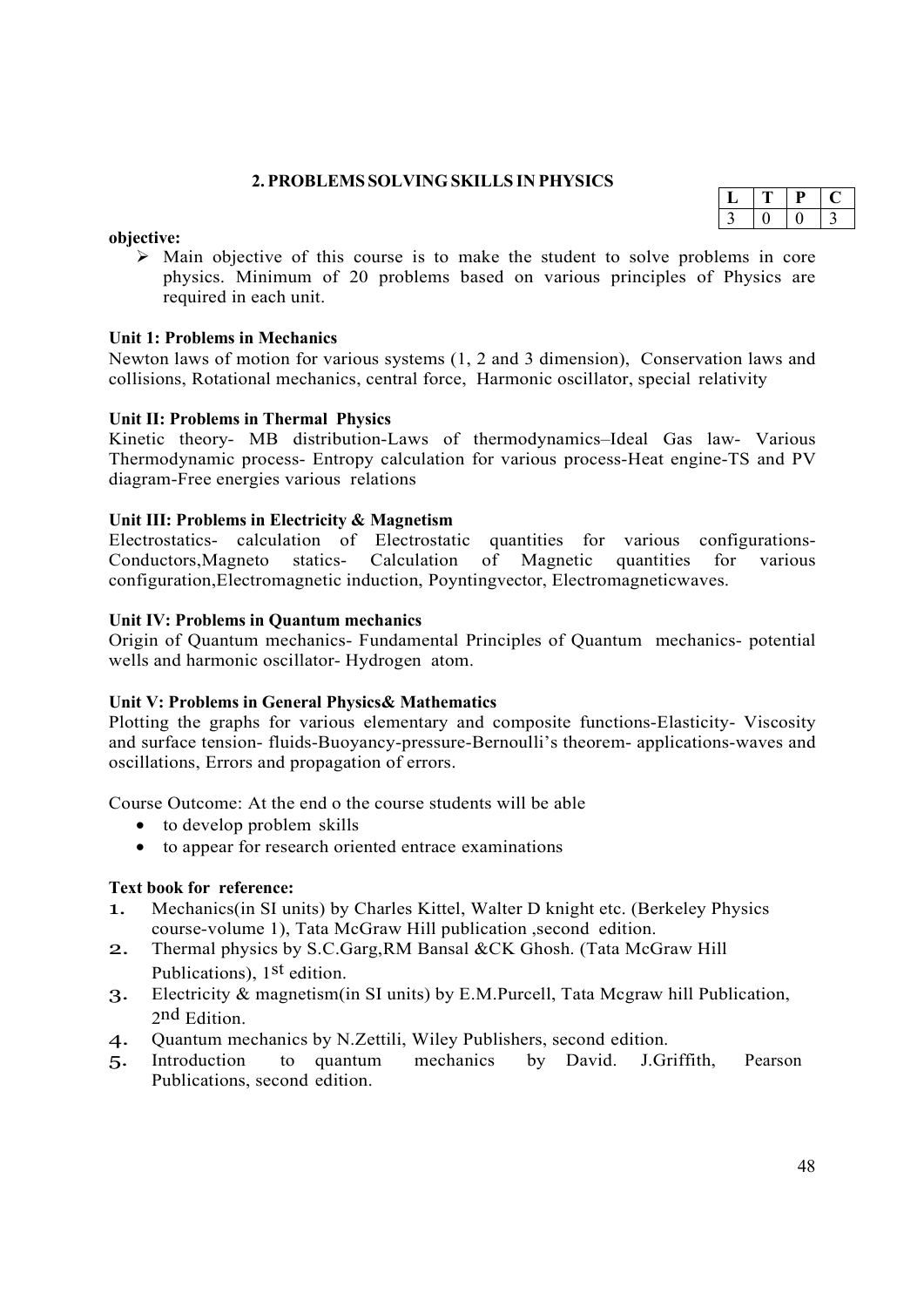# **Elective Papers**

# **1. NANOPHYSICS**

#### **Objectives:**

 $\triangleright$  To create the basic knowledge in nano materials. To understand the scientific perspective of nanomaterials. To identify the techniques suitable for nanomaterial synthesis. To know the significance of nanomaterials.

#### **UNIT I: Nanomaterials**

History of Nanotechnology- Nanostructures- synthesis of oxide nano particles- Synthesis of semiconductor nano particles- Synthesis of metallic nano particles

#### **UNIT II: Quantum Hetero structure**

Super lattice- preparation of Quantum nanostructure- Quantum well laser- Quantum cascade laser-Quantum wire- Quantum dot- Application of Quantum dots.

#### **UNIT III: Carbon Nanotubes**

Discovery of Nanotubes- Carbon Allotropes- Types of carbon Nanotubes- Graphene sheet to a single walled nanotube- Electronic structure of Carbon Nanotubes- Synthesis of Carbon Nanotube.

#### **UNIT IV**

Nanocrystalline soft material- Permanent magnet material- Theoretical background- Super paramagnetism- Coulomb blockade-Quantum cellular Automata.

#### **UNIT V: Application of Nanotechnology**

Chemistry and Environment – Energy applications of nanotechnology- Information and Communication- Heavy industry-Consumer goods- Nanomedicine - Medical application of Nanotechnology

#### **Text Book:**

- 1. Text book of Nanoscience and Nanotechnology B. S. Moorthy, P. Sankar, Baldev Raj, B. B. Rath and James Murdy University Press – IIM
- 2. Nanophysics, Sr. Geradin Jayam, Holy Cross College, Nagercoil (2010)

#### **Reference:**

- 1. 'Nanoscience and Nanotechnology: Fundamentals to Frontiers'
- 2. M.S. Ramachandra Rao, Shubra Singh, Wiley India pvt. Ltd., New Delhi. (2013).
- 3. 'Nano the Essentials' T. Pradeep, Tata Mc.Graw Hill company Ltd (2007)
- 4. '*The Chemistry of Nano materials : Synthesis, Properties and Applications*', Volume 1 C. N. R. Rao, A. Mu¨ller, A. K. Cheetham, , Germany (2004).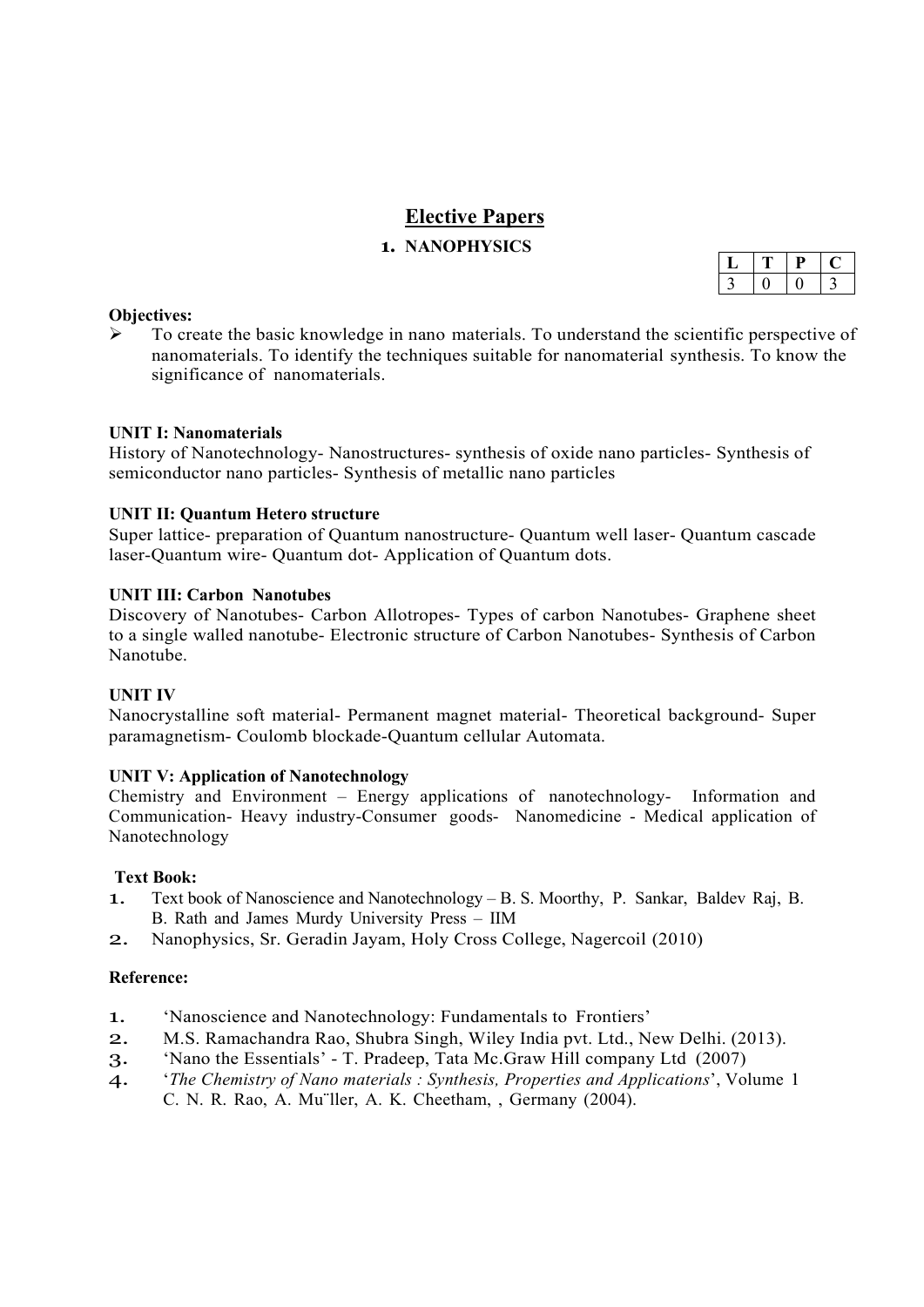#### **2. ENERGY PHYSICS**

#### **Objective :**

 $\triangleright$  To provide an understanding of the present energy crisis and various available energy sources .

#### **UNIT I: Introduction to Energy Sources**

World's reserve of Commercial energy sources and their availability-India's production and reserves-Conventional and non-conventional sources of energy, comparison – Coal- Oil and natural gas –applications - merits and demerits.

**(8 hrs)**

#### **UNIT II: Solar Thermal Energy**

Solar constant -Solar spectrum-Solar radiations outside earth's atmosphere –at the earth surface- on tilted surfaces -Solar Radiation geometry-Basic Principles of Liquid flat plate collector –Materials for flat plate collector -Construction and working- Solar distillation–Solar disinfection - Solar drying-Solar cooker(box type)-Solar water heating systems – Swimming pool heating. **(9 hrs)**

#### **UNIT III: Photovoltaic Systems**

Introduction-Photovoltaic principle-Basic Silicon Solar cell- Power output and conversion efficiency-Limitation to photovoltaic efficiency-Basic photovoltaic system for power generation-Advantages and disadvantages-Types of solar cells- Application of solar photovoltaic systems - PV Powered fan – PV powered area - lighting system – A Hybrid System. **(10 hrs)**

#### **UNIT IV: Biomass Energy**

Introduction-Biomass classification- Biomass conversion technologies-Bio-gas generation-Factors affecting bio-digestion -Working of biogas plant- floating and fixed dome type plant -advantages and disadvantage of -Bio-gas from plant wastes-Methods for obtaining energy from biomass- Thermal gasification of biomass-Working of downdraft gasifier- Advantages and disadvantages of biological conversion of solar energy. **(10 hrs)**

#### **UNIT V: Wind Energy and Other Energy Sources**

Wind Energy Conversion-Classification and description of wind machines, wind energy collectors-Energy storage-- Energy from Oceans and Chemical energy resources-Ocean thermal energy conversion-tidal power, advantages and limitations of tidal power generation-Energy and power from waves- wave energy conversion devices- Fuel cells- and application of fuel cells- batteries- advantages of battery for bulk energy storage- Hydrogen as alternative fuel for motor vehicles. **(8 hrs)**

#### **Books for study:**

1. Kothari D.P., K.C. Singal and Rakesh Ranjan, Renewable energy sources and emerging Technologies, Prentice Hall of India, 2008.

# $L$   $T$   $P$   $C$  $3 | 0 | 0 | 3$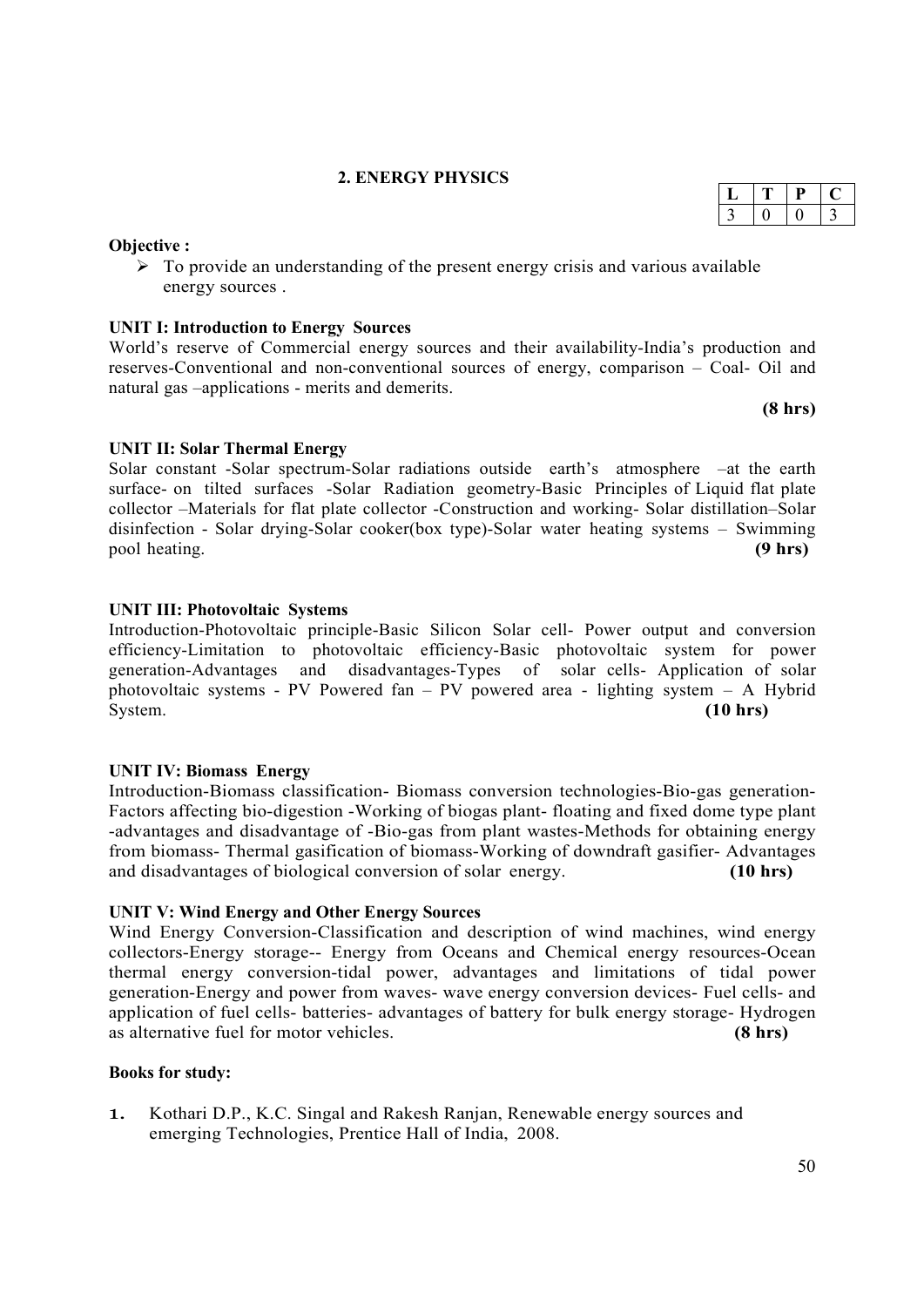2. 2.Solar Energy-principles of thermal collection and storage-S.P.SUKHAME-tata- McGraw-Hill publishing company ltd.

#### **Books for References:**

- 1. Chetan Singh Solanki, Solar Photvoltaics Fundamentals, Technologies and 2. Applications, 2ndEdition, PHI Learning Private Limited, 2011.
- 2. Applications, 2ndEdition, PHI Learning Private Limited, 2011.
- 3. Rai G. D, Non conventional Energy sources, 4th Edition, Khanna Publishers,2010.
- 4. Jeffrey M. Gordon, Solar Energy: The State of the Art, Earthscan, 2013.
- 5. Kalogirou S.A., Solar Energy Engineering: Processes and Systems, 2nd 6. Edition. Academic Press. 2013.
- Edition, Academic Press, 2013.<br>Zobaa A.F.and Ramesh
- 7. Zobaa A.F.and Ramesh Bansal, Handbook of Renewable Energy Technology, World Scientific, 2011.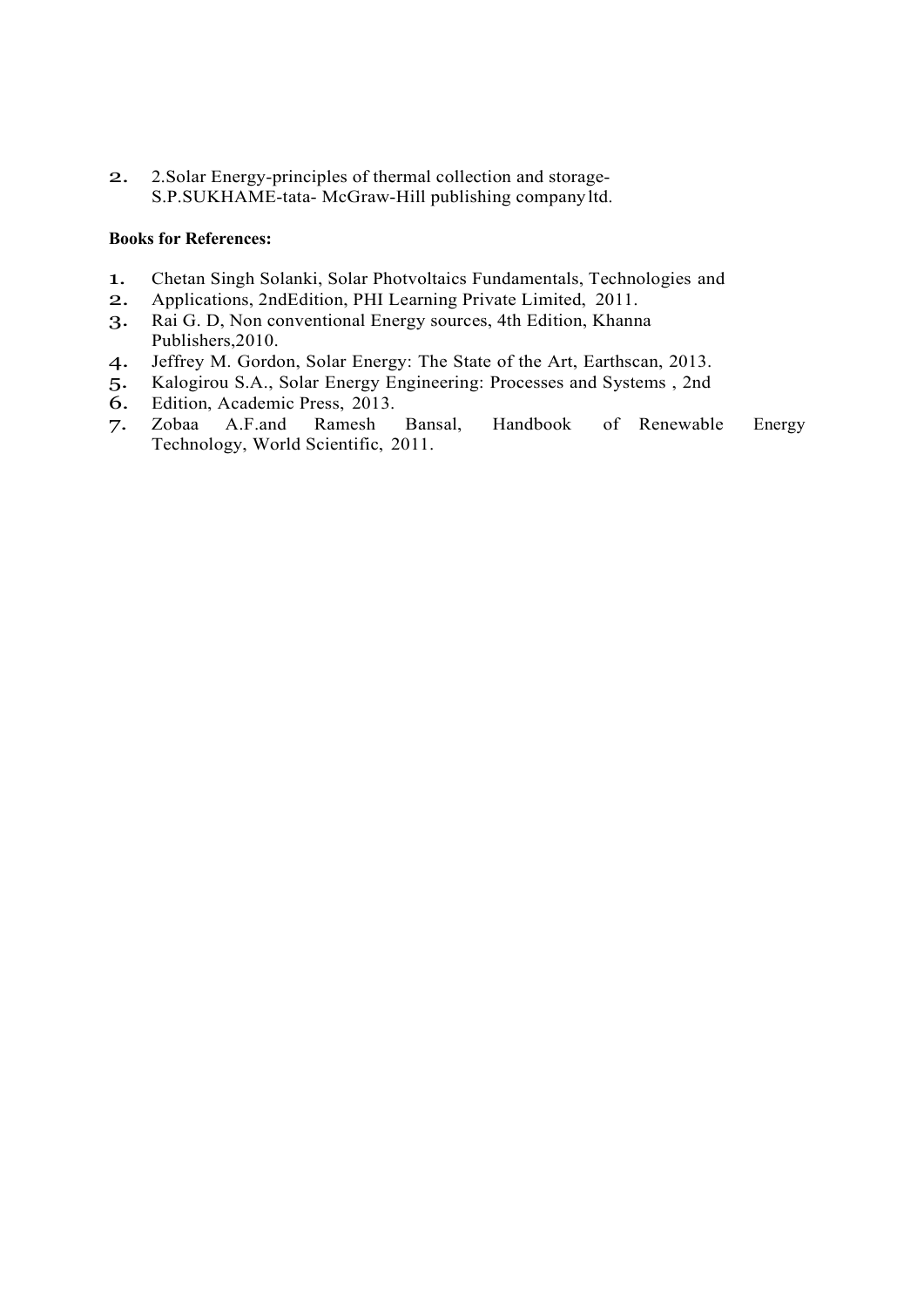#### **3. MATHEMATICAL PHYSICS**

#### **Objective:**

 $\triangleright$  To understand the various mathematical methods used in Physics.

#### **UNIT1 : Vectors**

Vectors and scalars-Vector algebra-The scalar product-The vector (cross or outer) product-The triple scalar product-The triple vector product-The linear vector space Vn- Vector differentiation -Space curves - Motion in a plane - A vector treatment of classical orbit theory - Vector differential of a scalar field and the gradient - Conservative vector field - The vector differential operator - Vector differentiation of a vector field - The divergence of a vector - The operator , the Laplacian - The curl of a vector.

#### **UNIT 2: Differential Equation**

First-order differential equations - Separable variables -Exact equations- Integrating factors -Bernoulli's equation- Second-order equations with constant coefficients - Nature of the solution of linear equations - General solutions of the second-order equations - Finding the complementary function - Finding the particular integral - Rules for D operators - The Euler linear equation - Solutions in power series.

#### **UNIT 3: Matrix**

Definition of a matrix - Four basic algebra operations for matrices - Equality of matrices - Addition of matrices - Multiplication of a matrix by a number - Matrix multiplication - The commutator - Powers of a matrix - Functions of matrices - transpose of a matrix - Symmetric and skew-symmetric matrices - The matrix representation of a vector product - The inverse of a matrix - A method for finding A-1 - Systems of linear equations and the inverse of a matrix - Complex conjugate of a matrix - Hermitian conjugation - Hermitian/anti-Hermitian matrix - Orthogonal matrix (real) - Unitary matrix - Rotation matrices - Trace of a matrix.

#### **UNIT 4: Laplace Transformation**

Definition of the Laplace transform - Existence of Laplace transforms - Laplace transforms of some elementary functions - Shifting (or translation) theorems - The first shifting theorem - The second shifting theorem - The unit step function - Laplace transform of a periodic function - Laplace transforms of derivatives - Laplace transforms of functions defined by integrals - A note on integral transformations.

# **UNIT 5: Partial Differential Equations**

Linear second-order partial differential equations - Solutions of Laplace's equation: separation of variables - Solutions of the wave equation: separation of variables - Solution of Poisson's equation. Green's functions - Laplace transform solutions of boundary-value problems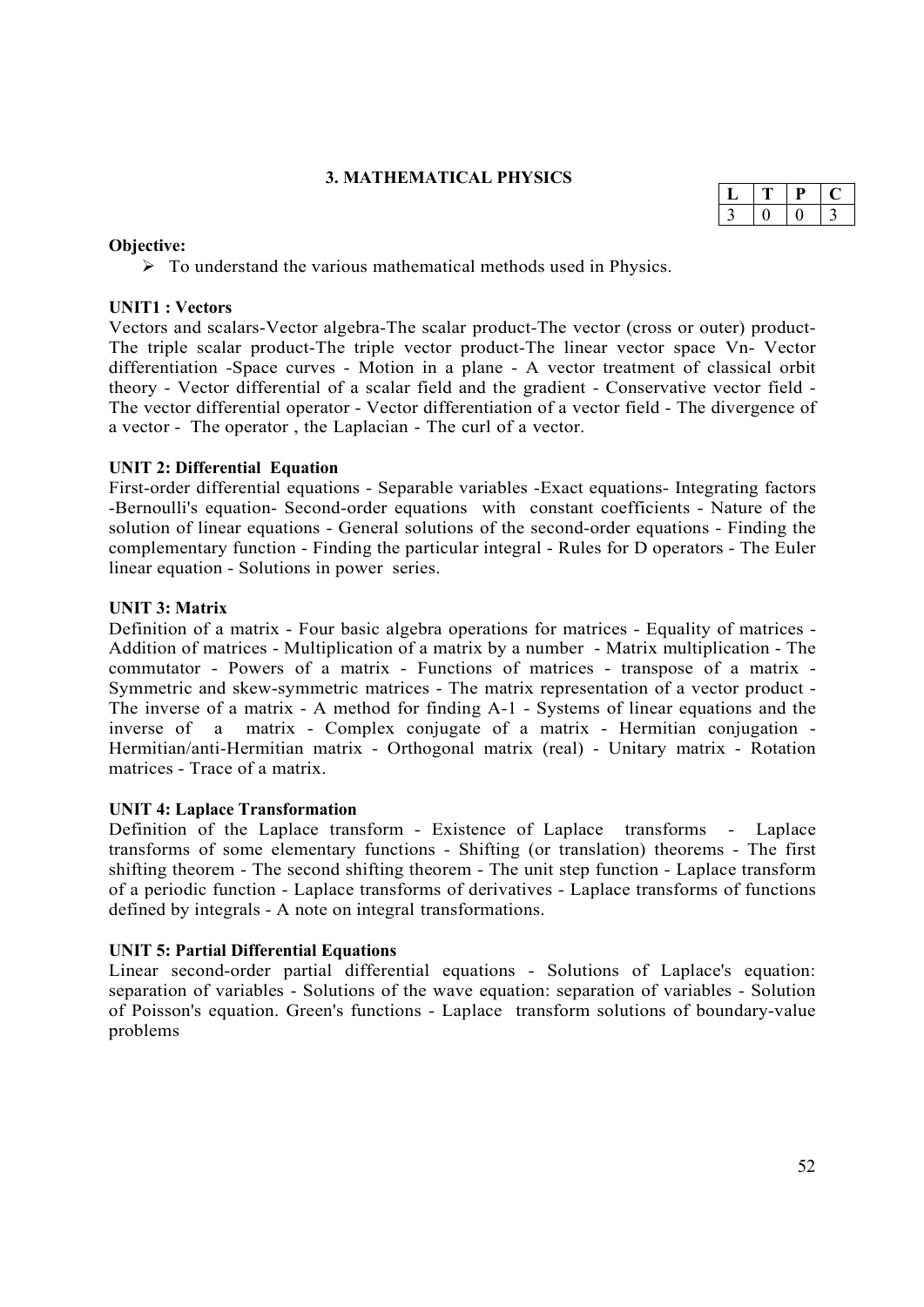#### **Books for study :**

*1.* Mathematical Methods for Physicists: A concise introduction, - TAIL. CHOW -Cambridge University Press

#### **Books for Reference:**

- 1. Mathematical physics- Piyoosh kumar tyagi , RBSA Publishers<br>2. Mathematical physics- Satva prakash-Sultan Chand & Co:
- Mathematical physics- Satya prakash-Sultan Chand & Co:
- 3. 3.Mechanics and mathematical physics -R.Murugesan- Sultan Chand & Co:
- 4. Mathematical physics-Gupta- Sultan Chand & Co: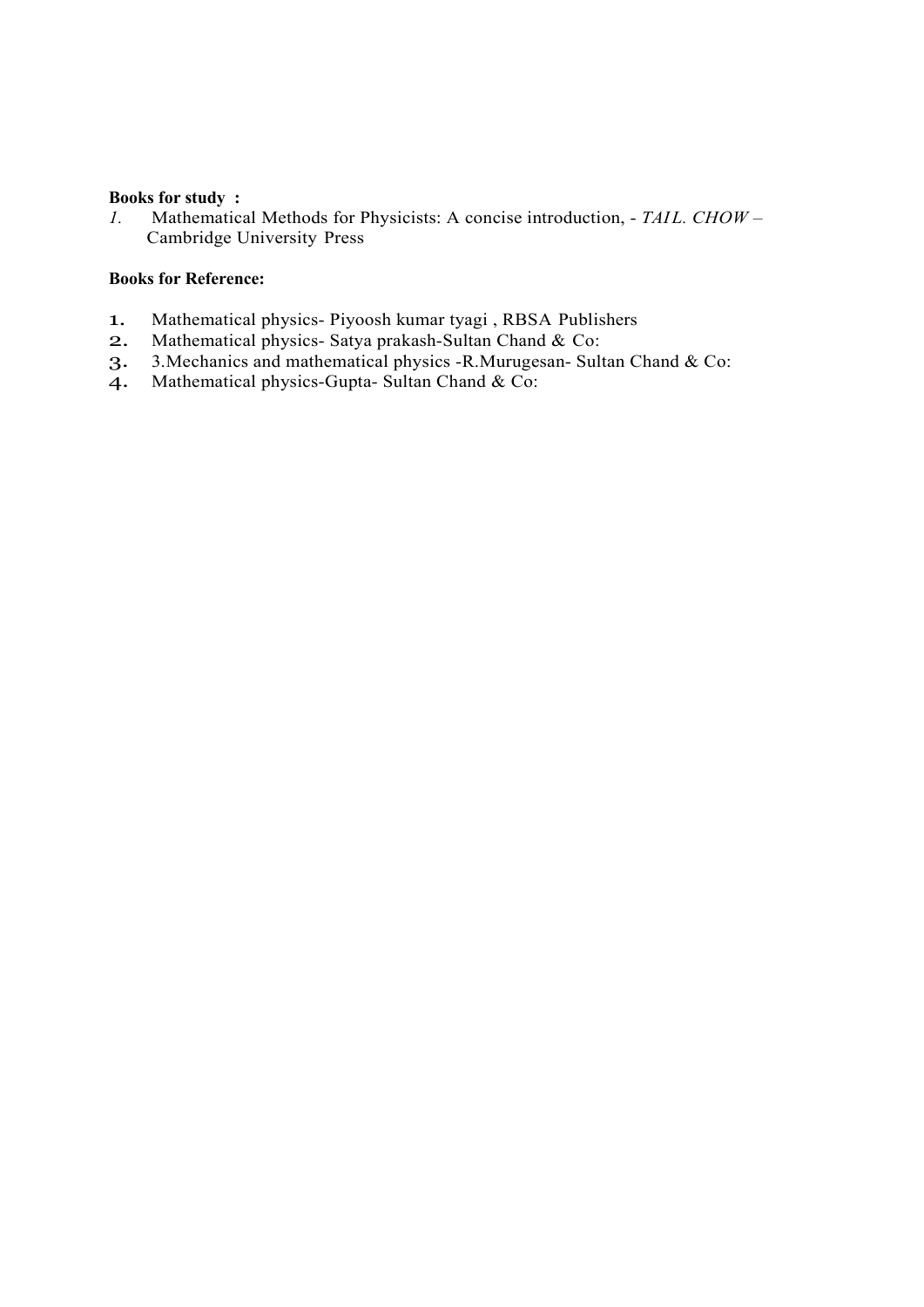#### **4. SPECTROSCOPY**

#### **Objective:**

 $\triangleright$  To understand atomic and molecular spectra and the instrument techniques

#### **Unit I: Microwave Spectroscopy**

Rotation of molecules – Classification of molecules – Rotation spectra of diatomic molecules – Intensities of Spectral lines – Effect of Isotopic Substitution – Non-rigid rotator – Spectrum of a Non-Rigid Rotator – Polyatomic Molecules – Symmetric Top molecules – Asymmetric Top molecules

-Techniques and Instrumentation – Chemical analysis by Microwave spectroscopy.

#### **Unit II : Infrared Spectroscopy**

I.R. Spectroscopy – Vibrating diatomic molecules – Simple Harmonic Oscillator

- Anharmonic oscillator – Diatomic vibrating rotator – IR Spectrum of carbon monoxide - Interaction of rotations and vibrations – Vibration of Polyatomic molecules – Analysis by IR techniques.

#### **Unit III :Raman Spectroscopy**

Raman effect: Discovery – Quantum theory of Raman effect – Classical theory of Raman Effect –Pure rotational Raman Spectra- Linear molecules – Raman Spectrum of symmetric top molecules - Vibrational Raman spectra – Rule of mutual exclusion – Overtone and Combination Vibrations - Rotational Fine Structure – Polarization of light and the Raman Effect - Structure determination from IR and Raman spectroscopy.

# **Unit IV : Electronic spectroscopy**

Born - Oppenheimer approximation – Vibrational coarse structure: Progressions – Frank-Condon principle – Dissociation energy and Dissociation products – Rotational Fine Structure of Electronic Vibration Transitions - Fortrat diagram - Predissociation – Diatomic molecules.

#### **Unit V :Instrumentation**

Instrumentation and Techniques in Infrared spectroscopy – Sources – monochromators – Sample cells – Detectors – Single beam Infra red spectrometer – Double beam Infra red spectrometer

#### **Book For Study :**

1. Fundamentals Of Molecular Spectroscopy - Colin N Banwell Elaine- M MccashFifth Edition

# **Book For Reference:**

- 1. 1.Molecular structure and spectroscopy G. Aruldhas, PHI Learning Pvt. Ltd, India.
- 2. 2.Hand book of Analytical Instruments -R.S. Khandpur, Tata MC Grow Hill Ltd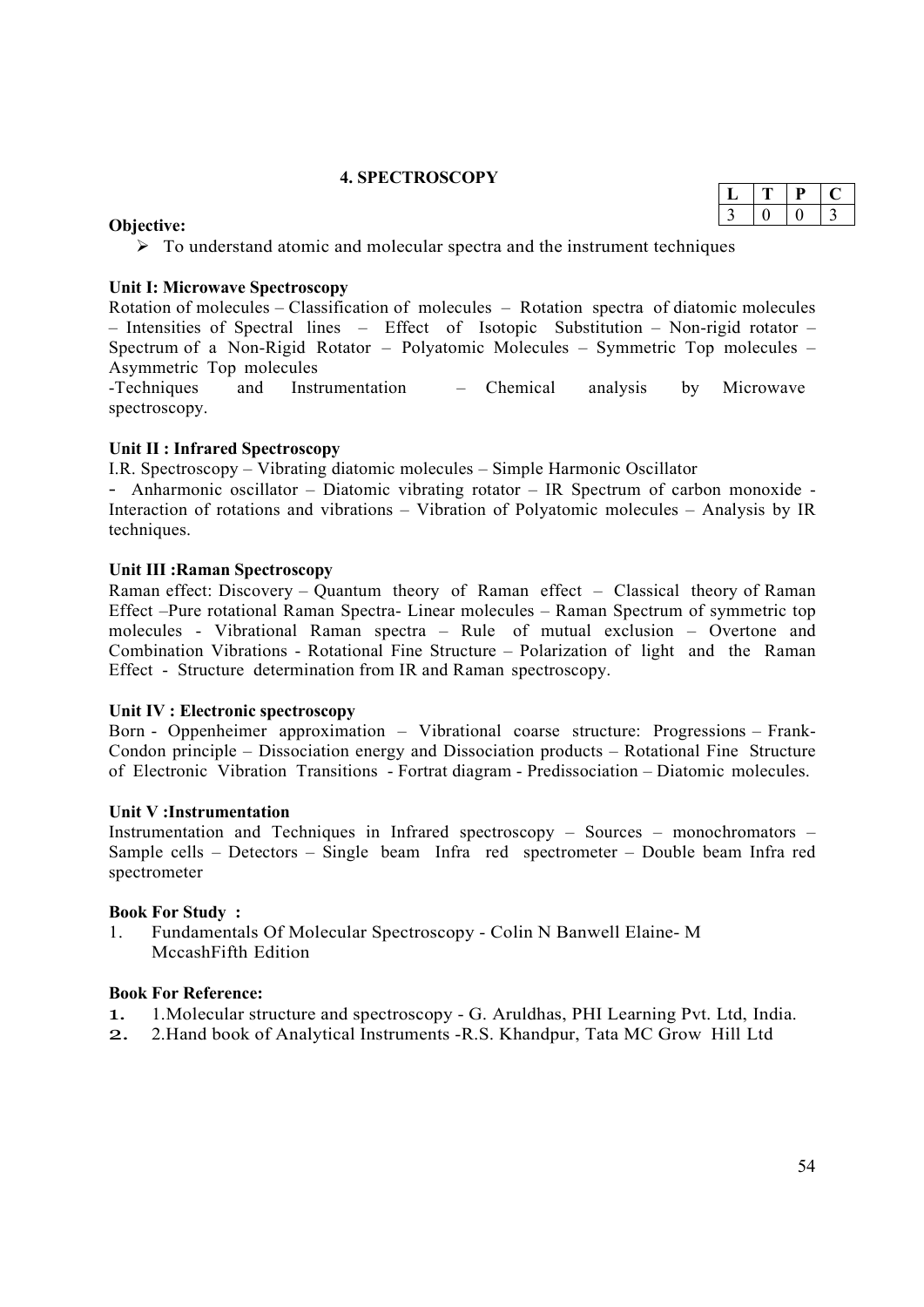# **5. COMPUTER PROGRAMMING IN C++**

#### **Objective:**

 $\triangleright$  To provide knowledge about the basics of Computer programming in C++ and to solve problems by writing programs.

## **UNIT 1**: **WHAT IS C++**

Introduction - tokens - keywords - identifiers and constants - declaration of variables - basic data types - user defined data types-derived data types - symbolic constants - operators in  $C^{++}$ -expressions and their type-hierarchy of arithmetic operators- scope resolution operator – declaring, initializing and modifying variables-special assignment operators - all control structuresstructure of a simple  $C +$ + program

# **UNIT 2: ARRAYS AND FUNCTIONS IN C++**

Introduction - one dimensional and two dimensional arrays-initialization of arrays-array of strings Functions-introduction-function with no argument and no return values- function with no argument but return value - function with argument and no return values- function with argument and return values- call by reference- return by reference- function prototyping - inline functions - local, -global and static variables- -function overloading virtual functions-main function-math library functions.

#### **UNIT 3: CLASSES AND OBJECTS**

Introduction - specifying a class - defining member functions- $C^{++}$  program with class nesting of member functions - private member functions - objects as function arguments arrays within a class-array of objects-static class members-friend functions-constructors parameterized constructors-multiple constructors - constructors with default arguments copy constructor.

#### **UNIT 4: OPERATOR OVERLOADING, INHERITANCE AND POINTERS**

Introduction -defining operator overloading - overloading unary operators - binary operators Inheritance - single inheritance - multiple inheritance - multilevel inheritance hybrid inheritance - hierarchial inheritance-virtual base class-abstract class Pointersdefinition-declaration- arithmetic operations

#### **UNIT V: MANAGING CONSOLE I/O OPERATIONS**

Introduction -  $C^{++}$  stream -  $C^{++}$  stream classes - unformatted I/O Operations - formatted console I/O operations - working with files - classes for file steam operations - opening and closing a file - file pointers and their manipulations.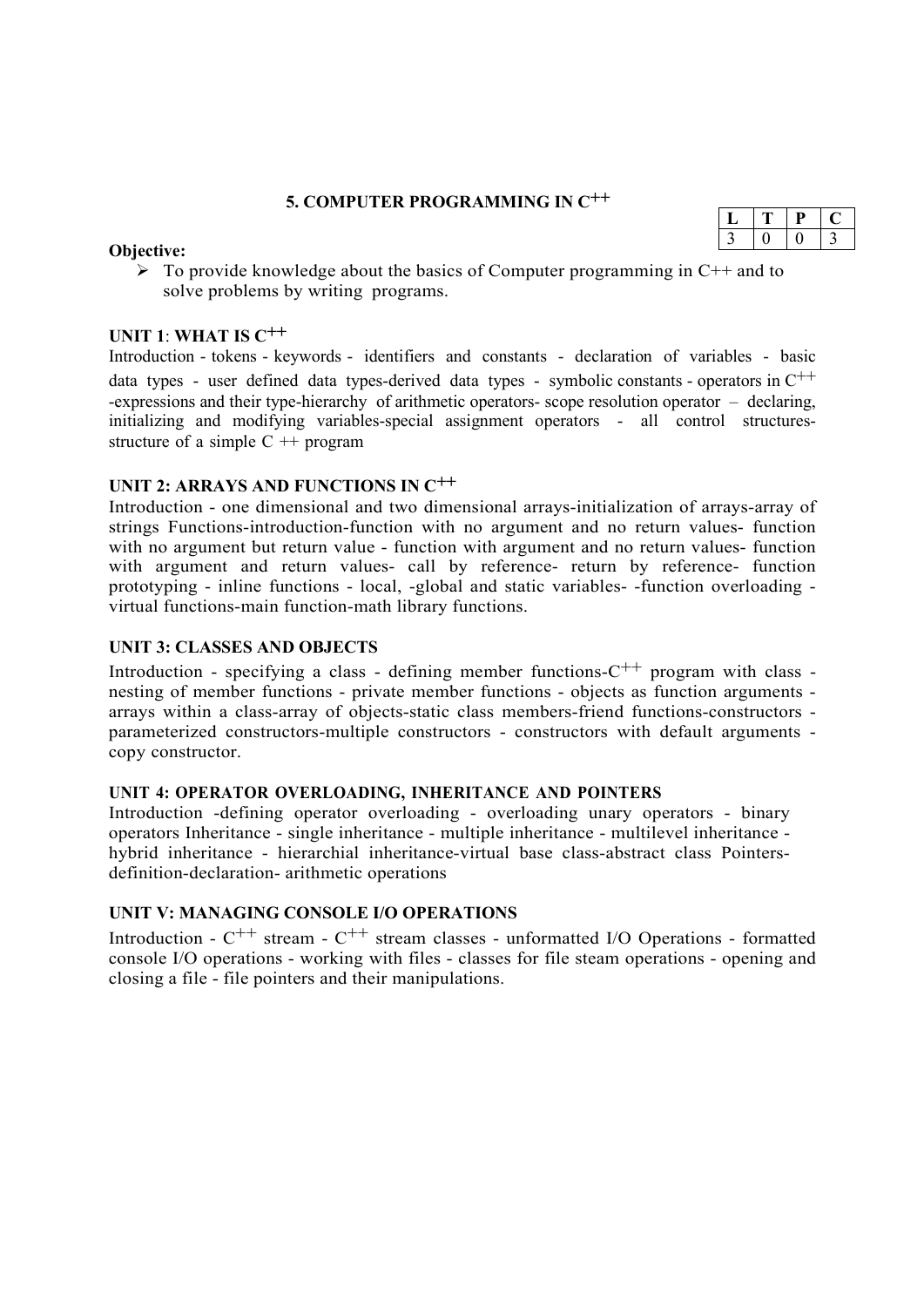#### **Course Outcomes:**

- Understand the lexical elements in 'c'- programming.
- Be aware of different types of operators and expressions in c language.
- Choose the loops and decision making statements to solve the problem
- Implement different operation an arrays.
- Use function to solve the given problem
- Understand pointers, structures etc

#### **Book for Study:**

1. E. Balagurusamy, Programming in ANSI C, Sixth Edition, McGraw Hill Education(India)Private Limited, New Delhi.

#### **Books for reference:**

- 1. Schaum's Outlines : Programming with C , Byron S. Gottfried, Tata McGraw Hill Pub. Co Ltd., New Delhi, 5/e, 2007
- 2. Yashvant Kanetkar, Programming with C,2nd edition, Tata McGraw Hill, New Delhi,1998.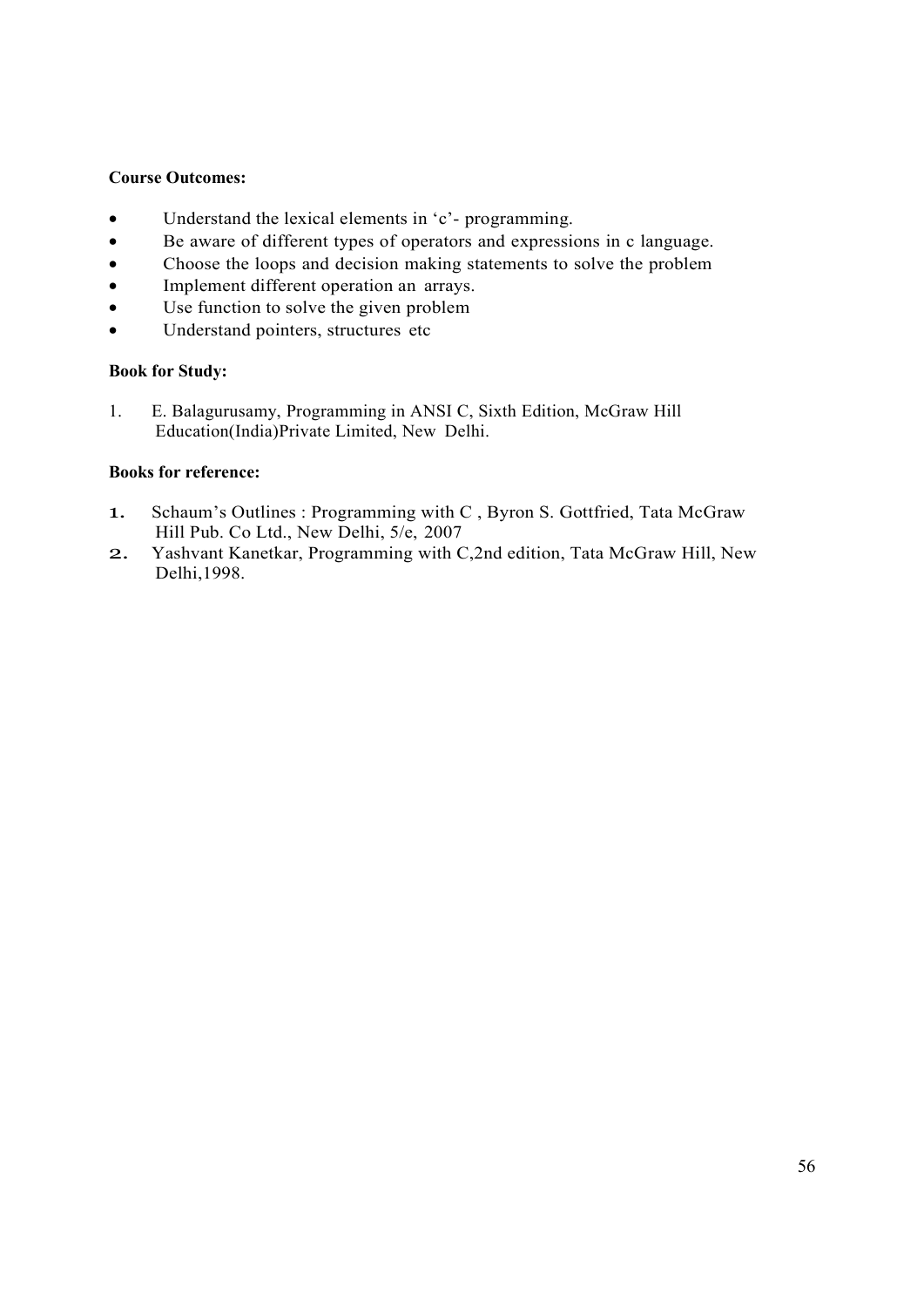#### **6. MICROPROCESSOR FUNDAMENTALS**

#### **Objective:**

 $\triangleright$  This course deals with the basic concepts of microprocessor, programming instructions and interfacing concepts.

#### **Unit 1 : Architecture**

Architecture of 8085 – registers, flags, ALU, address and data bus, demultiplexing address/data bus – control and status signals – control bus, Programmer's model of 8085 –Pin out diagram – Functions of different pins.

#### **Unit 2 : Programming Techniques**

Instruction set of 8085 – data transfer, arithmetic, logic, branching and machinecontrol group of instructions – addressing modes – register indirect, direct, immediate andimplied addressing modes.Assembly language & machine language – programming techniques: addition,subtraction, multiplication, division, ascending, descending order, largest and smallest(single byte)

#### **UNIT 3 : Interfacing memory to 8085**

Memory interfacing – Interfacing 2kx8 ROM and RAM, Timing diagram of 8085 (MOVRd,  $Rs - MVI$   $Rd, data(8)$ .

#### **Unit 4 : Interfacing I/O Ports to 8085**

Interfacing input port and output port to 8085 – Programmable peripheral interface 8255 – flashing LEDs.

#### **Unit 5 : Interrupts**

Interrupts in 8085 - hardware and software interrupts – RIM, SIM instructions priorities – simple polled and interrupt controlled data transfer.

#### **Course Outcome**:

On the successful completion of the course, students will be able to

- to know the basic ideas on microprocessor, memory and I/O devices
- to be familiar with the basic concepts of microprocessor architecture and interfacing
- to acquire skills in the programming instruction sets of microprocessor
- to apply the programming instructions to perform simple programs using microprocessor

#### **Books of Study:**

- 1. Microprocessor Architecture programming and application with 8085 / 8080A. byR.S.Gaonkar, Wiley Eastern Ltd.(1992).
- 2. Fundamental of microprocessor 8085 by V. Vijayendran, S.ViswanathanPublishers, Chennai(2003).
- 3. Fundamentals of Microprocessors and microcomputers by B.Ram Dhanpat RAI publication.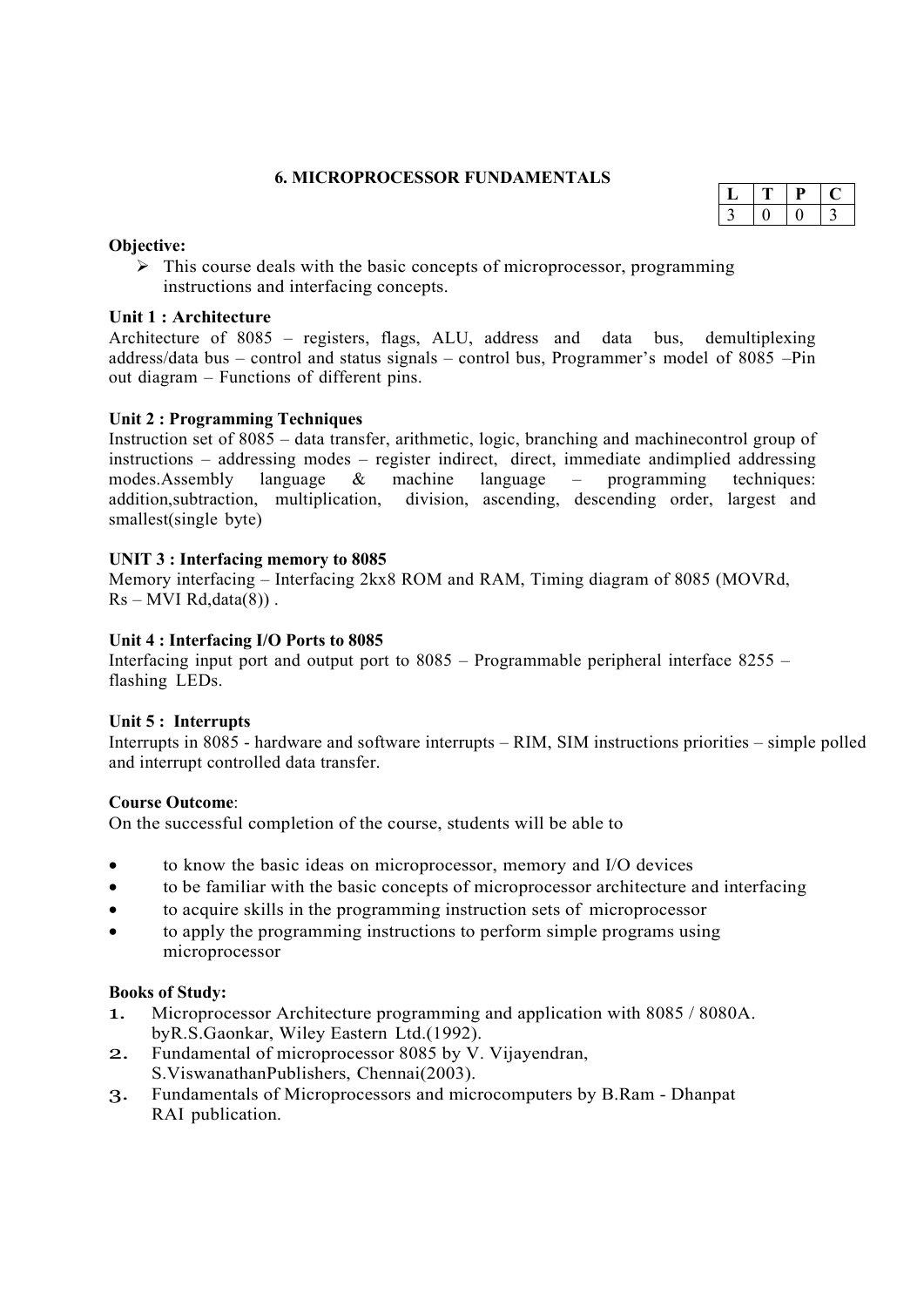# **Books for Reference:**

- 1. Introduction to microprocessor by AdityaMathur Tata Mc.Graw Hill Publishing Company Ltd.(1987).
- 2. Microprocessor and digital system by Dougles V. Hall 2nd Edition McGraw Hill Company(1983).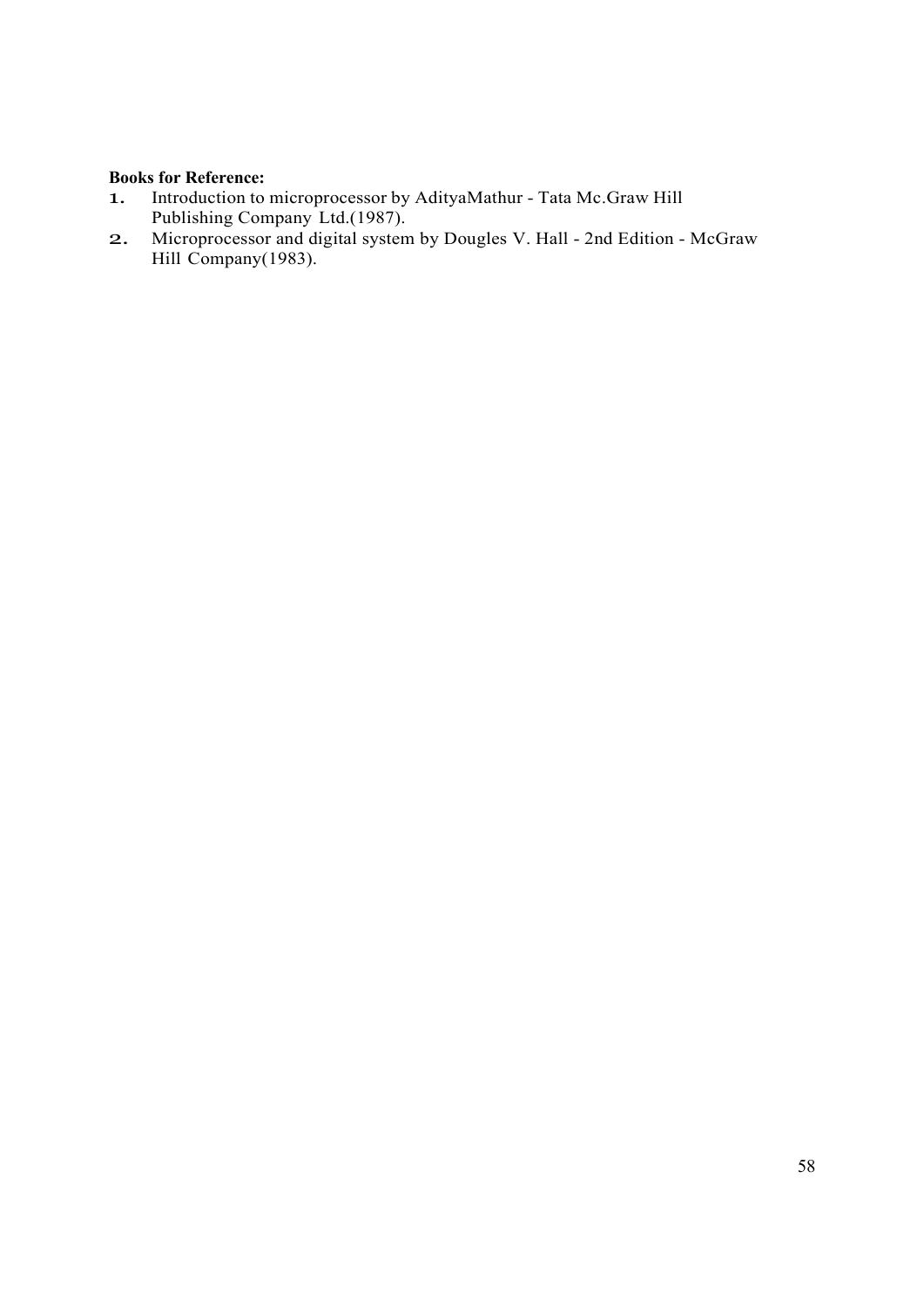#### **7. OPTO ELECTRONICS**

#### **Objective:**

To give an introductory account of the basic principles of Optoelectronic devices. To understand the principle and working of LASER. To gain information about fibre optic communication

# **Unit 1:**

Introduction – PN junction as a Light Source  $(LED)$  – LED materials – Advantages – LCD \_ Characteristics and action of LCD – Advantages.

#### **Unit 2:**

Laser- Introduction– characteristics of Laser– Spontaneous and stimulated emission– Einstein coefficients- condition for population inversion– three level scheme– semi conductor.

#### **Unit 3:**

Photo detector- characteristics of photo detectors– PN junction photo detector– PIN photo diode- Avalanche photo diode- Photo transistor.

#### **Unit 4:**

Introduction – principle of optical fibre – light transmission in a optical fibre – Acceptance angle – Numerical aperture.

#### **Unit 5:**

Fibre index profiles – Step index, graded fibre (transmission of signals) – Advantages of fibre optic communications, optical switching – Logic gates.

# **Text Bok:**

- 1. Semiconductor physics and Optoelectronics P. K. Palanisamy, SCITECH Publication, Chennai 2002.
- 2. Optical fibres and Fibre Optic Communication Sabir Kumar Sarkar IV Revised Edition 2003.

#### **Reference Books:**

1. Opto Electronics – Wilson & Hawker, Prentice Hall of India 2004.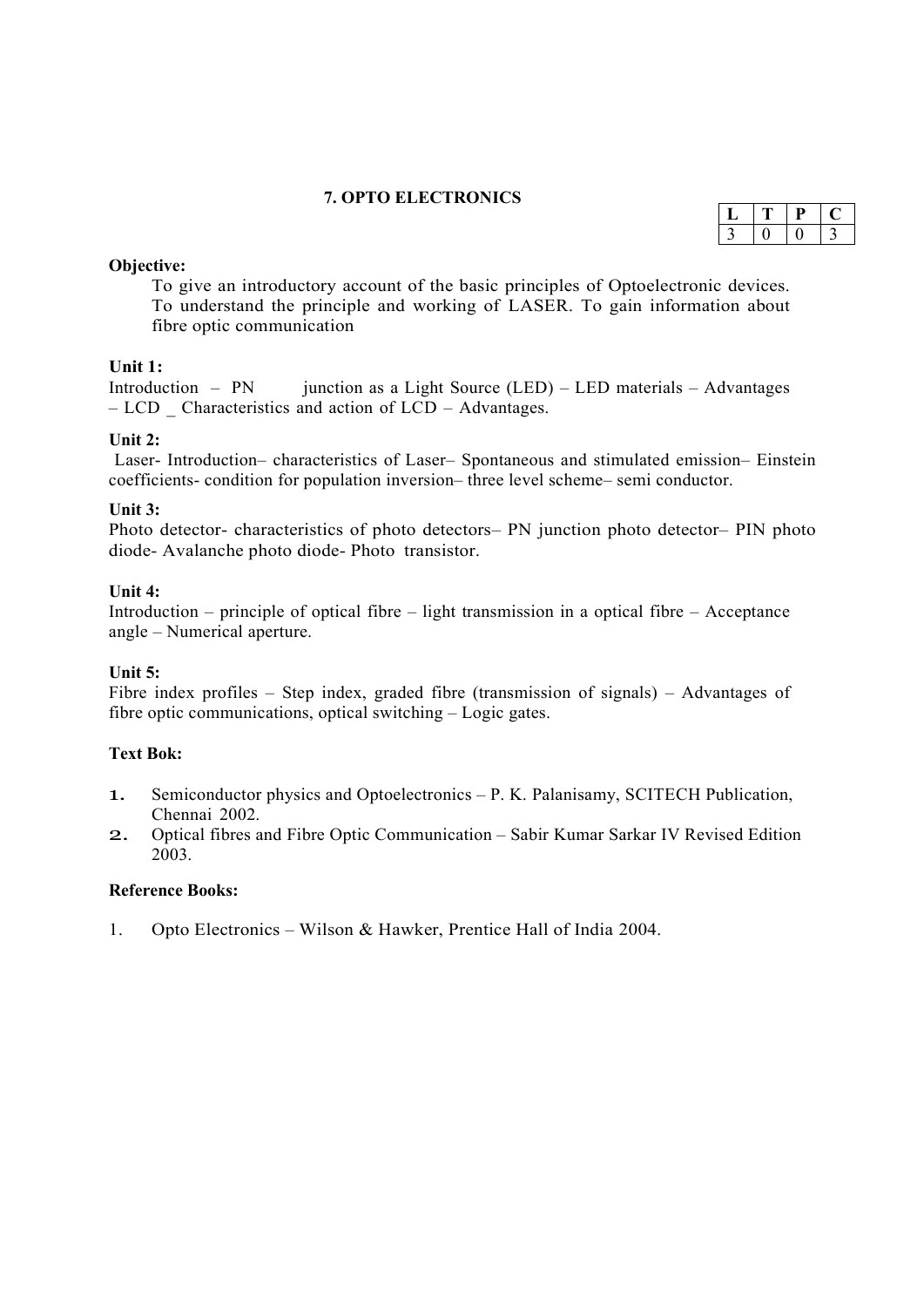#### **8. INTEGRATED ELECTRONICS**

#### **Course Objectives:**

 $\triangleright$  To understand the fundamental concepts of logic gates, counters, registers, etc. To exhibit proficiency in the basic concepts of circuit analysis involving operational amplifier and conversion of analog and digital signals.

# **Unit 1 : Fundamental Digital Electronics**

Number systems – binary – hexadecimal – Binary addition – subtraction (1's and 2'scompliment method) – multiplication - division - BCD – Conversion – simplification of logic circuits - using (i) Boolean algebra, (ii) Karnaugh map – Demorgan's theorems -NAND and NOR as universal building blocks.

#### **Unit 2 : Combinational Logic Circuits**

Half adder, full adder, half subtractor and full subtractor – 4 bit adder/subtractor -decoder, encoder - multiplexer - demultiplexer.

#### **Unit 3 : Sequential Logic Circuits**

R.S flip flop, D flip flop and JK flip flops - JK Master Slave flip flop – synchronousand ripple counters - BCD counter – Up/Down counters - shift registers - serial and parallel registers ring and twisted ring counter.

#### **Unit 4 : OP-AMP Basic Applications**

Characteristics parameters – differential gain – CMRR – Slew rate – bandwidth

-applications – inverter, non-inverter, integrator, differentiator, summing, difference andaveraging amplifier - solving simultaneous equations - comparator - square wave generator -Wien's bridge oscillator - Schmitt trigger

#### **Unit 5 : Timer, DAC/ADC**

Timer 555 - Internal block diagram and working - astablemultivibrator–Schmitt trigger.D/A converter - binary weighted method - A/D converter – successive approximation method.

#### **Learning Outcomes:**

On completion of the course the students will be able to:

- Explain how primitives of Boolean algebra are used to describe processing of digital signals.
- Design and analyze of electronic circuits
- Analyze, design and implement combinational logic circuits

#### **Books for Study:**

1. Digital Principles and Application by Malvino Leach, Tata McGraw Hill, 4 thEdition(1992).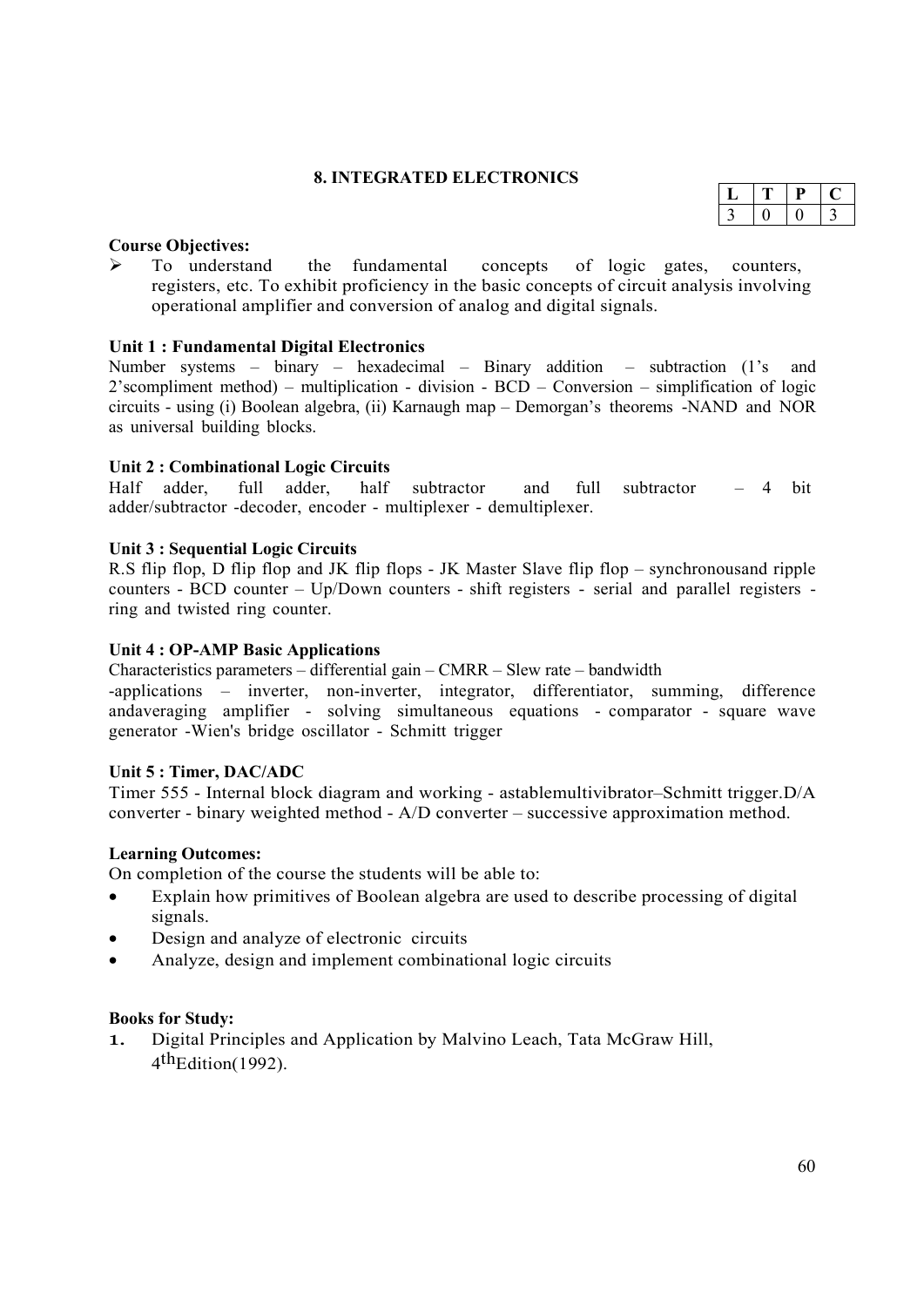- 
- 2. Digital Fundamentals by Thomas L. Floyd, Universal Book Stall, New Delhi(1998).<br>3. Introduction to Integrated Electronics by V. Vijayendran, S. Viswanathan (Printersand Introduction to Integrated Electronics by V.Vijayendran, S. Viswanathan (Printersand Publishers) Pvt. Ltd., Chennai(2005).
- 4. OP AMPs and Linear Integrated Circuits by Ramakant A. Gayakwad, PrenticeHall of India(1994).

## **Books for Reference:**

- 1. Digital Electronics by Practice Using Integrated Circuits R.P.Jain Tata McGrawHill(1996).
- 2. Linear Integrated Circuits by D. Roy Choudhury and Shail Jain New AgeInternational (P) Ltd.(2003).
- 3. Electronics Analog and Digital by I.J. Nagrath Prentice Hall of India, NewDelhi(1999).
- 4. Integrated Electronics by J.Millman and C.Halkias, Tata McGraw Hill, New Delhi(2001)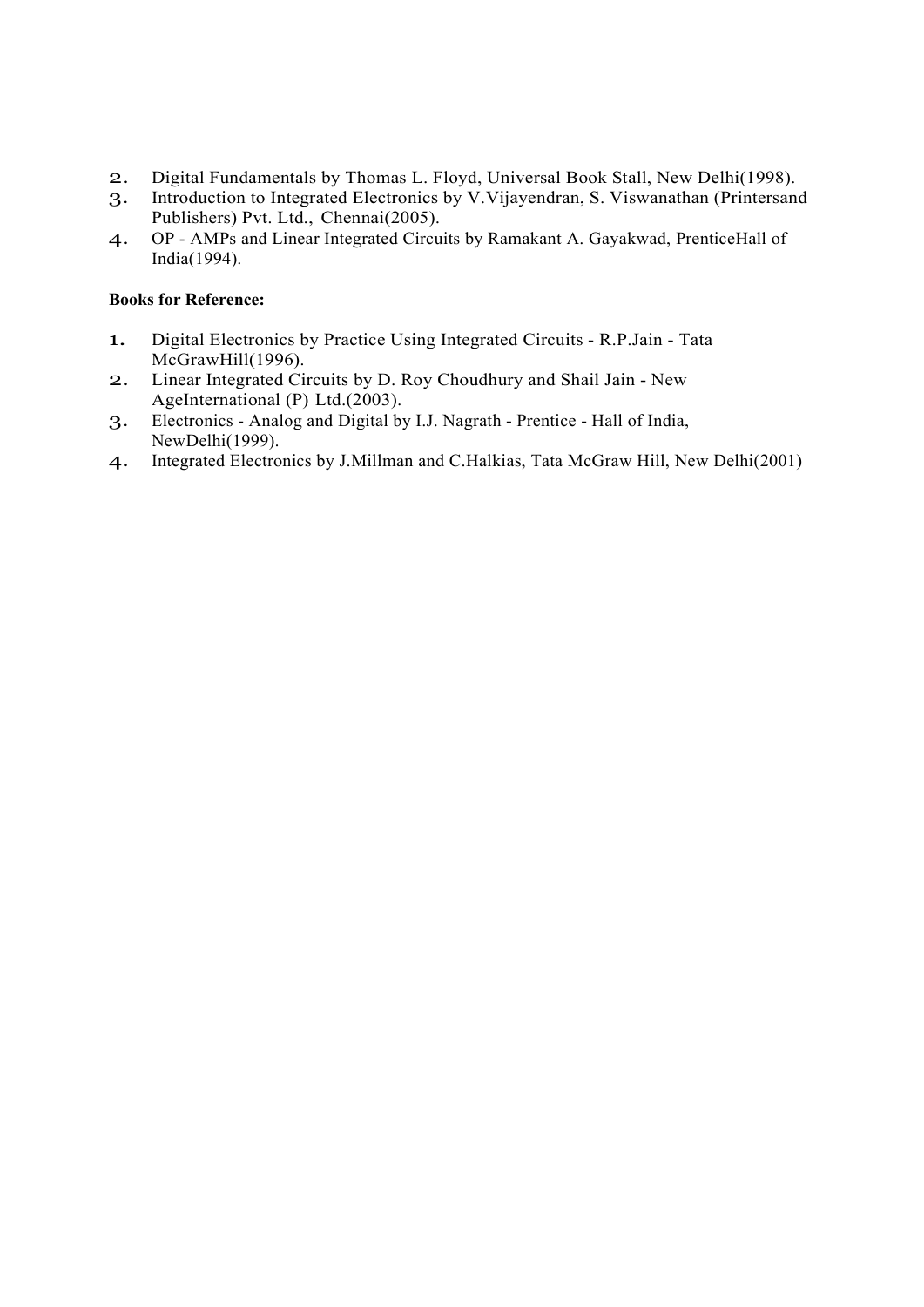# **9. MEDICAL PHYSICS**

#### **Objective:**

 $\triangleright$  To understand the basics about the biological systems in our body, their behavior, and the diagnostic devices.

#### **Unit 1:**

Basic Anatomical Terminology- Standard anatomical position, Planes, Familiarity with terms like – Superior, Inferior, Anterior, Posterior, Medial, Lateral, Proximal, Distal. – Forces on and in the Body – Physics of the Skeleton

– Heat and Cold in Medicine- Energy work and Power of the Body.

#### **Unit 2:**

Pressure system of the body- Physics of Cardiovascular system- Electricity within the Body – Applications of Electricity and Magnetism in Medicine.Sound in medicine- Physics of the Ear and Hearing- Light in medicine- Physics of eyes and vision.

#### **Unit 3:**

Transducers- performance of characteristics of transducer- static and dynamic active transducers – (a) magnetic induction type (b) piezoelectric type (c) photovoltaic type (d) thermoelectric type.Passive transducer- (a) resistive type – effect and sensitivity of the bridge (b) capacitive transducer (c) linear variable differential transducer (LVDT)**.**

#### **Unit 4:**

X-rays- Production of X-rays- X-ray spectra- continues spectra and characteristic spectra-Coolidge tube- Electro Cardio Graph (ECG) - Block diagram- ECG Leads- Unipolar and bipolar-ECG recording set up.

#### **Unit 5:**

Electro Encephalo Graph (EEG) - origin- Block diagram- Electro Myogragh (EMG) – Block diagram- EMG recorder- Computer Tomography (CT) principle- Block diagram of CT scanner.

#### **Text Books:**

- 2. Medical Physics –John R. Cameron and James G.Skofronick, 1978, John Willy & Sons.
- 3. Bio medical instrumentation E D II, Dr M. Arumugam, Anuradha Agencies 1997.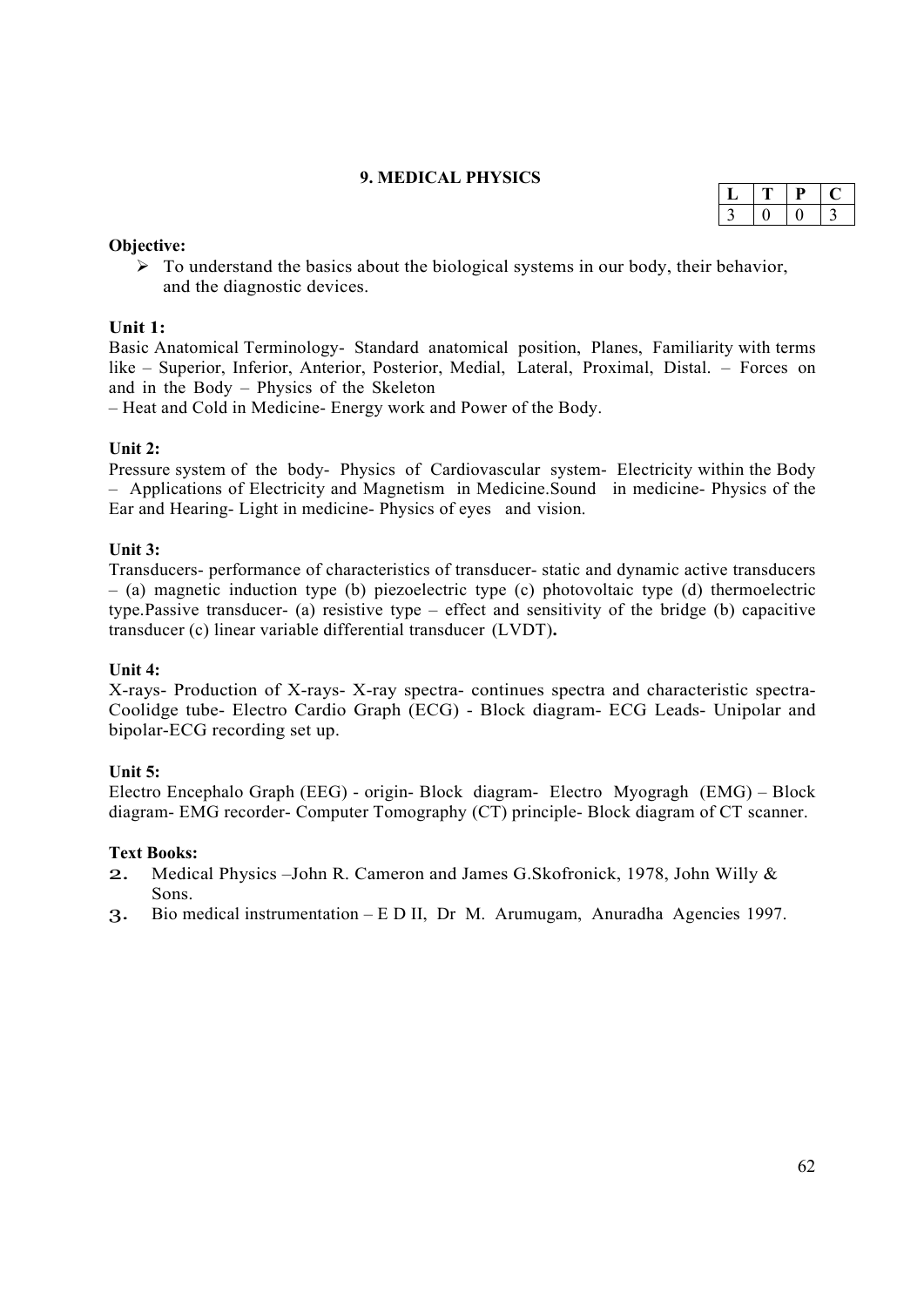#### **10. ASTROPHYSICS**

|  |  | $\begin{array}{ c c c c c }\n\hline\n1 & 3 & 0 & \boxed{0 & 3}\n\end{array}$ |  |  |
|--|--|------------------------------------------------------------------------------|--|--|
|  |  |                                                                              |  |  |

 $\triangleright$  To provide exposure to the student at preliminary level astronomical aspects related to the physics and its observation details..

#### **Unit 1:**

Birth of Modern Astronomy – Geocentric and Heliocentric theories – Kepler's laws of planetary motion – Newtonian gravitation – Celestial sphere – Planets – Terrestrial and Jovian planets (Planets individual description is not required in detail) - Asteroids- Meteorites – Comets.

**(10 hrs)**

 $L$   $T$   $P$   $C$ 

#### **Unit 2:**

Telescopes – Elements of telescope – Properties of images – Types of Optical telescopes – Refracting and Reflecting telescopes- Radio telescope – Spectrograph – Limitations – Photographic photometry – Photoelectric photometry – Spectrophotometry – Detectors and image processing. **(9 hrs)**

#### **Unit 3:**

Sun – Physical properties – Composition – Core – Nuclear Reactions – Photosphere – Chromosphere – Corona – Sunspots – Sunspot cycle – Solar Wind – Auroras – space weather effects – History of the Earth – Temperature of a planet – The atmosphere – Pressure and Temperature distribution – Magnetosphere – Eclipses – Solar and Lunar Eclipses.

**(9 hrs)**

#### **Unit 4:**

Classification of Stars – The Harvard Classification system – Luminosity of a Star – Hertzprung-Russel Diagram – Stellar evolution using the HR diagram – Theoretical evolution of stars – White Dwarfs – Neutron stars-Black holes – Event horizon – Basic physics of Black Holes. **(9 hrs)**

#### **Unit 5:**

Galaxy nomenclature – Types of Galaxies – Spiral – Elliptical – irregular galaxies – Milky Way Galaxy and its structure – Rotation and Mass Distribution Rotation curve and Doppler shift – Star clusters – Galactic clusters – Pulsars Cosmological Models – Big bang theory – Steady state theory – Hubble's law – Olber's paradox.

**(8 hrs)**

#### **Text Books:**

- 1. Niclolas. A. Pananides and Thomas Arny, 1979, Introductory Astronomy, Addison Wesley Publ. Co.
- 2. A. Mujiber Rahman, Concepts to Astrophysics, scitech Publications, Chennai.

#### **References:**

1. Abell, Morrison and Wolf, 1987, Exploration of the Universe,  $5<sup>th</sup>$  ed., Saunders

# **Objective:**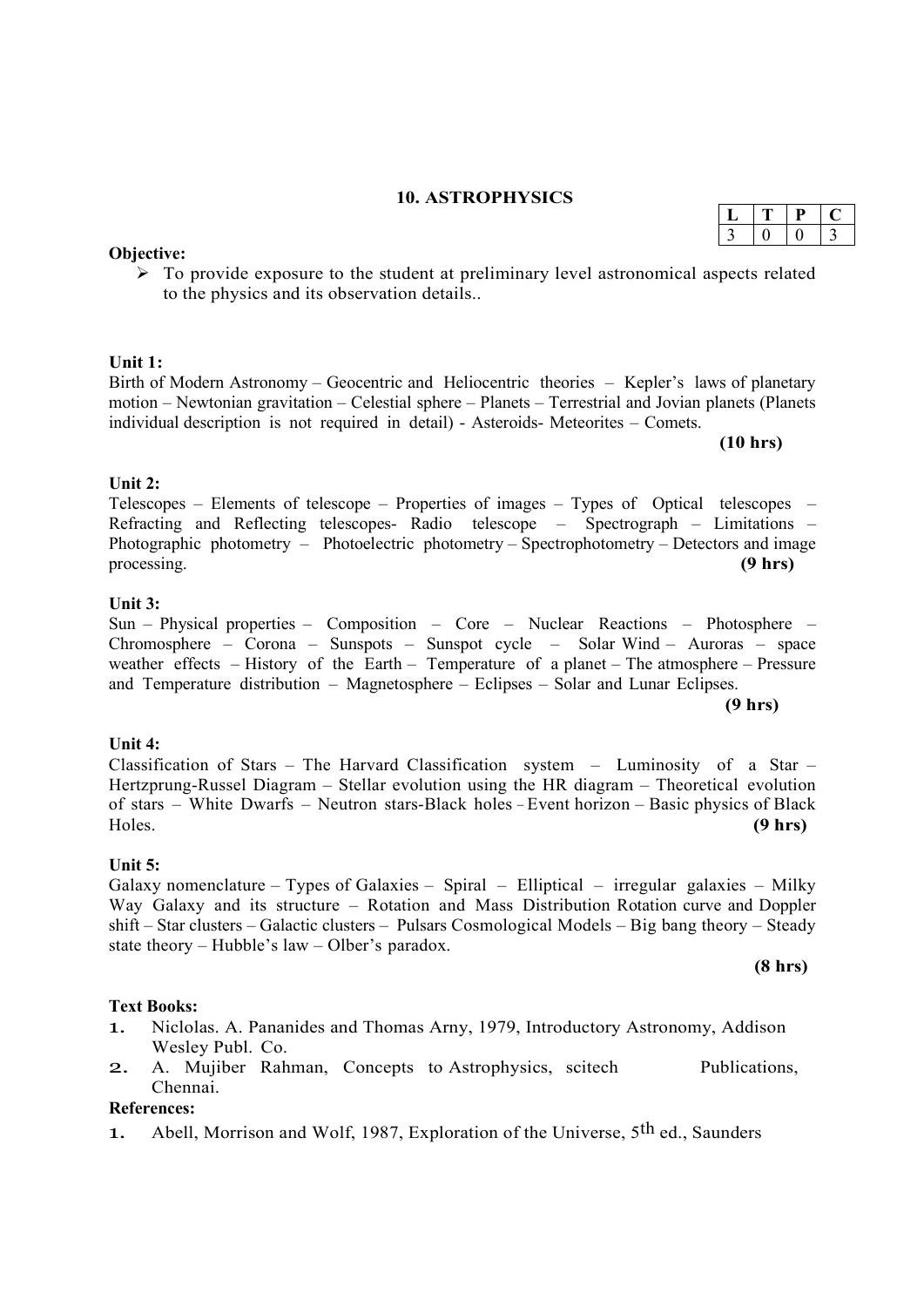College Publ.

- 2. Carrol and Ostlie, 2007, Introduction to Modern Astrophysics, 2<sup>nd</sup> ed., Pearson International.
- 3. William J. Kaufmann, III, 1977, Macmillan Publishing company, London.
- 4. Abhyankar, K.D., Universities Press.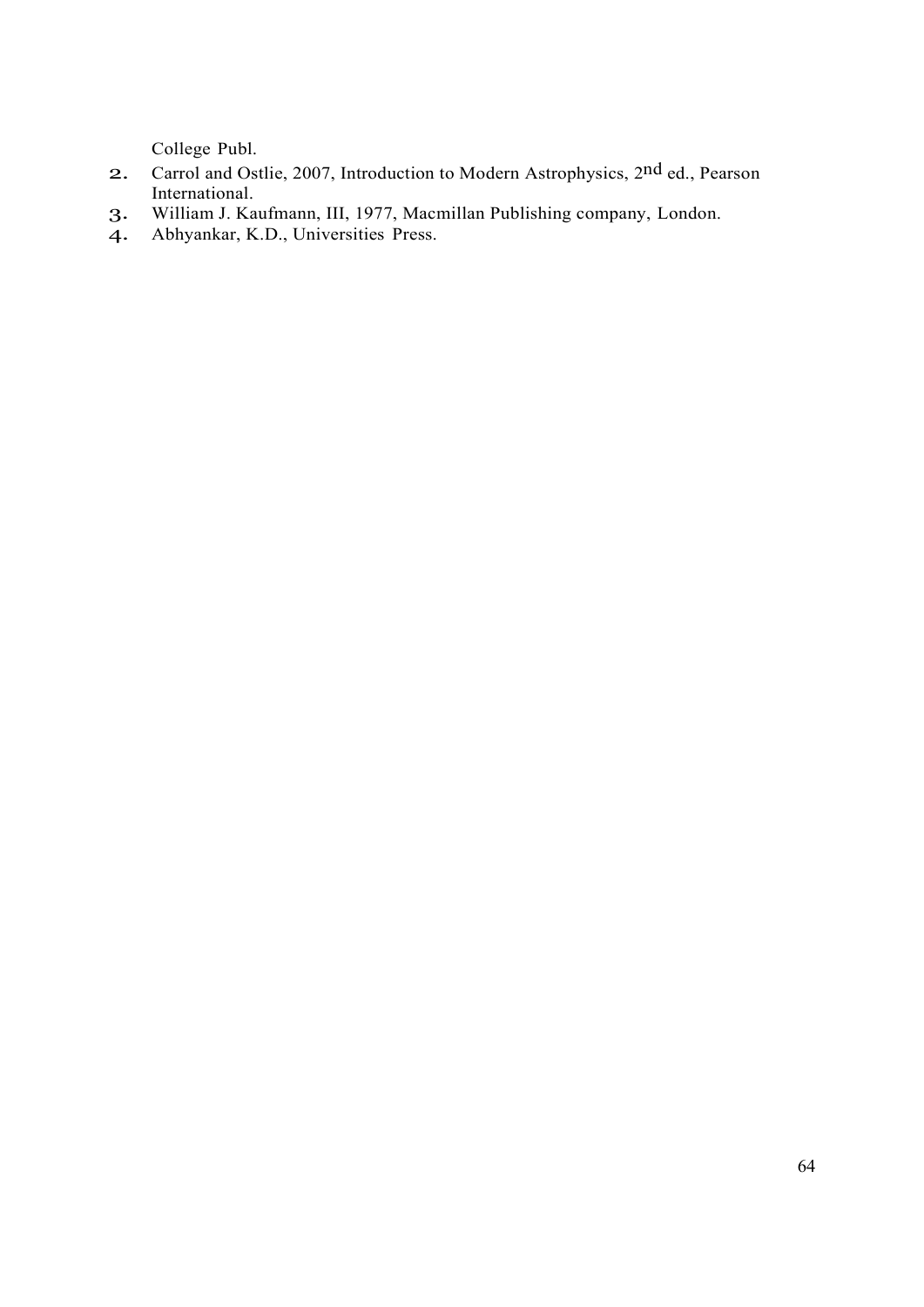#### **11. WEATHER FORECASTING**

#### **Course Objective:**

 $\triangleright$  The main objective of the course is not only to impart theoretical knowledge to the students and to enable them to develop an awareness and understanding regarding the causes and effects of different weather phenomenon and basic forecasting techniques

#### **Unit 1: Introduction to atmosphere**

Elementary idea of atmosphere: physical structure and composition; compositional layering of the atmosphere; variation of pressure and temperature with height; air temperature; requirements to measure air temperature; temperature sensors: types; atmospheric pressure: its measurement; cyclones and anticyclones: its characteristics.

#### **Unit 2: Measuring the weather**

Wind; forces acting to produce wind; wind speed direction: units, its direction; measuring wind speed and direction; humidity, clouds and rainfall, radiation: absorption, emission and scattering in atmosphere; radiation laws.

#### **Unit 3: Weather systems**

Global wind systems; air masses and fronts: classifications; jet streams; local thunderstorms; tropical cyclones: classification; tornadoes; hurricanes.

#### **Unit 4: Climate and Climate Change**

Climate: its classification; causes of climate change;global warming and its outcomes; air pollution; aerosols, ozone depletion, acid rain,environmental issues related to climate.

#### **Unit 5: Basics of weather forecasting:**

Weather forecasting: analysis and its historicalbackground; need of measuring weather; types of weather forecasting; weather forecasting methods; criteria of choosing weather station; basics of choosing site and exposure; satellites observations in weather forecasting; weather maps; uncertainty and predictability; probability forecasts.

#### **Reference books:**

- 1. Aviation Meteorology, I.C. Joshi, 3rd edition 2014, Himalayan Books
- 2. The weather Observers Hand book, Stephen Burt, 2012, Cambridge
- 3. University Press.
- 4. Meteorology, S.R. Ghadekar, 2001, Agromet Publishers, Nagpur.
- 5. Text Book of Agro meteorology, S.R. Ghadekar, 2005, Agromet

Publishers, Nagpur

6. Atmosphere and Ocean, John G. Harvey, 1995, The Artemis Press.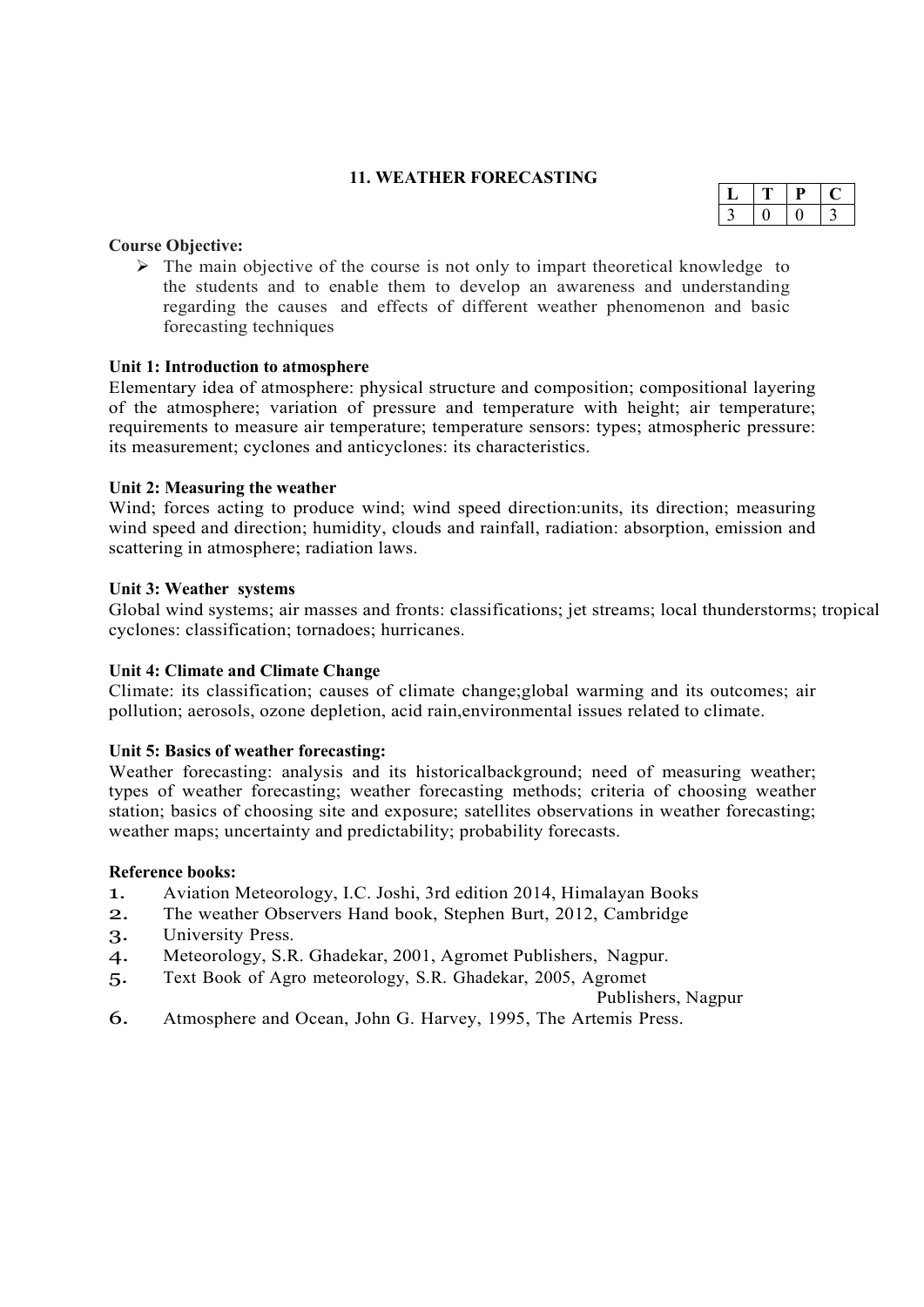# **12. RADIATION SAFETY**

#### **Objectives:**

 $\triangleright$  To make them aware and understand radiation hazards and safety.

#### **Unit 1: Basics of Atomic and Nuclear Physics:**

Basic concept of atomic structure; X rays characteristic and production; concept of bremsstrahlung and auger electron, Thecomposition of nucleus and its properties, mass number, isotopes of element, spin,binding energy, stable and unstable isotopes, law of radioactive decay, Mean life and half life, basic concept of alpha, beta and gamma decay, concept of cross section and kinematics of nuclear reactions, types of nuclear reaction, Fusion, fission

#### **Unit 2: Interaction of Radiation with matter:**

Types of Radiation: Alpha, Beta, Gamma and Neutron and their sources, sealed and unsealed sources,Interaction of Photons -Photo-electric effect, Compton Scattering, Pair Production, Linear and Mass -Attenuation Coefficients, Interaction of Charged Particles: Heavy charged particles- Beth-Bloch Formula, Scaling<br>laws, Mass Stopping Power, Range, Straggling, Channeling laws, Mass Stopping Power, Range, Straggling,Channeling and Cherenkov radiation. Beta Particles- Collision and Radiation loss(Bremsstrahlung), Interaction of Neutrons- Collision, slowing down and Moderation

#### **Unit 3: Radiation detection and monitoring devices:**

Radiation Quantities and Units:Basic idea of different units of activity, KERMA, exposure, absorbed dose,equivalent dose, effective dose, collective equivalent dose, Annual Limit of Intake (ALI) and derived Air Conentration (DAC). Radiation detection: Basic concept and working principle of *gas detectors* (Ionization Chambers, Proportional Counter,Multi-Wire Proportional Counters (MWPC) and Gieger Muller Counter), *Scintillation Detectors*  (Inorganic and Organic Scintillators), *Solid States Detectors* and *NeutronDetectors, Thermo luminescent Dosimetry.*

#### **Unit 4: Radiation safety management:**

*Biological effects of ionizing radiation*, Operational limits and basics of radiation hazards evaluation and control: radiation protection standards, International Commission on Radiological Protection (ICRP) principles, justification, optimization, limitation, introduction of safety and risk management of radiation. Nuclear waste and disposal management. Brief idea about Accelerator driven Sub-critical system (ADS) for waste management

#### **Unit 5: Application of nuclear techniques:**

Application in medical science (e.g., MRI, PET,Projection Imaging Gamma Camera, radiation therapy), Archaeology, Art, Crime detection, Mining and oil.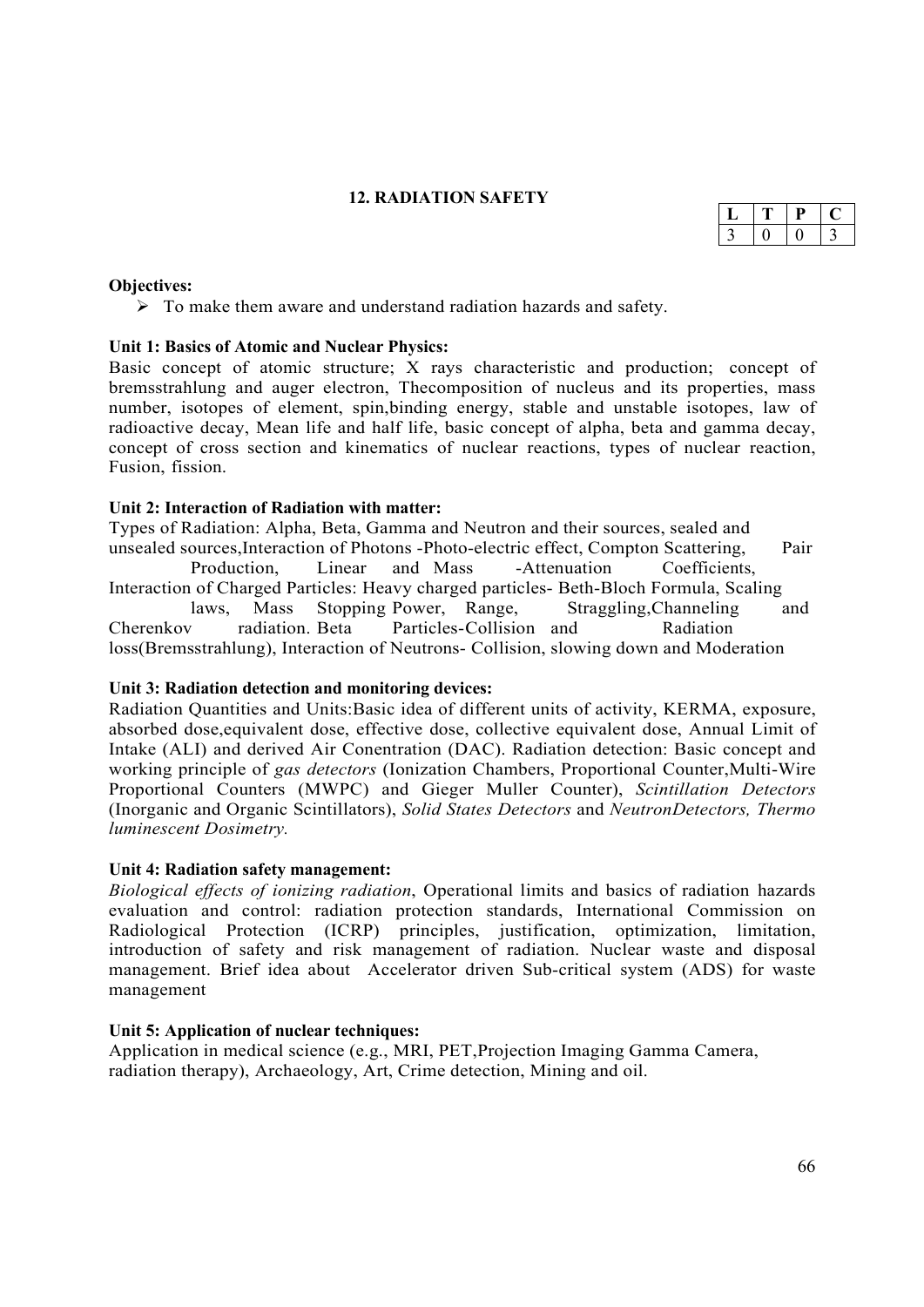*Industrial Uses:* Tracing, Gauging, Material Modification, Sterization, Food preservation

#### **Reference Books:**

- 1. W.E. Burcham and M. Jobes Nuclear and Particle Physics Longman (1995)
- 2. G.F.Knoll, Radiation detection and measurements.
- 3. Thermoluninescense Dosimetry, Mcknlay, A.F., Bristol, Adam Hilger
- 4. (Medical Physics Hand book 5).
- 5. W.J.Meredith and J.B.Massey, "Fundamental Physics of Radiology". John
- 6. Wright and Sons, UK, 1989.
- 7. A.Martin and S.A.Harbisor, An Introduction to Radiation Protection, John 8. Willey &Sons, Inc. New York, 1981.
- Willey &Sons, Inc. New York, 1981.
- 9. W.R. Hendee, "Medical Radiation Physics", Year Book Medical Publishers Inc. London, 1981.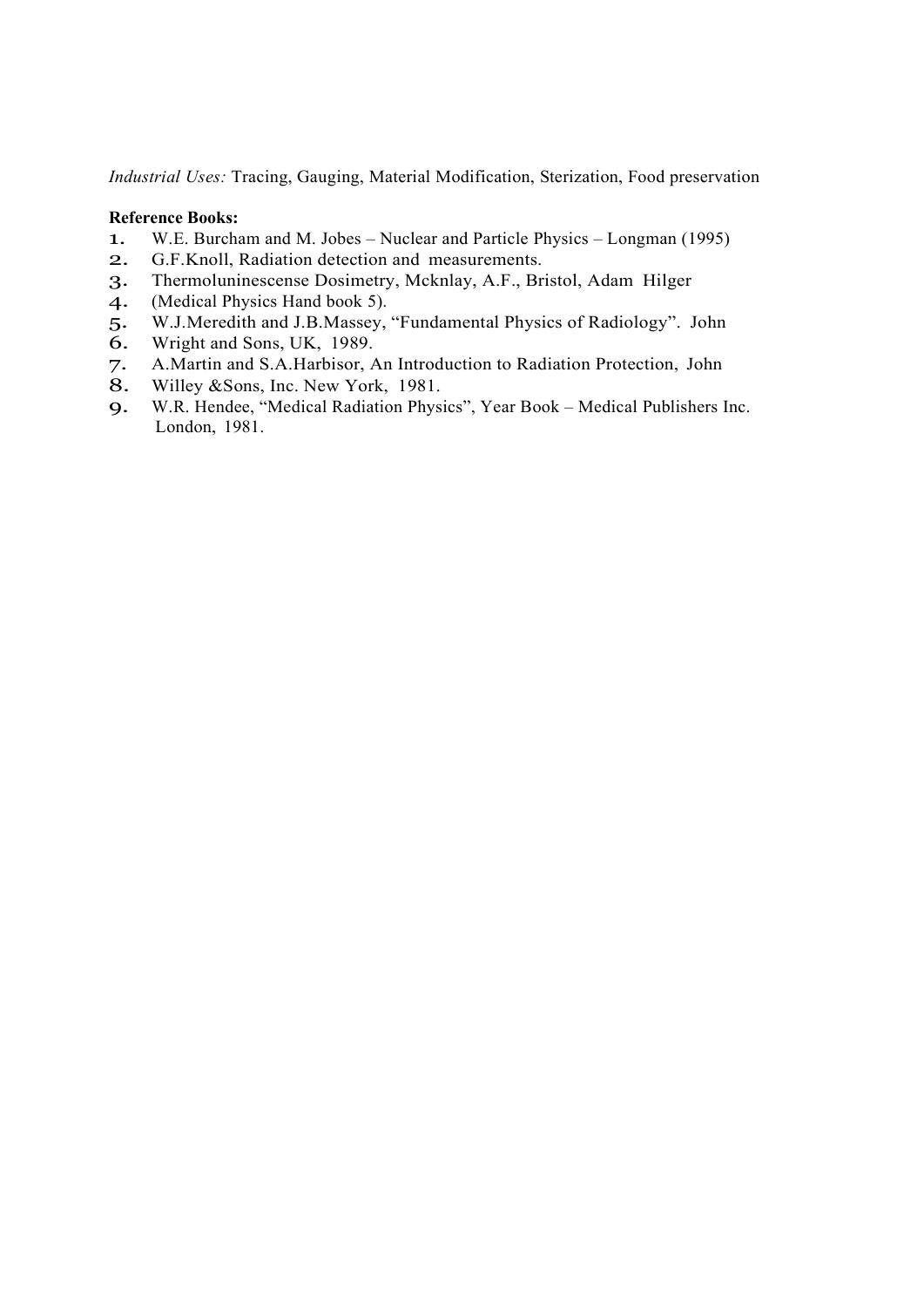# **13. FUNDAMENTALS OF PHYSICS –I**

#### **Objective:**

 $\triangleright$  To introduce some basic concept of Physics like measurement of physical quantities, states of matter, kinds of energies and energy sources to students studying other than Physics.

# **Unit 1:**

S.I. Units – measurements of length, mass, time and other physical quantities

– Dimensional formula for area, volume, density and force – Uses of dimension. **Unit II:** 

Matter – Solid, Liquid, Gas and Plasma – Application of Plasma – change of state – specific heat capacity – specific latent heat of ice and steam.

# **Unit III:**

Kinds of energy – Mechanical energy, Thermal energy, Optical energy, Sound energy, Electrical energy, Atomic and Nuclear energy, (Examples) – Conservation of energy.

# **Unit IV:**

Renewable and non – renewable energy – Fossil fuel – coal Oil – Solar – Wind – Biomass – OTEC.

# **Unit V:**

Mirror – Laws of reflection – Image formation (Concave and Convex mirror) Lens – Law's of refraction – Image formation (Concave and Convex lens) – Defects of eye and rectification. **Book for Study** 

1. First Year B. Sc Physics – B.V. Narayan Rao, New Age International (P) Lt, 1998.

# **Reference Books :**

- 1. Mechanics D.S. Mathur S.Chand & Co., 2002.
- **2.** Properties of matter  $-$  D.S. Mathur  $-$  S. Chand & Co., 2002.
- 3. Properties of matter Brijlal Subramanian S. Chand & Co., 2006.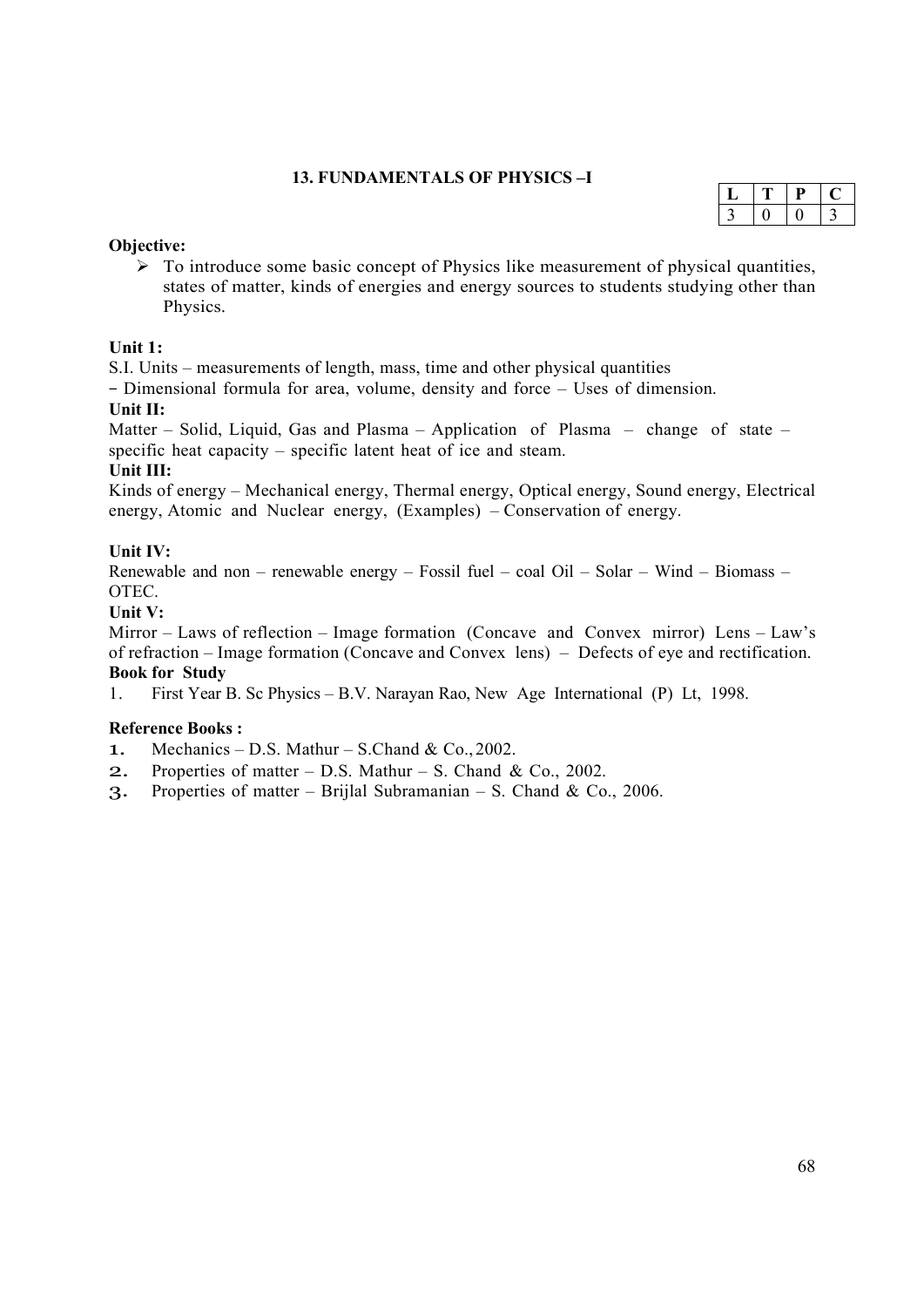#### **14. FUNDAMENTALS OF PHYSICS –II**

#### **Unit 1:**

Electric current- voltage and resistance- Ohm's law- Kirchhoff's law-Resistances in series and in parallel.

# **Unit 2:**

DC Source – Primary cells – Leclanche and Daniel cell – Secondary cells – Lead Acid Accumulator – DC generator.

# **Unit 3:**

Alternating current generation by hydro, thermal and atomic power stations– RMS value – Peak value (Quantitative) – AC generator – no derivation.

# **Unit 4:**

Measurement of Electric power by Wattmeter- simple calculations- Induction coil- Wattless current- Power factor.

# **Unit 5:**

Simple electrical circuits – resistor, capacitor and inductor connected to AC source (independently) – Relationship between emf and current in each case. Diode – Bridge Rectifier.

# **Reference Books:**

1. Electricity and Magnetism – R. Murugesan – S. Chand & Co 2004.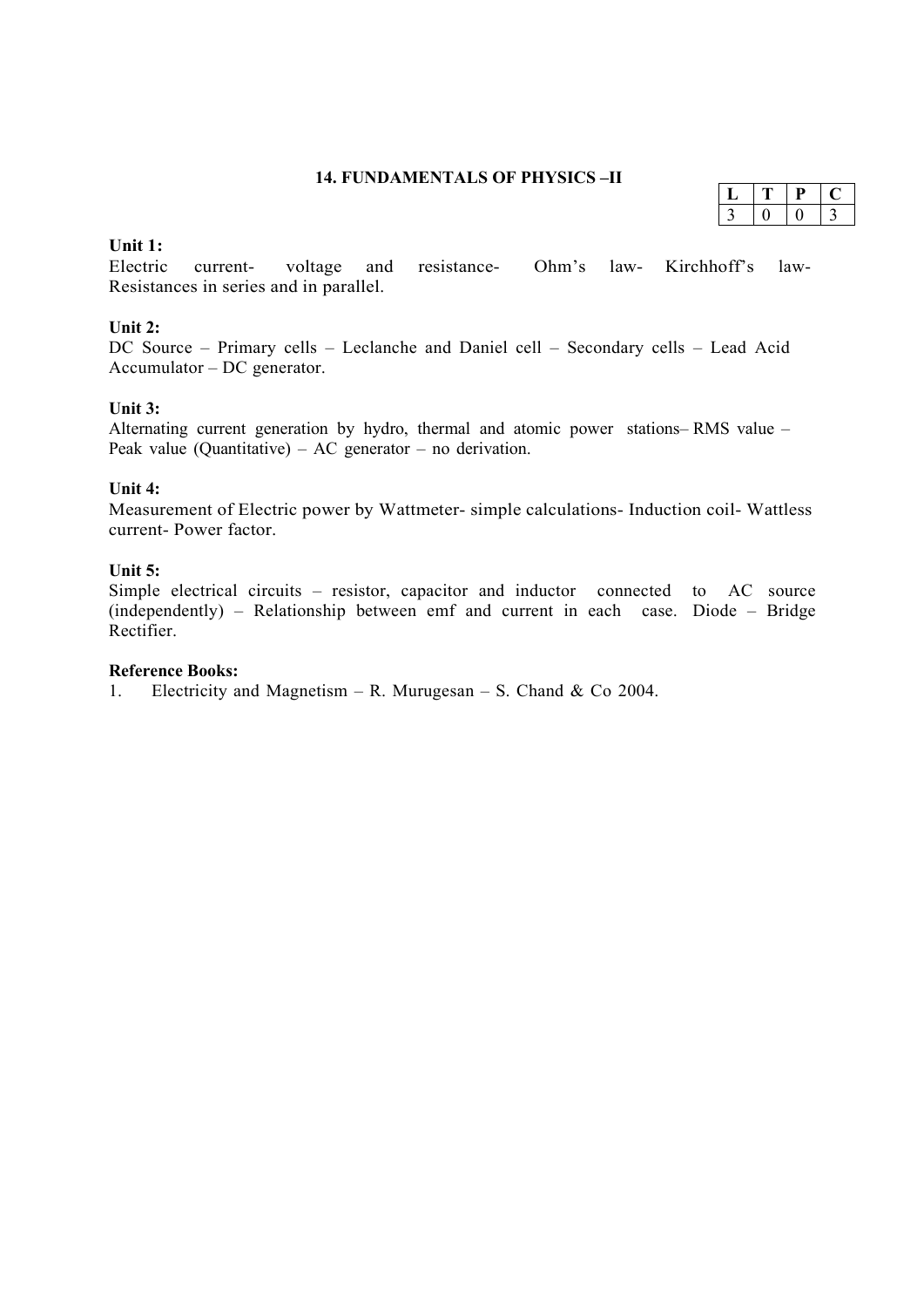# **15. ENERGY PHYSICS**

#### **Objective:**

 $\triangleright$  To make the students to understand the present day crisis of need for conserving energy and alternatives are provided.

#### **Unit 1: Conventional Energy Sources**

World reserve- Commercial energy sources and their availability – Various forms of energy – Renewable and Conventional energy system – comparison – Coal, oil and natural gas – applications – Merits and Demerits.

#### **Unit 2: Solar energy**

Renewable energy sources – Solar energy – nature and Solar radiation – components – Solar heaters – Crop dryers – Solar cookers – Water desalination (block diagram) -Photovoltaic generation – merits and demerits.

#### **Unit 3: Biomass energy fundamentals:**

Biomass energy – classification – Photosynthesis – Biomass conversion process

#### **Unit 4: Biomass Utilization**

Gobar gas plants – Wood gasification – advantage  $\&$  disadvantages of biomass as energy source

#### **Unit 5: Other forms of energy sources**

Geothermal energy – Wind energy – Ocean thermal energy conversion –Energy from waves and tides (basic ideas).

#### **Books for study:**

- 1. D.P. Kothari, K.C. Singal & Rakesh Ranjan, Renewable energy sources and emerging Technologies, Prentice Hall of India Pvt. Ltd., New Delhi (2008).
- 2. Suhas P Sukhatme, *Solar energy -- Principles of thermal collection and storage,*  Tata McGraw-Hill Publishing company, New Delhi, Second edition, 2012.

#### **Books for References:**

1. S.A. Abbasiand Nasema Abbasi, Renewable Energy sources and their environmental impact, PHI Learning Pvt. Ltd., New Delhi (2008).